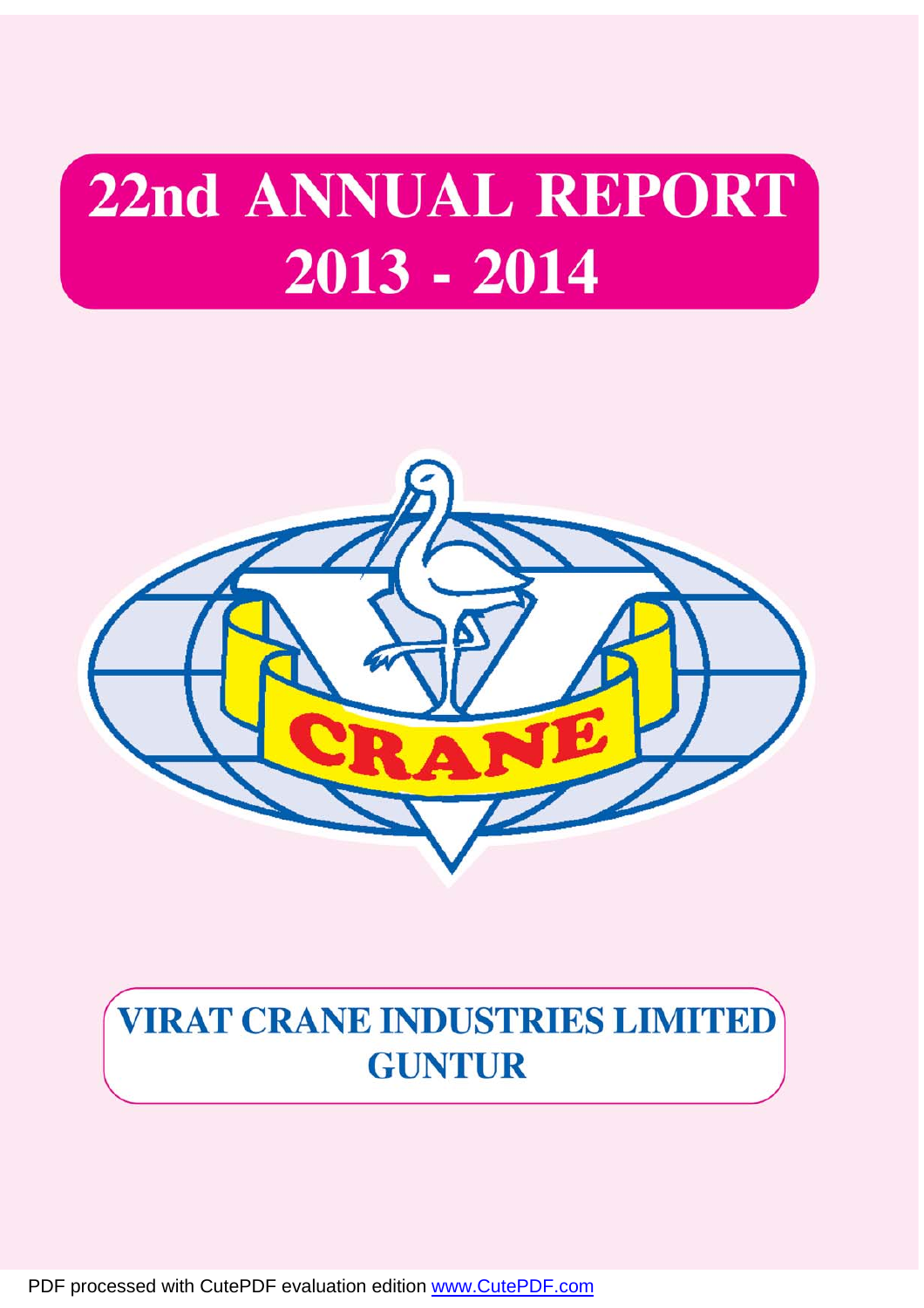

| <b>Board of Directors</b>    | ÷                                | Sri G. Subba Rao                                                                                                                                                                                                          | Chairman                 |
|------------------------------|----------------------------------|---------------------------------------------------------------------------------------------------------------------------------------------------------------------------------------------------------------------------|--------------------------|
|                              |                                  | Sri G.V.S.L. Kantha Rao<br>Sri R. Jagadish Kumar<br>Sri P. Bhaskara Rao<br>Sri P.V. Srihari                                                                                                                               | <b>Managing Director</b> |
| <b>Listed With</b>           |                                  | <b>Bombay Stock Exchange Limited</b>                                                                                                                                                                                      |                          |
| <b>Bankers</b>               | $\vdots$<br>$\ddot{\cdot}$       | HDFC Bank, Lakshmipuram, Guntur - 02<br>ING Vysya Bank, Arundelpet, Guntur - 02<br>Canara Bank, Hindu College Campus, Guntur-04<br>Oriental Bank of Commerce, Vijayawada                                                  |                          |
| <b>Auditors</b>              | $\vdots$                         | M/s. Nagaraju & Co.,                                                                                                                                                                                                      |                          |
|                              | $\ddot{\cdot}$                   | <b>Chartered Accountants</b><br>D.No. 5-50-91<br>4/14 Brodipet<br>Guntur $-2$ .                                                                                                                                           |                          |
| <b>Cost Auditors</b>         | $\ddot{\cdot}$<br>$\ddot{\cdot}$ | Mr. Chandra Sekhar .A<br>Annavarapu & Co.,<br>Cost Accountants,<br>D. No. $5-2-11$ (100),<br>$2/1$ , Brodipet, Guntur – 2.                                                                                                |                          |
| Registrars &                 |                                  | M/s. Big Share Services Private Limited,                                                                                                                                                                                  |                          |
| <b>Share Transfer Agents</b> |                                  | 306, 3 <sup>rd</sup> floor, Rigt Wing, Amrutha Ville,<br>Opp. Yashodha Hospital, Raj Bhavan Road,<br>Somajiguda, Hyderabad – 500 082.<br>Tel: 91-40-2337 4967<br>Fax: 91-40-23370295<br>E-mail: bsshyd@bigshareonline.com |                          |
| Registered Office            | $\ddot{\cdot}$                   | D. No. 25-2-1,<br>G.T. Road, Opp.: Mastan Darga,<br>Guntur.                                                                                                                                                               |                          |
| Factory                      |                                  | Nunna, Nuziveedu Road,<br>Vijayawada.                                                                                                                                                                                     |                          |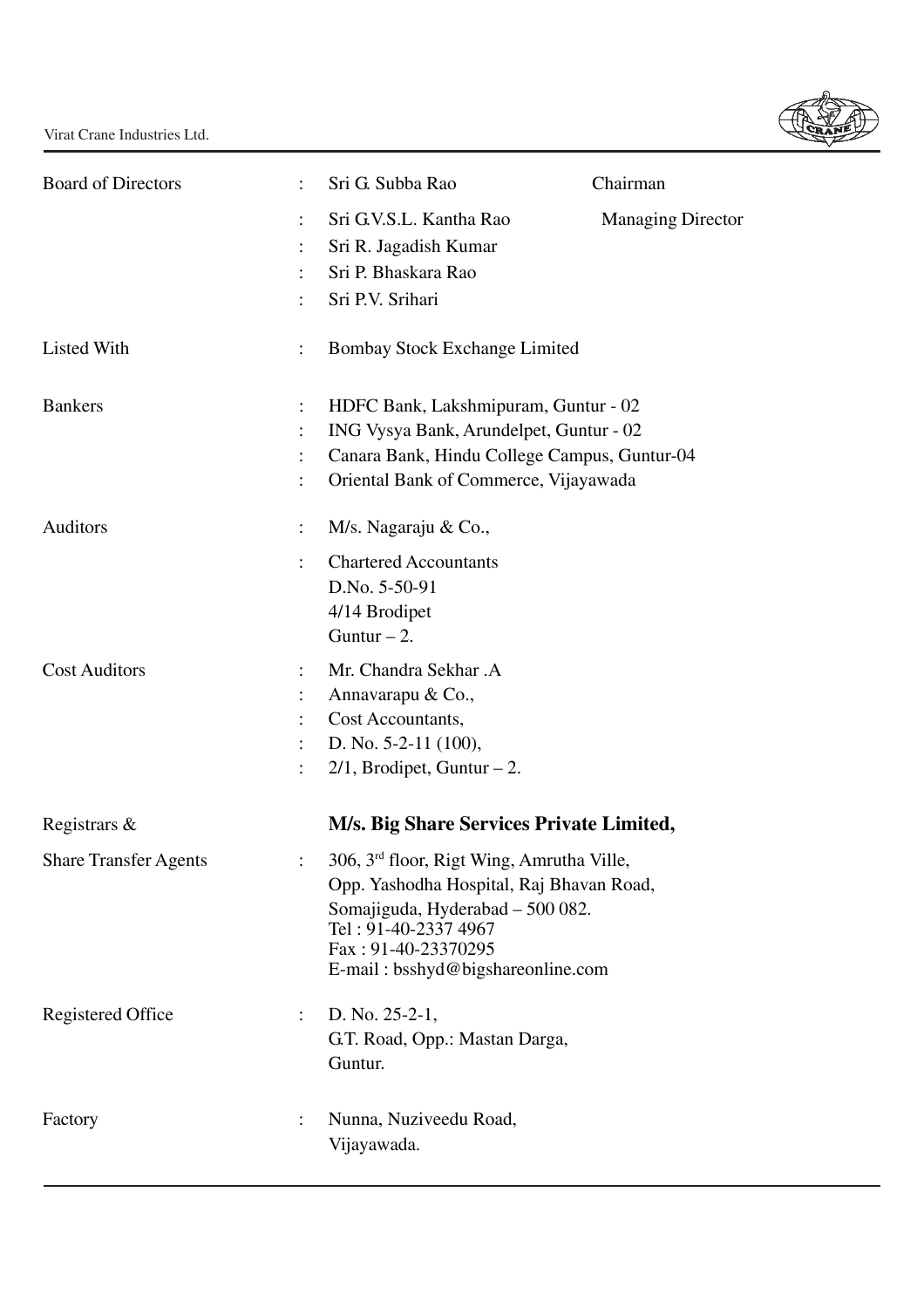

#### **SHAREHOLDER INSTRUCTIONS FOR E-VOTING**

Pursuant to provisions of Section 108 of the Companies Act, 2013, read with the Companies (Management and Administration) Rules, 2014, the Company is pleased to offer e-voting facility to the members to cast their votes electronically on all resolutions set forth in the Notice convening the 22nd Annual General Meeting to be held on  $29<sup>th</sup>$  September 2014. The Company has engaged the services of Central Depository Services Limited (CDSL) to provide the E-Voting facility.

#### **The E-Voting facility is available at the link :**

| <b>EVEN (E-VOTING)</b> | <b>COMMENCEMENT OF</b> | <b>END OF E-VOTING</b> |
|------------------------|------------------------|------------------------|
| <b>EVENT NUMBER</b>    | E-VOTING               |                        |
| 140828031              | 22-09-2014             | 24-09-2014             |

These details and instructions form an integral part of the notice for the Annual General Meeting to be held on **29th September 2014**.

#### **The instructions for shareholders voting electronically are as under:**

- (i) The voting period begins from 9**.00 AM on Monday the 22nd day of September 2014 and ends at 6.00 PM on Wednesday the 24th day of September 2014**. During this period shareholders' of the Company, holding shares either in physical form or in dematerialized form, as on the **cut-off date (record date) 22nd August 2014,** may cast their vote electronically. The e-voting module shall be disabled by CDSL for voting thereafter.
- (ii) The shareholders should log on to the e-voting website www.evotingindia.com.
- (iii) Click on Shareholders.

(iv) Now Enter your User ID a. For CDSL: 16 digits beneficiary ID,

- b. For NSDL: 8 Character DP ID followed by 8 Digits Client ID,
- c. Members holding shares in Physical Form should enter Folio Number registered with the Company.
- (v) Next enter the Image Verification as displayed and Click on Login.
- (vi) If you are holding shares in demat form and had logged on to www.evotingindia.com and voted on an earlier voting of any company, then your existing password is to be used.

**(vii) If you are a first time user follow the steps given below :**

|                             | For Members holding shares in Demat Form and Physical Form                                                                                                                                                                                                                                                                                                                                                                                                                                                  |
|-----------------------------|-------------------------------------------------------------------------------------------------------------------------------------------------------------------------------------------------------------------------------------------------------------------------------------------------------------------------------------------------------------------------------------------------------------------------------------------------------------------------------------------------------------|
| <b>PAN</b>                  | Enter your 10 digit alpha-numeric *PAN issued by Income Tax<br>Department (Applicable for both demat shareholders as well as physical<br>shareholders)                                                                                                                                                                                                                                                                                                                                                      |
|                             | Members who have not updated their PAN with the<br>Company/Depository Participant are requested to use the first<br>two letters of their name and the 8 digits of the <b>folio/client id</b><br>number in the PAN field.<br>In case the <b>folio</b> number is less than 8 digits enter the applicable<br>number of 0's before the number after the first two characters of<br>the name in CAPITAL letters. Eg. If your name is Ramesh Kumar<br>with folio number 1 then enter RA00000001 in the PAN field. |
| DOB                         | Enter the Date of Birth as recorded in your demat account or in the<br>company records for the said demat account or folio in $\frac{dd}{mm}$ /yyyy<br>format.                                                                                                                                                                                                                                                                                                                                              |
| Dividend<br>Bank<br>Details | Enter the Dividend Bank Details as recorded in your demat account or in<br>the company records for the said demat account or folio.                                                                                                                                                                                                                                                                                                                                                                         |
|                             | Please enter the DOB or Dividend Bank Details in order to login.<br>If the details are not recorded with the depository or company<br>please enter the number of shares in the Dividend Bank details<br>field.                                                                                                                                                                                                                                                                                              |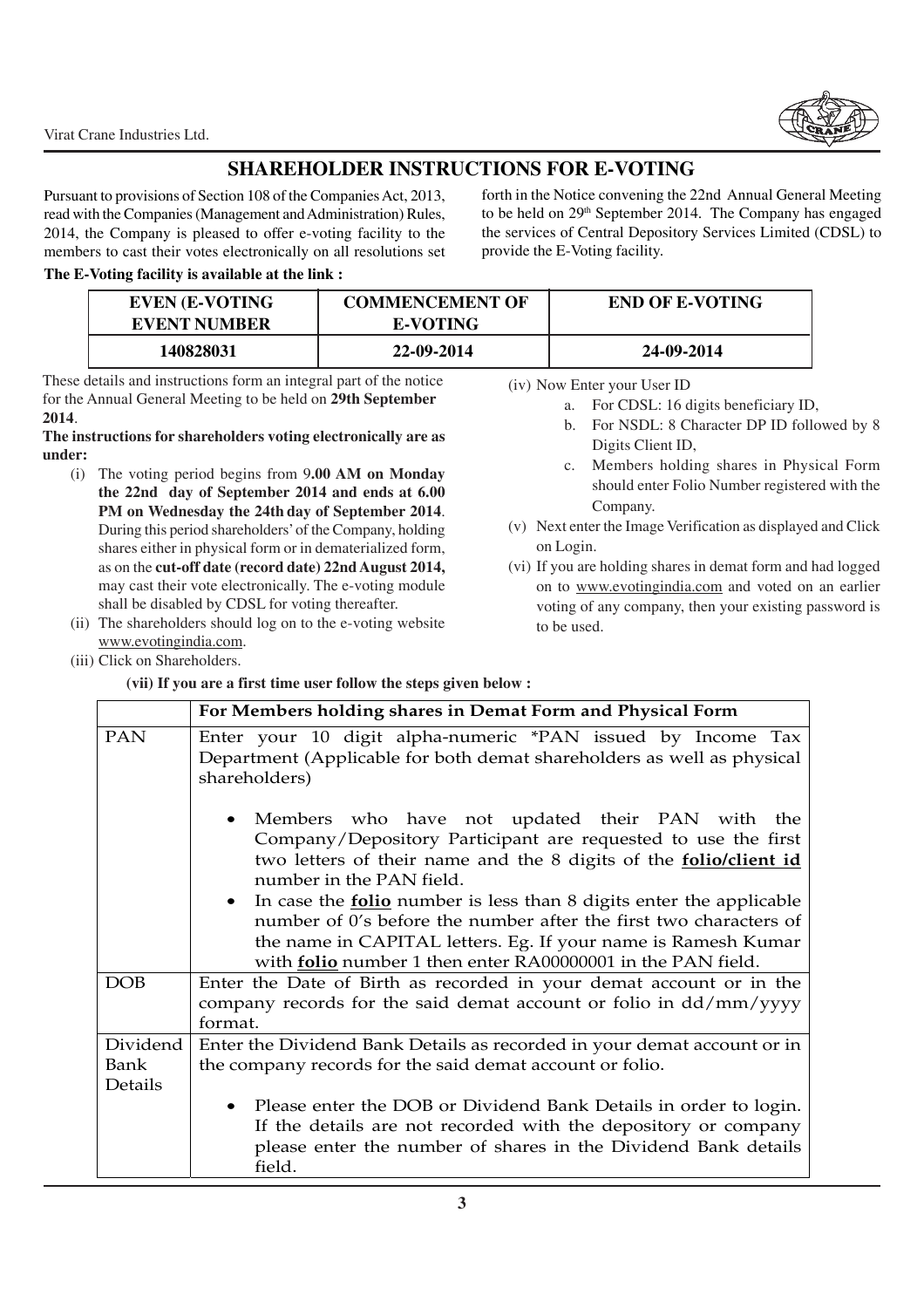

- (viii) After entering these details appropriately, click on "SUBMIT" tab.
- (ix) Members holding shares in physical form will then directly reach the Company selection screen. However, members holding shares in demat form will now reach 'Password Creation' menu wherein they are required to mandatorily enter their login password in the new password field. Kindly note that this password is to be also used by the demat holders for voting for resolutions of any other company on which they are eligible to vote, provided that company opts for e-voting through CDSL platform. It is strongly recommended not to share your password with any other person and take utmost care to keep your password confidential.
- (x) For Members holding shares in physical form, the details can be used only for e-voting on the resolutions contained in this Notice.
- (xi) Click on the EVSN for the relevant <**Virat Crane Industries Limited** > on which you choose to vote.
- (xii) On the voting page, you will see "RESOLUTION DESCRIPTION" and against the same the option "YES/ NO" for voting. Select the option YES or NO as desired. The option YES implies that you assent to the Resolution and option NO implies that you dissent to the Resolution.
- (xiii) Click on the "RESOLUTIONS FILE LINK" if you wish to view the entire Resolution details.
- (xiv) After selecting the resolution you have decided to vote on, click on "SUBMIT". A confirmation box will be displayed. If you wish to confirm your vote, click on "OK", else to change your vote, click on "CANCEL" and accordingly modify your vote.
- (xv) Once you "CONFIRM" your vote on the resolution, you will not be allowed to modify your vote.
- (xvi) You can also take out print of the voting done by you by clicking on "Click here to print" option on the Voting page.
- (xvii) If Demat account holder has forgotten the same password then enter the User ID and the image verification code and click on Forgot Password & enter the details as prompted by the system.
- (xviii) Note for Non Individual Shareholders and Custodians
	- Non-Individual shareholders (i.e. other than Individuals, HUF, NRI etc.) and Custodian are required to log on to www.evotingindia.com and register themselves as Corporate.
- A scanned copy of the Registration Form bearing the stamp and sign of the entity should be emailed to helpdesk.evoting@cdslindia.com.
- After receiving the login details they have to create a compliance user should be created using the admin login and password. The Compliance user would be able to link the account(s) for which they wish to vote on.
- The list of accounts should be mailed to helpdesk.evoting@cdslindia.com and on approval of the accounts they would be able to cast their vote.
- A scanned copy of the Board Resolution and Power of Attorney (POA) which they have issued in favour of the Custodian, if any, should be uploaded in PDF format in the system for the scrutinizer to verify the same.
- (xix) In case you have any queries or issues regarding e-voting, you may refer the Frequently Asked Questions ("FAQs") and e-voting manual available at www.evotingindia.com under help section or write an email to helpdesk.evoting@cdslindia.com.
- (xx) You are advised to cast your vote only through E-voting or through Poll at the AGM. In case you cast your votes through both the modes, votes cast through e-voting shall only be considered and votes cast at the meeting through Poll would be rejected.
- (xxi) M/s K.Srinivasa Rao & Co., Company Secretaries Guntur (Entity ID: 34721) has been appointed as the Scrutinizer to Scrutinize the e-voting process in a fair and transparent manner.
- (xxii) The Scrutinizer shall, within a period of not exceeding three days from the conclusion of the E-Voting period, unlock the votes in the presence of at least two witnesses, not in employment of the Company and make a Scrutinizer's Report of the votes cast in favour of or against, if any, forthwith to the Chairman of the Company.
- (xxiii) The voting rights of the shareholders shall be in proportion to the shares held by them, of the paid-up equity share capital of the company as on the cut-off date of 22nd August 2014
- (xxiv) The results declared along with the Scrutinizer's Report shall be placed on the website of CDSL within two days of passing of the resolutions at the 22nd Annual General Meeting of the Company on 29th September 2014 and shall be communicated to Bombay Stock Exchange Ltd.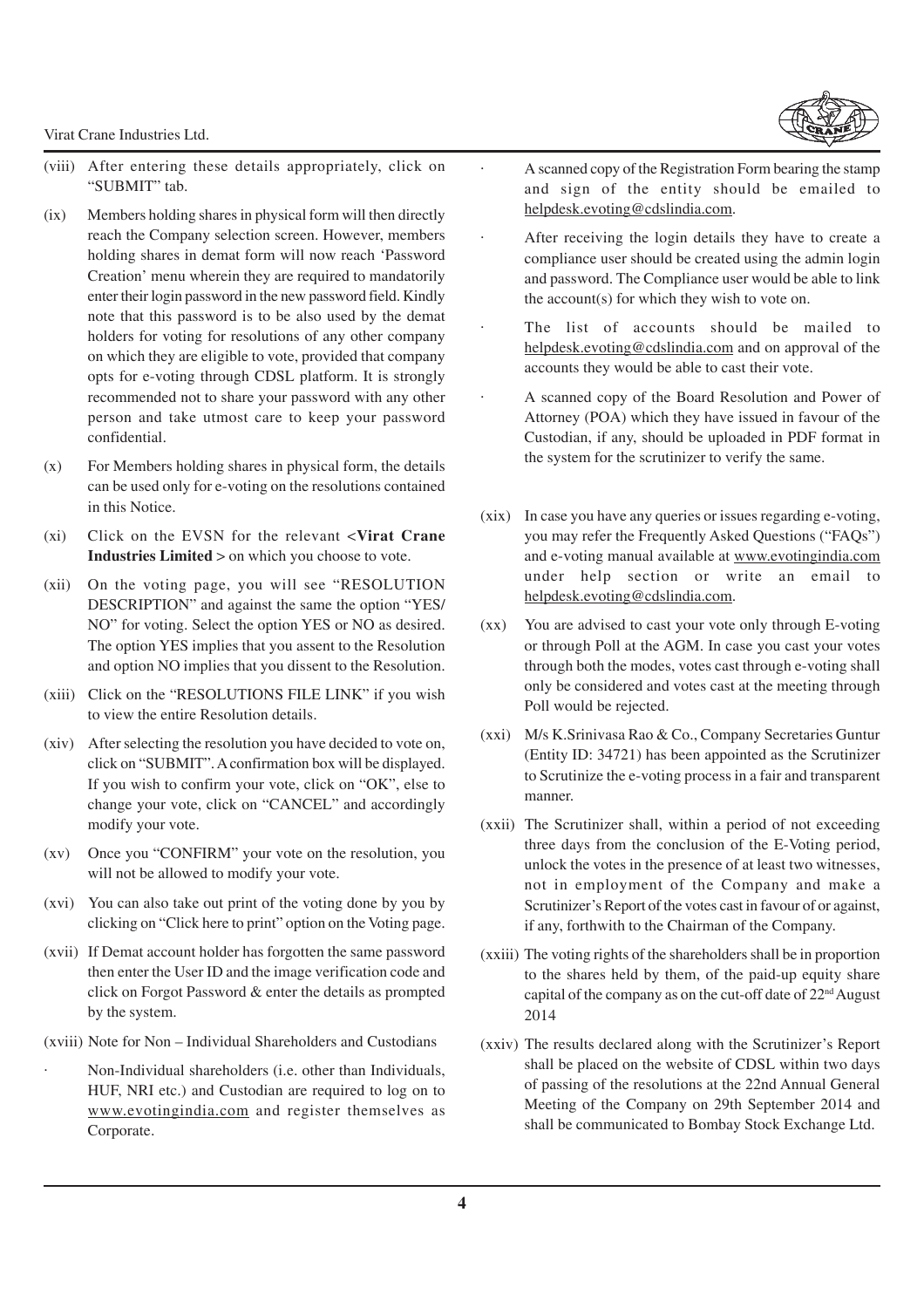#### **NOTICE:**

Notice is hereby given that 22nd Annual General Meeting of the members of **M/s. VIRAT CRANE INDUSTRIES LIMITED** will be held on Monday the  $29<sup>th</sup>$  September 2014 at 10.00 A.M at NH-5, Ankireddypalem Village, Chilakaluripet Road, Guntur (Crane Infrastructure Ltd., premises) to transact the following business:

#### **ORDINARY BUSINESS :**

- **1.** To receive, consider and adopt the Audited Balance Sheet as at 31<sup>st</sup> March 2014 and Profit & Loss Account for the year ended 31st March 2014 and the Reports of the Directors and Auditors Report thereon.
- **2.** To declare a dividend on equity shares for the financial year 2013-14.
- **3.** To appoint a Director in the place of Sri G. Subba Rao who retires by rotation and being eligible offers himself for re-election.
- **4.** Appointment of Auditors and fix their remuneration

To consider and if thought fit to pass with or without modification the following resolution as an Ordinary resolution*:*

**"**RESOLVED that pursuant to the provision of Section 139 and other applicable provisions, if any, of the Companies Act, 2013 and Rules framed there under, as amended from time to time M/s Nagaraju & Co (FRN: 002271S)., Chartered Accountants, be and is hereby re-appointed as Auditors of the Company, to hold office from the conclusion of this Annual General meeting till the conclusion of the Twenty-Fifth Annual General Meeting of the Company to be held in the year 2017 (subject to ratification of their appointment at every AGM) at such remuneration as may be mutually agreed between the Board of Directors of the Company and the Auditors.**"**

#### **SPECIAL BUSINESS :**

**5.** To appoint Sri. Raja Jagadeesh Kumar (DIN: 03055375) as an Independent Director and in this regard to consider and if thought fit to pass with or without modification the following resolution as an Ordinary resolution:

- **"**RESOLVED that pursuant to the provisions of Sections 149,152 and other applicable provisions, if any, of the Companies Act, 2013 and the rules framed thereunder, read with Schedule IV to the Act, as amended from time to time Sri. Raja Jagadeesh Kumar (DIN: 03055375), a non executive Director of the Company, who has submitted a declaration that he meets the criteria for independence as provided in section 149(6) of the Act and who is eligible for appointment, be and is hereby appointed as an Independent Director of the Company for the period of three years with effect from September 27, 2014.**"**
- **6.** To appoint Sri. Bhaskara Rao Potti (DIN: 01846243) as an Independent Director and in this regard to consider and if thought fit to pass with or without modification the following resolution as an Ordinary resolution:
- **"**RESOLVED that pursuant to the provisions of Sections 149,152 and other applicable provisions, if any, of the Companies Act, 2013 and the rules framed thereunder, read with Schedule IV to the Act, as amended from time to time Sri. Bhaskara Rao Potti (DIN: 01846243), a non executive Director of the Company, who has submitted a declaration that he meets the criteria for independence as provided in section 149(6) of the Act and who is eligible for appointment, be and is hereby appointed as an Independent Director of the Company for the period of three years with effect from September 27, 2014.**"**
- **7.** To appoint Sri. Mattupalli Venkata Subba Rao (DIN: 06959568) as an Independent Director and in this regard to consider and if thought fit to pass with or without modification the following resolution as an ordinary resolution:
- **"**RESOLVED that pursuant to the provisions of Sections 149,152 and other applicable provisions, if any, of the Companies Act, 2013 and the rules framed thereunder, read with Schedule IV to the Act, as amended from time to time Sri. Mattupalli Venkata Subba Rao (DIN: 06959568), who has submitted a declaration that he meets the criteria for independence as provided in section 149(6) of the Act and who is eligible for

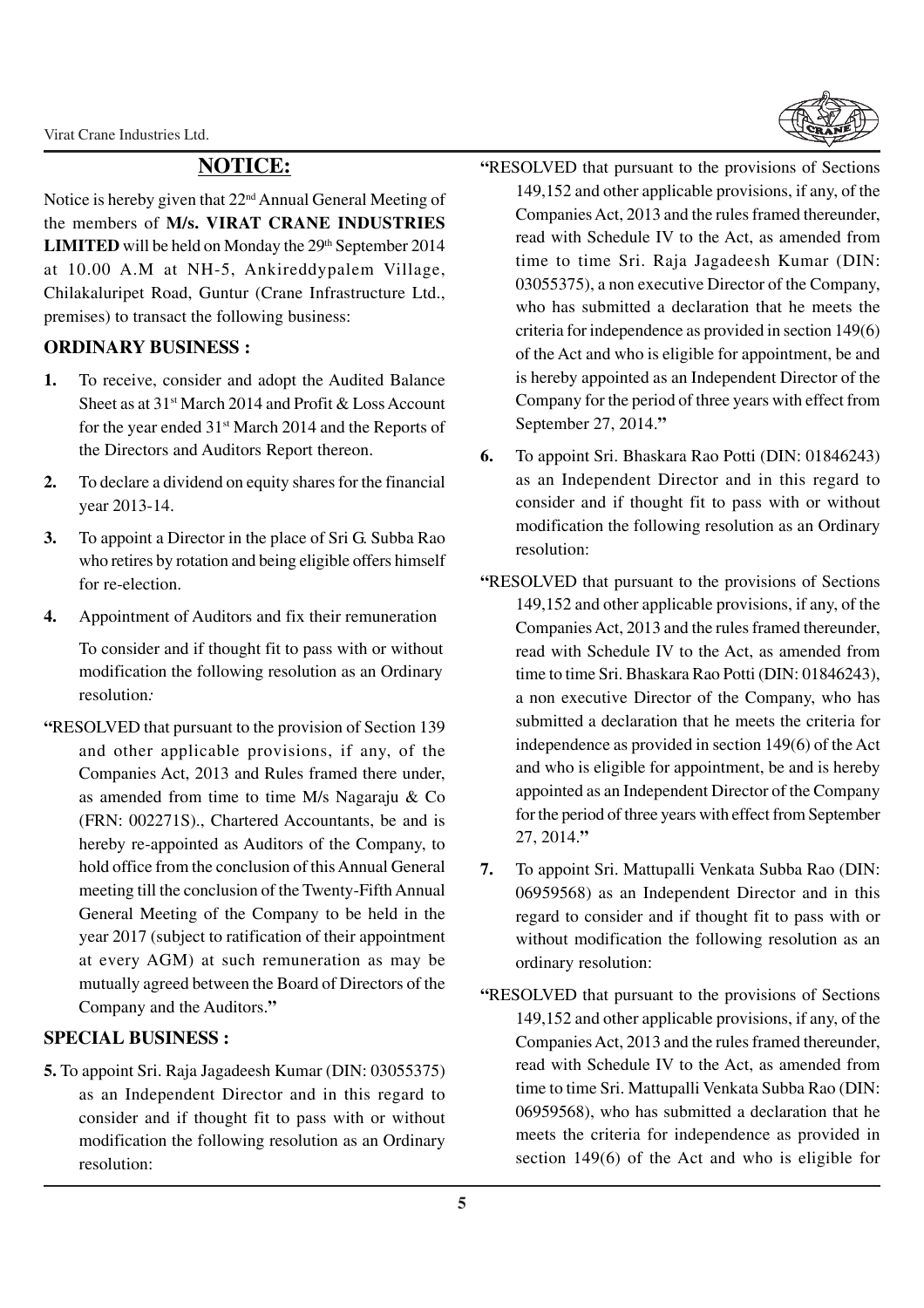appointment, be and is hereby appointed as an Independent Director of the Company for the period of five years with effect from September 29, 2014.**"** By Order of the Board

For Virat Crane Industries Ltd.

Sd/-

|                           | G.V.S.L.Kantha Rao       |
|---------------------------|--------------------------|
| Place: Guntur             | <b>Managing Director</b> |
| Date: $28th$ August 2014. | (DIN: 01846224)          |

#### **NOTES :**

- 1. A member entitled to attend and vote at the meeting is entitled to appoint a proxy to attend and vote instead of himself and such proxy need not be a member of the company. Instrument of proxies in order to be effective must be deposited at the Company's registered office not less than forty eight hours before the meeting.
- 2. The Register of Members and Share Transfer Books will remain closed from 24<sup>th</sup> September 2014 to 29<sup>th</sup> September 2014 (both days inclusive).
- 3. Members/Proxies shall fill the attendance slip for attending the meeting.
- 4. Members who hold shares in Dematerialized form are requested to bring their client ID and DP ID numbers for easy identification of attendance at the meeting.
- 5. Members holding shares in physical form are requested to notify/send the following to the Company's Registrar and Transfer Agent at: Bigshare Services Private Limited, 306, 3rd Floor, Right Wing, Amrutha Ville, Opp. Yashodha Hospital, Raj Bhavan Road, Somajiguda, Hyderabad – 500 082 at the earliest not later than 18-09-2014.
	- Any change in their address/mandate/Bank details; and
	- Particular of their Bank Account, in case the same has not been sent earlier.
- 6. Members holding shares in the electronic form are advised to inform change in address/bank mandate directly to their respective Depository Participants. The address/bank mandate as furnished to the Company by the receptive Depositories viz. NSDL and CDSL will be printed on the dividend warrant.
- 7. Members desiring to seek any information on the Annual Accounts are requested to write to the company at an early date to enable compilation of information.
- 8. Dividend recommended by Directors, if approved by the members at the Annual General Meeting will be paid on or after 30<sup>th</sup> September 2014 to those members whose names appear on the register of members as on 29th September 2014. In respect of shares held in electronic form the dividend will be payable on the basis of beneficial ownership as at the close of 24<sup>th</sup> September 2014 per the details furnished by National Securities Depository limited/Central Depository service (India) Limited for the purpose as on that date.
- 9. In compliance with the provision of Section 108 of the Companies Act, 2013 and the Rules made there under and Clause 35B of the Lising Agreement, the members are provided with the facility of e-voting services provided by M/s. Bigshare Service Private Limited on all the resolutions set forth in the Notice. The members cast their vote online from Monday, 22nd September, 2014 at 9-00 a.m. to Wednesday, 24th September 2014 till 6-00 p.m. Members shall refer to the detailed procedure on e-voting provided in the annexure separately.
- 10. Big share Services Private Limited., are Registrars and Transfer Agents for both 'Demat' and physical form of shares. The members may contact in future. M/s Big share Services Private Limited, 306, 3rd Floor, Right Wing, Amrutha Ville, Opp. Yashodha Hospital, Raj Bhavan Road, Somajiguda, Hyderabad – 500082**.** Tel: 91-40-2337 4967 | Fax: 91-40-2337 0295 E-mail: bsshyd@bigshareonline.com

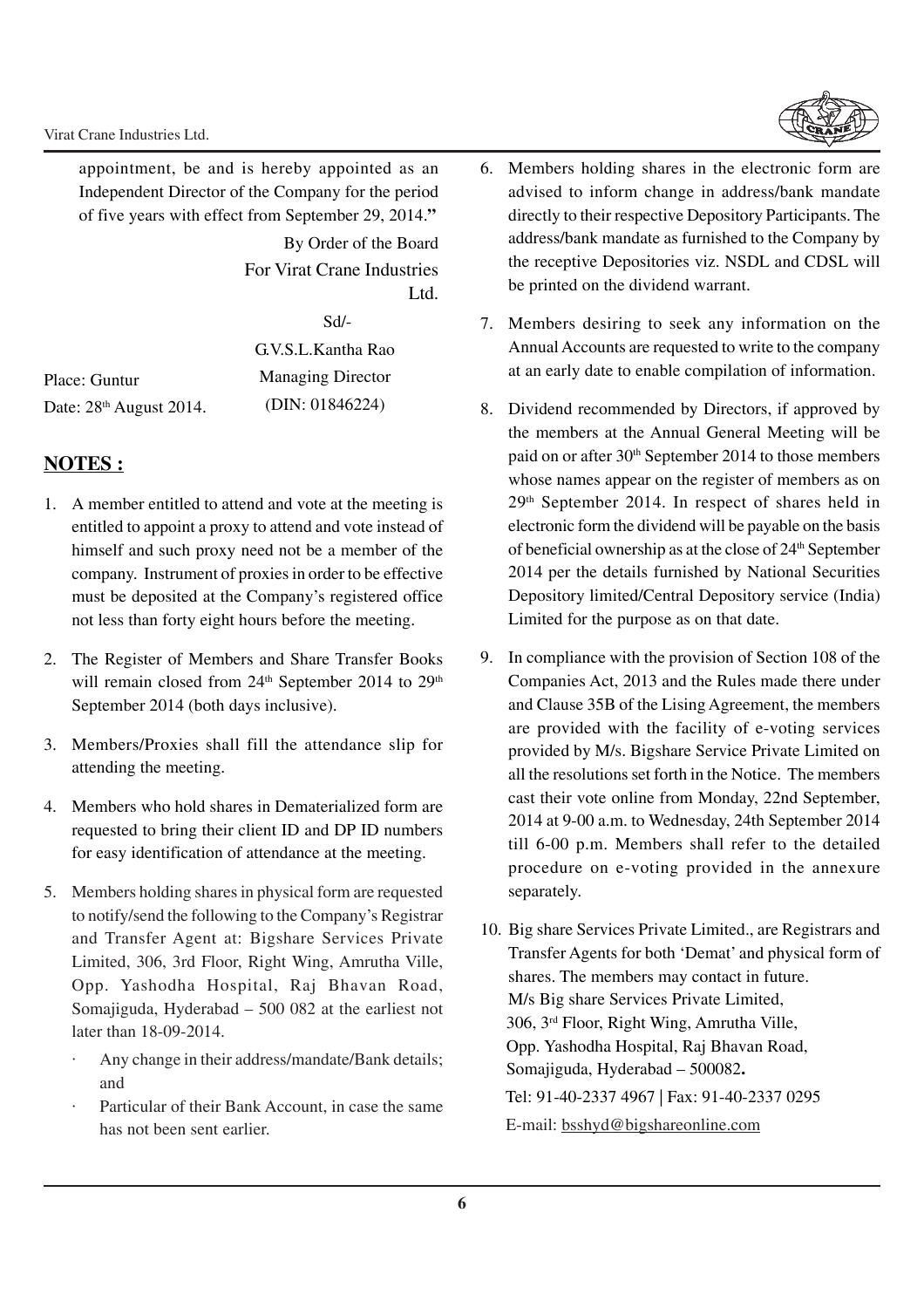**EXPLANATORY STATEMENT PURSUANT TO U/S 102 (1) OF THE COMPANIES ACT 2013 & INFORMATION UNDER CLAUSE 49 OF THE LISTING AGREEMENT REGARDING RE-APPOINTMENT OF DIRECTORS**

(Pursuant to Clause 49 of the Listing Agreement with the Stock Exchanges)

#### **Item No. 3:**

Sri G. Subba Rao (DIN: 01864400) aged 84 years is pioneer in Betel nut Industry and is managing "Crane Betel nut Powder Works" as sole proprietor. He has over 58 Years experience in business management. He has rich insight into consumer preferences, changing technology & adoptability, advertising and establishment of marketing net works. He is the Member of the Audit Committee and Remuneration Committee of the Company.

#### **Item No. 5:**

Sri Raja Jagadeesh Kumar (DIN: 03055375), aged 55 years is an engineering graduate and past president of the Bangalore Stock Exchange Limited. He has 22 years of experience in the fields of investment and finance. He has been elected as a MLA of Karnataka State Assembly. He is the Chairman of the Audit Committee and member of the Remuneration Committee of the Company.

#### **Item No. 6:**

Sri Potti Bhaskara Rao (DIN: 01846243) aged 60 years Graduate in Commerce and has rich experience in trading and marketing business. He is the member of the Audit Committee, Share Holders and Share Transfer Committee and Remuneration Committee.

#### **Item No. 7:**

Sri. Mattupalli Venkata Subba Rao (DIN: 06959568) aged 54 years Graduate in Commerce and Law. He is a practicing advocate. He has rich experience in legal and business operations and meets the criteria as an Independent Director under section 149 of the Act and Clause 49 of the Listing Agreement to hold office for 5 (five) consecutive years for a term up to the conclusion of the 27th Annual General Meeting of the Company in the year 2019.



None of the Directors, Key Managerial Personnel and Relatives of the Directors / Key Managerial Personnel of the Company are interested in the proposed Resolutions except as holders of shares in general.

Your Directors, therefore, commend the resolutions for your approval.

|                                                      | By Order of the Board            |
|------------------------------------------------------|----------------------------------|
|                                                      | For Virat Crane Industries Ltd., |
| Place: Guntur<br>Date: 28 <sup>th</sup> August 2014. | Sd/-                             |
|                                                      | G.V.S.L. Kantha Rao              |
|                                                      | <b>Managing Director</b>         |
|                                                      | (DIN: 01846224)                  |

#### **DIRECTOR REPORT**

#### **FINANCIAL RESULTS:**

Your directors have pleasure in presenting the Twenty-Second Annual Report of the Company together with the Audited Statements of Accounts for the year ended 31st March 2014.

|                                    |           | (Rs. In Lacs) |
|------------------------------------|-----------|---------------|
|                                    | 2013-2014 | 2012-2013     |
| Sales and Other Income             | 4596.64   | 3429.72       |
| Profit/(Loss) before Interest $\&$ |           |               |
| Depreciation                       | 272.79    | 298.93        |
| Interest                           | 33.18     | 51.70         |
| Depreciation                       | 20.73     | 17.93         |
| Profit before exceptional and      |           |               |
| extraordinary items                | 218.87    | 229.30        |
| Profit/(Loss) before Tax           | 213.92    | 217.68        |
| Deferred-tax (expenses) / Income   | (3.66)    | (2.57)        |
| $Income$ -tax – (Current Tax)      | (68.96)   | (75.00)       |
| Profit (Loss) after Taxation       | 141.29    | 140.11        |
| $EPS - Basic$                      | 0.69      | 0.69          |
| EPS – Diluted                      | 0.69      | 0.69          |

During the year under review, the Company has achieved turnover of Rs. 4596.64 lakhs as compared to the previous year Rs. 3429.72 lakhs. The profit before interest and depreciation is Rs. 272.79 lakhs as compared to the previous year of Rs. 298.93 lakhs. The net profit after providing for interest and depreciation is Rs. 218.87 lakhs as compared to the previous of Rs. 229.30 lakhs. The net profit after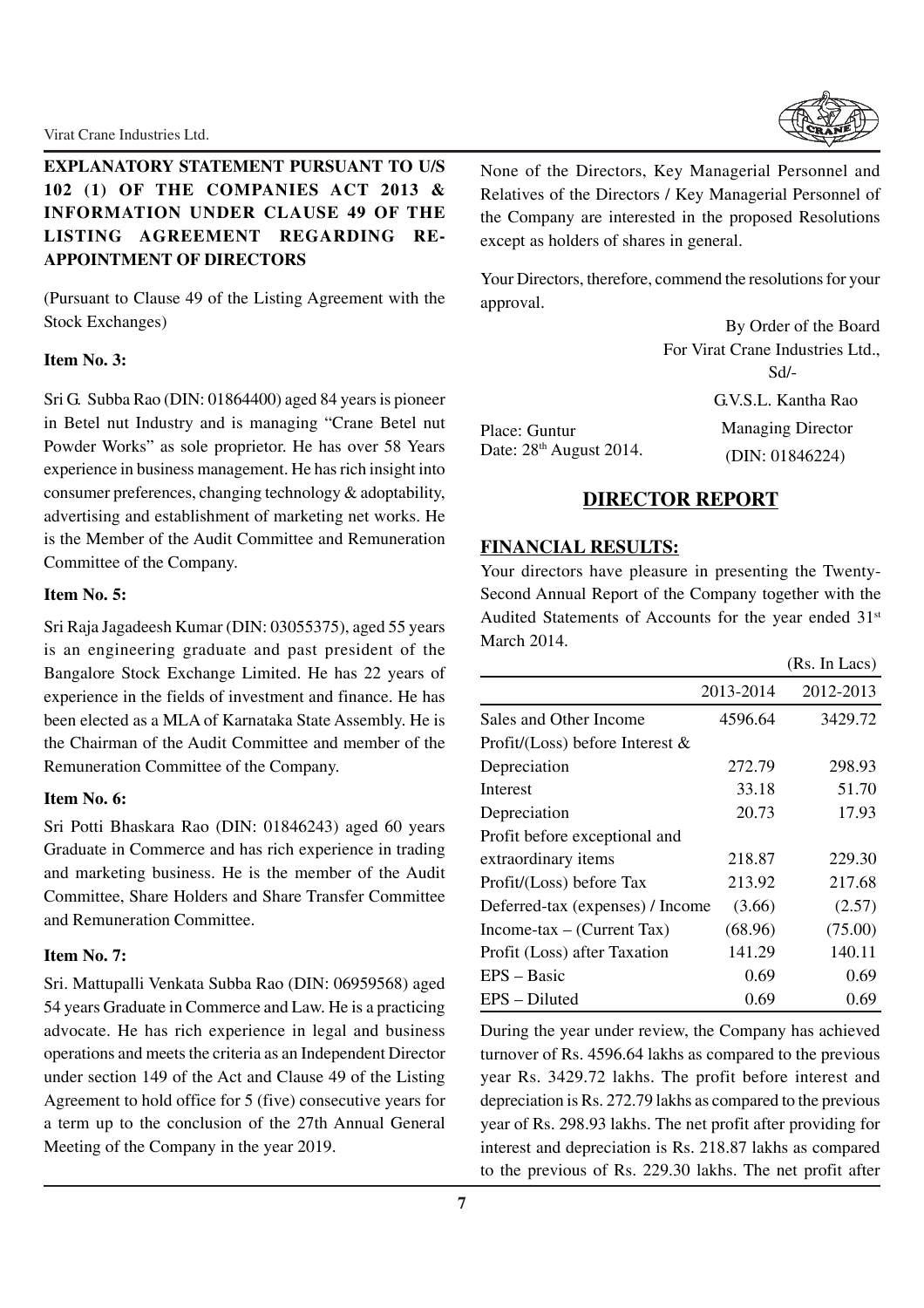

taxation Rs. 141.29 lakhs is carried forward to balance sheet. The Directors of your company are of the view that the performance of your company would improve in the next financial year.

#### **DIVIDENDS:**

In view of the Company's profitable performance, your directors are pleased to recommend for approval of shareholders a Final Dividend of 5% (Re. 50 paisa per share) on 2,04,23,750 Equity shares of the company in respect of the financial year 2013-2014. The final Dividend if declared as above, would involve an outflow of Rs. 102.12 Lakhs towards Dividend and Rs. 17.35 lakhs towards Dividend Tax resulting total outflow of Rs. 119.47 Lakhs. (Approx).

The paid up capital of your company remained unchanged at Rs. 20,42,37,500/-. Earnings per share was Rs 0.69

#### **PUBLIC DEPOSITS:**

The company has not accepted/renewed Fixed Deposits from Shareholders, Employees and Public during the period under review.

#### **LISTING :**

The Company's shares are listed at The Mumbai Stock Exchange Ltd., Jeejee Bhoy Towers, Dalal Street, Mumbai-400001.

#### **DIRECTORS :**

Sri. G. Subba Rao (DIN: 01864400), retire by rotation in accordance with Articles of Association of the Company and being eligible for reappointment offers himself for reappointment.

None of the Directors of the Company are disqualified for being appointed as Directors as specified in Section 274 of the Companies Act, 1956.

#### DIRECTORS RESPONSIBILITY STATEMENT:

Pursuant to the requirements of section 217 (2AA) of the companies act 1956 with respect to the directors responsibility statements it is hereby confirmed that:

- a) in the preparation of the Annual Accounts for the year 2013-2014 the applicable accounting standards have been followed with proper explanations where required.
- b) The directors have selected such accounting policies and applied them consistently and made judgements and

estimates to give a true and fare view of the state of affairs of the company as at 31.03.2014 and of the profit or loss of the company for that year.

- c) Proper and sufficient care is taken for the maintenance of adequate accounting records in accordance with the provisions of the Companies Act 1956 for safeguarding the assets of the Company and for prevention and detection of fraud and irregularities.
- d) The Annual Accounts are prepared on a going concern basis.

#### **AUDIT COMMITTEE :**

The company has an audit committee, whose composition, role functions and powers are in accordance with the legal/ SEBI requirements. The Audit Committee comprises of Sri R.Jagadish Kumar, Sri G.Subba Rao and Sri P.Bhaska Rao as members.

#### **CORPORATE GOVERNANCE :**

A separate section on Corporate Governance along with auditor's certificate is attached to this report. A note on Management discussion and analysis is also attached to this report.

#### **STATUTORY AUDITORS :**

The Statutory Auditors M/s. Nagaraju & Co (FRN: 002271S) Chartered Accountants, Guntur, retire at the ensuring Annual General Meeting and have confirmed their eligibility and willingness to accept office, if reappointment. Your Directors propose the reappointment of M/s. Nagaraju & Co, as Statutory Auditors to hold office until the conclusion of the Twenty Fifth Annual General Meeting of the Company.

#### **COST AUDITORS :**

Pursuant to the provisions of the Section 148 of the Companies Act, 2013 and other applicable rules, the Board of Directors of your Company had appointed, subject to the approval of the Central Government Mr. Chandra Sekhar.A, Annavarapu & Co, Cost Accountants, Guntur to carry out an audit of Cost accounts of the Company for accounting year ending 31<sup>st</sup> March 2015.

#### **PERSONNEL :**

The Management appreciated the efforts of the employees of the company and its subsidiary for their co-operation and support during the year and acknowledge their contribution.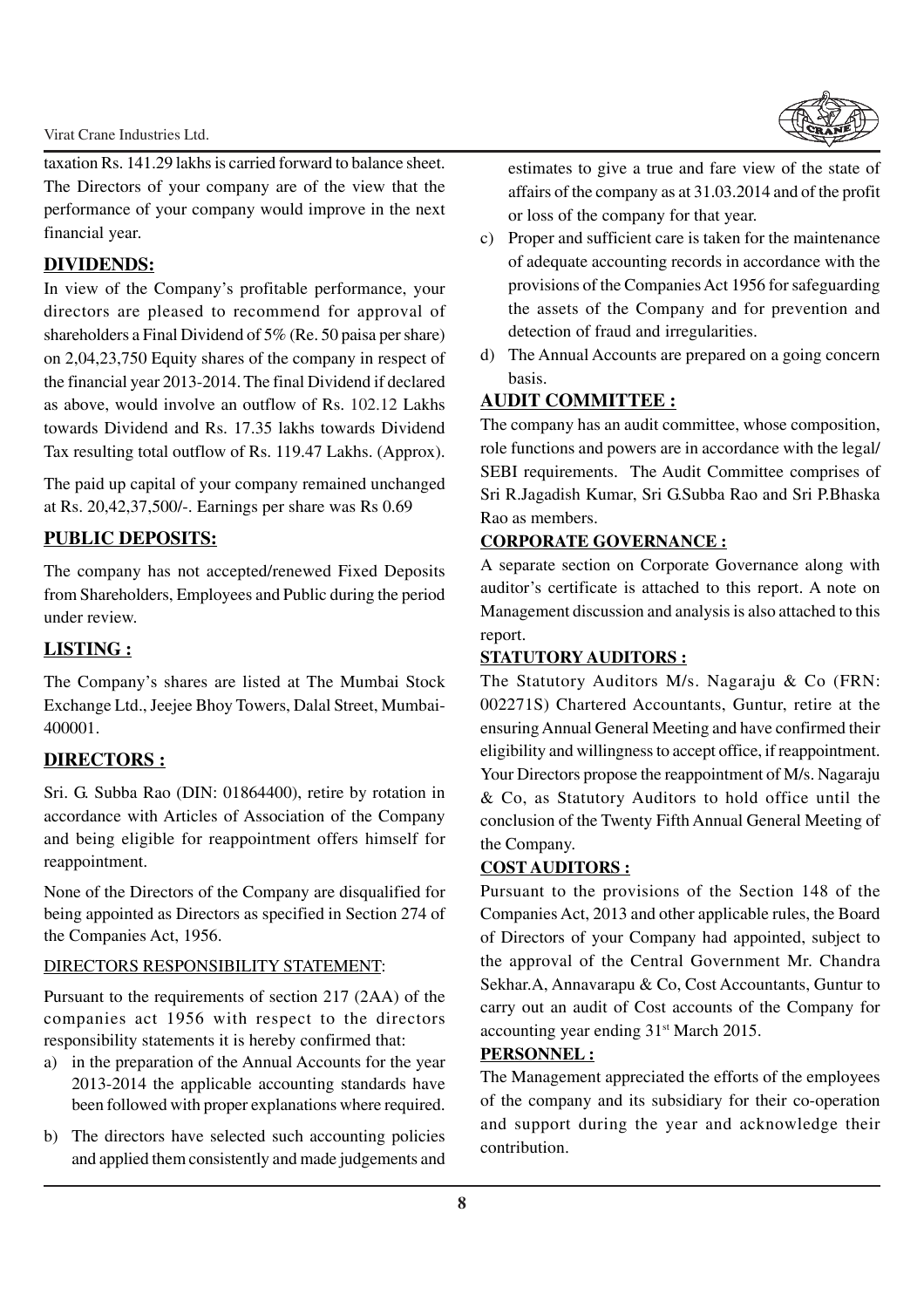There are no employees as per the provision of Section 217 (2A) of the Companies Act 1956, employed throughout the year who are in receipt of remuneration of Rs. 24,00,000/ or more or employed for part of the year and in receipt of Rs. 200000/- per month.

#### **CONSERVATION OF ENERGY, TECHNOLOGY ABSORPTION AND FOREIGN EXCHANGE EARNINGS/OUTGOINGS :**

Not applicable.

**ACKNOWLEDGEMENTS :**

#### The directors of the company placed their appreciation to the bankers of the company, various Government Authorities, employees, distributors and Bankers for their cooperation.

#### For and on behalf of the Board

| Sd/-                                | Sd/                      |
|-------------------------------------|--------------------------|
| P.BHASKARA RAO                      | G.V.S.L.KANTHA RAO       |
| <b>DIRECTOR</b>                     | <b>MANAGING DIRECTOR</b> |
| (DIN: 01846243)                     | (DIN: 01846224)          |
| Place: Guntur                       |                          |
| Date: 28 <sup>th</sup> August 2014. |                          |

#### **ANNEXURE TO DIRECTORS REPORT CORPORATE GOVERNANCE:**

#### **1. Company's Philosophy :**

The Company believes good corporate governance that leads to long-term relationship with shareholders, customers, employees and other stakeholders. The Board has constituted various committees, for smooth and swift functioning of the company. The company has setup, audit committee, share transfer committee and Remuneration committee. Corporate Governance practices are being further strengthened.

#### **2. Board of Directors :**

The Board of directors comprises of five directors. The details of their category, directorships and attendance are as under:

| Sl.            | Name of<br>the | Category    | Attendance particulars of Board |                |                | No.of other            |                |
|----------------|----------------|-------------|---------------------------------|----------------|----------------|------------------------|----------------|
| N <sub>0</sub> | Director       |             | Meeting                         |                |                | Directorship/Committee |                |
|                |                |             | Held                            | Attended       | Last AGM       |                        | Membership     |
| $\mathbf{1}$   | Sri G.Subba    | Promoter    | $\overline{4}$                  | $\overline{4}$ | N <sub>0</sub> | 3                      | 2              |
|                | Rao            |             |                                 |                |                |                        |                |
| $\overline{2}$ | Sri R Jagadish | $Non-$      | $\overline{4}$                  | 4              | N <sub>o</sub> |                        |                |
|                | kumar          | Executive   |                                 |                |                |                        | 3              |
|                |                | Independent |                                 |                |                |                        |                |
| $\overline{3}$ | Sri P Bhaskara | $Non -$     | $\overline{4}$                  | $\overline{4}$ | Yes            |                        | $\overline{3}$ |
|                | Rao            | Executive   |                                 |                |                |                        |                |
|                |                | Independent |                                 |                |                |                        |                |
| $\overline{4}$ | Sri P V Sri    | $Non-$      | $\overline{4}$                  | $\overline{4}$ | Yes            |                        |                |
|                | Hari           | Executive   |                                 |                |                |                        |                |
| $\overline{5}$ | <b>SRIGVLS</b> | Executive   | $\overline{4}$                  | 4              | Yes            | 5                      |                |
|                | Kantha Rao     | Promoter    |                                 |                |                |                        |                |

During the year the Board meetings were held on  $-30<sup>th</sup>$ May 2013, 12<sup>th</sup> August 2013, 15<sup>th</sup> November 2013 and 12<sup>th</sup> Feb 2014.

#### **3. Audit Committee & Remuneration Committee:**

#### **(a) Brief description of terms of reference**

The Terms of Reference of this committee cover the matters specified for Audit Committees under Clause 49 of the Listing Agreement as well as in Section 292A of the Companies Act, 1956, and are as follows:

- a. Oversight of the Company's financial reporting process and the disclosure of its financial information to ensure that the financial statement is correct, sufficient and credible.
- b. Recommending the appointment and removal of external auditor, fixation of audit fee and also approval for payment for any other services.
- c. Reviewing with management the annual financial statements before submission to the Board, focusing primarily on:

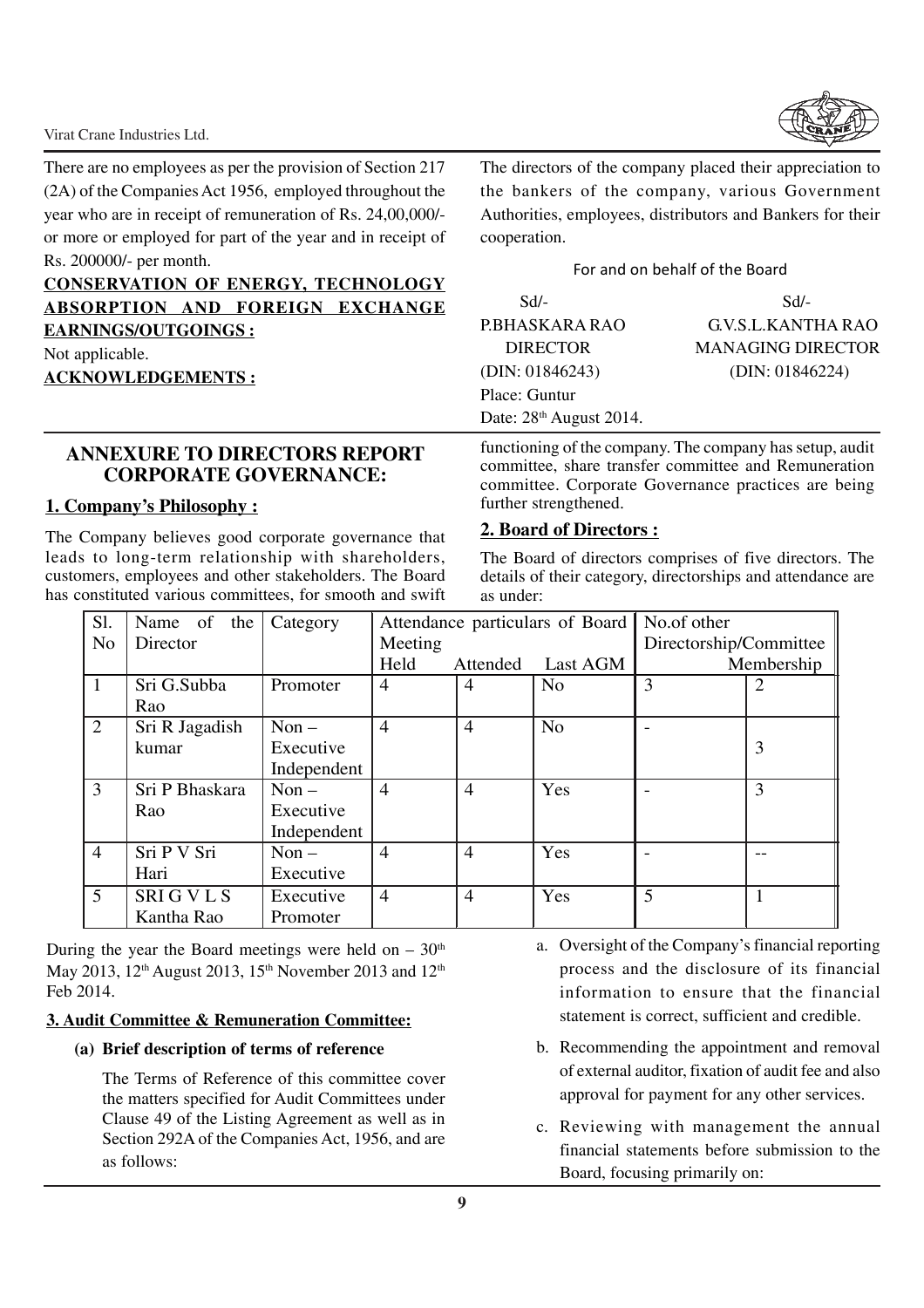

- Any changes in accounting policies and practices
- Major accounting entries based on exercise of judgment by management
- Qualifications in draft Auditors' Report
- Significant adjustments arising out of audit
- The going concern assumption
- Compliance with stock exchange and legal requirements concerning financial statements
- Any related party transactions i.e. transactions of the company of material nature, with promoters or the management, their subsidiaries or relatives etc., that may have potential conflict with the interests of the Company at large.
- d. Reviewing with the management, external and internal auditors, and the adequacy of internal control systems.
- e. Reviewing the adequacy of internal audit function, including the structure of the internal audit department, staffing and seniority of the official heading the department, reporting structure coverage and frequency of internal audit.
- f. Discussion with internal auditors of any significant findings and follow up there on.
- g. Reviewing the findings of any internal investigations by the internal auditors into matters where there is suspected fraud or irregularity or a failure of internal control systems of a material nature and reporting the matter to the Board.
- h. Discussion with external auditors, before the audit commences, the nature and scope of audit as well as have post audit discussion to ascertain any area of concern.
- i. Reviewing the Company's financial and risk management policies.
- j. Other matters as assigned/specified by the Board from time to time.

#### **(b) Composition, Meetings and Attendance during the year**

The Audit Committee comprises of two Independent Non-Executive Directors and One Non-Executive Director. During the year committee met 4 times during the year on  $30<sup>th</sup>$  May 2013, 12<sup>th</sup> August 2013,  $15<sup>th</sup>$  November 2013 and  $12<sup>th</sup>$  Feb 2014. The attendance of the each member of the committee is given below:

| <b>Directors</b>      | Chairman<br>/Member | Category   | N <sub>0</sub><br>0f<br>meetings<br>attended |
|-----------------------|---------------------|------------|----------------------------------------------|
| Sri R. Jagadish Kumar | Chairman            | I & N.E.D  |                                              |
| Sri P. Bhaskara Rao   | Member              | I & N.E.D. |                                              |
| Sri G. Subba Rao      | Member              | N.E.D.     |                                              |

#### **Remuneration Committee**

#### **(a) Terms of Reference**

The Company had constituted the Remuneration Committee. The broad terms of reference are to determine and recommend to Board, Compensation payable to Executive Directors, appraisal of the performance of the Managing Directors / Wholetime Directors and to determine and advise the Board for the payment of annual commission/compensation to the Non-Executive Director.

#### **(b) Composition, Meetings and Attendance during the year**

The Remuneration Committee comprises of total three Non-Executive Directors. The committee comprises as follows: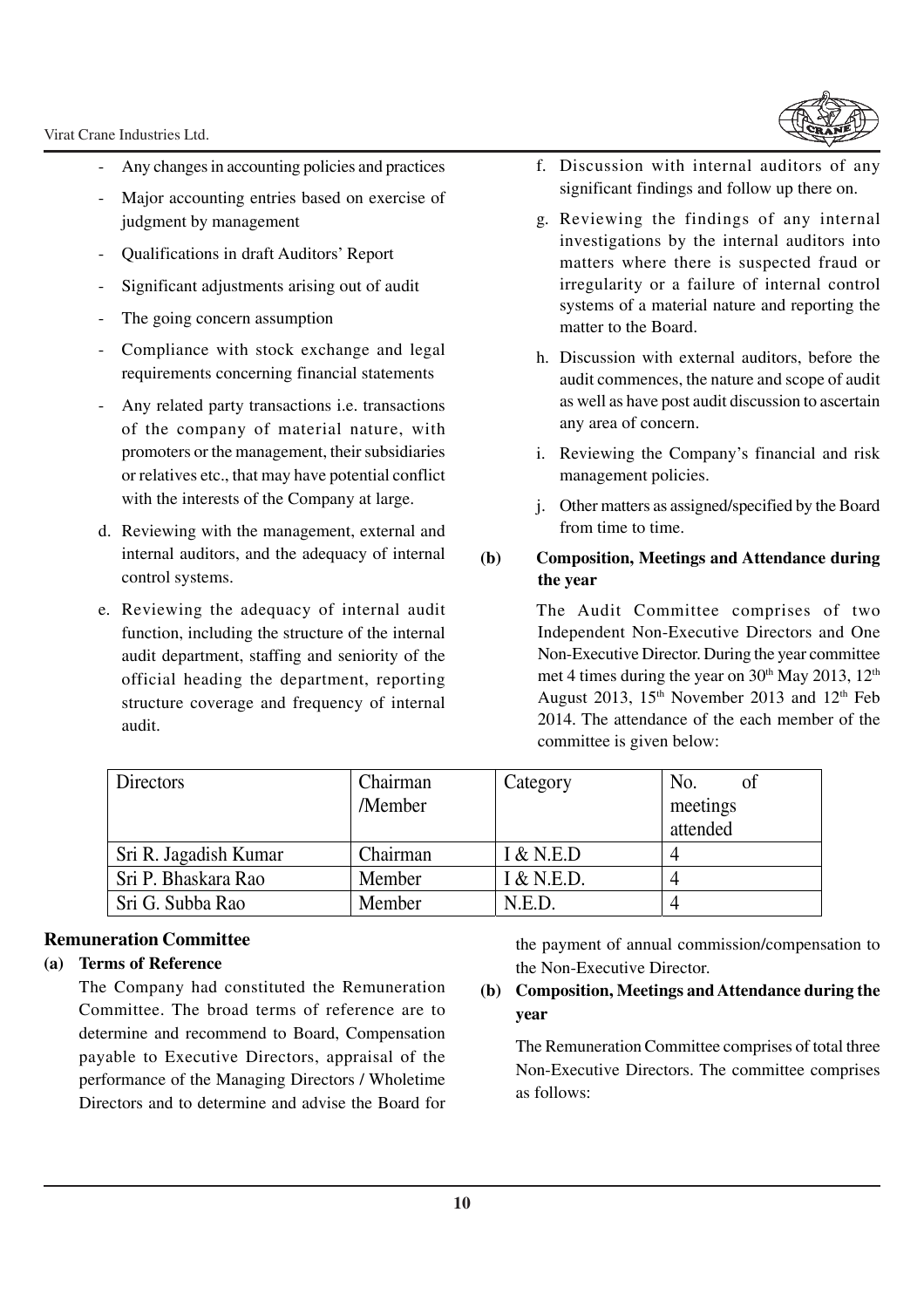

| Directors             | Chairman/ | Category   |
|-----------------------|-----------|------------|
|                       | Member    |            |
| Sri R. Jagadish Kumar | Chairman  | I & N.E.D. |
| Sri P. Bhaskara Rao   | Member    | I & N.E.D. |
| Sri G. Subba Rao      | Member    | N.E.D.     |

**(c) Remuneration of Directors :** The Company pays remuneration to its Managing Directors / Whole time Directors by way of salary, perquisites and allowances etc. Salary is paid within the range approved by the shareholders. The aggregate value of salary and perquisites and other benefits paid for the year ending 31<sup>st</sup> March 2014 to Sri G.V.S.L.Kantha Rao, Managing Director is Rs. 24,00,000/ p.a.

**4. Share holders and Share Transfers committee :** The Company has a shareholders and Share Transfers committee of the Board comprising of Sri P.Bhaska Rao, Sri R.Jagadish Kumar, and Sri G.V.S.L.Kantha Rao. The committee approves of issue of duplicate share certificates, share transfers and review & redresses of shareholders' grievances like non-transfer of Shares etc. All the complaints of the Shareholders are resolved satisfactorily. The committee meets periodically or as often as required.

#### **5. General Body Meetings:**

The details of last 3 AGM's are:

| S.No. | Year      | Place                                                                | Date & Time                | Remarks           |
|-------|-----------|----------------------------------------------------------------------|----------------------------|-------------------|
|       | 2010-2011 | Factory premises<br>Ankireddypalem<br>Chilakaluripet Road<br>Guntur. | 31.12.2011<br>at 10.00 AM  | No postal ballot  |
| 2.    | 2011-2012 | $-$ do                                                               | 29.09.2012<br>at 10.00 AM  | No postal ballot. |
| 3.    | 2012-2013 | —do—                                                                 | 30.09.2013<br>at 10.00 A.M | No postal ballot  |

#### **6. Disclosures:**

- A. None of the transactions with any related parties are in conflict with the interest of the Company. The details of the related party transaction are furnished in notes to accounts.
- B. There are no instances of non-compliance of any matter related to capital markets during the last three years.

#### **7. Means of communication:**

The quarterly, half yearly and annual results are sent to Stock Exchange at Mumbai. They are also published in English and Telugu news papers.

#### **8. General share holders information.**

#### **1. Annual General Meeting :**

Date & time : 29.09.2014 at 10.00 A.M

Place : (Premises of Crane Infrastructure Ltd.) at Ankireddypalem village, Chilakaluripet Road, Guntur.

#### **Financial Calendar :**

#### April 2013 to March 2014

| 1st quarter results                      | : Normally last week of July    |
|------------------------------------------|---------------------------------|
| $2nd$ quarter results                    | : Normally last week of October |
| $3rd$ quarter results                    | : Normally last week of January |
| 4rh quarter results                      | : Normally last week of April   |
| Audited Annual Results: Last Week of May |                                 |
|                                          |                                 |

#### **Dates of book closure :**

24.09.2014 to 29.09.2014 (Both Days Inclusive) **Listing on Stock Exchange:** Bombay Stock Exchange (BSE). **Stock Code:** BSE: 519457.

ISIN of Dematerialized shares: INE 295C 01014.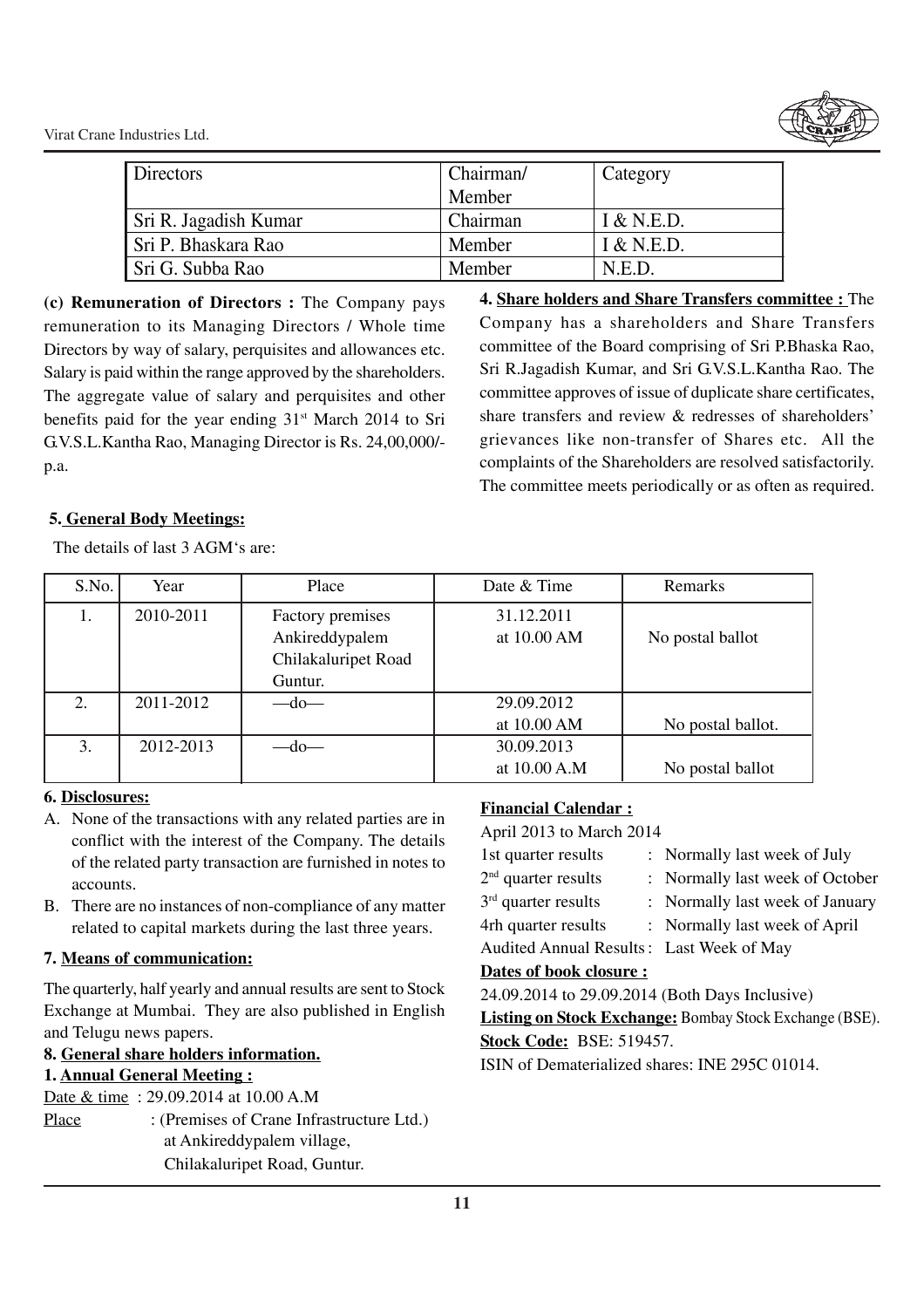

|                  |                                                                          | <b>STOCK PRICE DATA</b> |          |             |               |
|------------------|--------------------------------------------------------------------------|-------------------------|----------|-------------|---------------|
|                  | Monthly High and Low quotations in BSE for the financial year 2013-2014. |                         |          |             |               |
| <b>Month</b>     | Open (Rs.)                                                               | High (Rs.)              | Low(Rs.) | Close (Rs.) | No. of Shares |
| April 2013       | 5.67                                                                     | 6.39                    | 5.6      | 5.8         | 1258          |
| May 2013         | 6.09                                                                     | 6.98                    | 6.09     | 6.98        | 216           |
| June 2013        | 6.64                                                                     | 7.7                     | 5.81     | 7.7         | 45253         |
| <b>July 2013</b> | 8.06                                                                     | 9.1                     | 7.86     | 8.65        | 1533          |
| August 2013      | 8.22                                                                     | 8.99                    | 7.77     | 7.77        | 132           |
| September 2013   | 8.14                                                                     | 9.94                    | 7.36     | 8.97        | 16933         |
| October 2013     | 8.53                                                                     | 9.28                    | 7.31     | 7.31        | 35127         |
| November 2013    | 6.95                                                                     | 8.99                    | 6.93     | 8.99        | 2203          |
| December 2013    | 9.42                                                                     | 10.5                    | 8.95     | 9.98        | 637           |
| January 2014     | 9.49                                                                     | 10.45                   | 6.1      | 6.48        | 33891         |
| February 2014    | 6.79                                                                     | 7.41                    | 5.32     | 5.9         | 50429         |
| March 2014       | 6.18                                                                     | 6.27                    | 5.01     | 6.27        | 50116         |

#### **Registrars and Transfer Agents:**

Distribution of Shares: The share holding pattern as on 31.03.2014 is as follows.

| Your Registrar and Share Transfer Agents of the                     |
|---------------------------------------------------------------------|
| Company M/s Big share Services Private Limited,                     |
| 306, 3 <sup>rd</sup> Floor, Rigt Wing, Amrutha Ville, Opp. Yashodha |
| Hospital, Raj Bhavan Road, Somajiguda, Hyderabad - 500082.          |

Tel: 91-40-2337 4967 Fax:91-40-23370295,

E-mail: bsshyd@bigshareonline.com

| DISHIDURUH OI DHUICS. THE SHUIC HORUHT FOURTH US ON $J1.0J.2017$ is us follows. |             |             |                    |
|---------------------------------------------------------------------------------|-------------|-------------|--------------------|
| <b>CATEGORY</b>                                                                 | No.of Share | Total No of | % of Share Holding |
|                                                                                 | Holders     | Shares held |                    |
| Individuals                                                                     | 6858        | 4629403     | 22.6668            |
| Companies                                                                       | 79          | 419793      | 2.0554             |
|                                                                                 |             |             |                    |
| FI / Banks                                                                      | 2           | 2300        | 0.1092             |
| Promoters/                                                                      | 129         | 15299823    | 74.9119            |
| Mutual Funds                                                                    |             | 5000        | 0.0245             |
| NRI's/OCB's/Clearing Members                                                    | 59          | 47431       | 0.2322             |
| TOTAL.                                                                          | 7128        | 20423750    | 100.00             |
|                                                                                 |             |             |                    |

#### **The distribution of share holding as 31.03.2014 is as follows :**

| No.of equity        | No.of share    | % % total   | <b>Shares Amount</b> | $%$ of total |
|---------------------|----------------|-------------|----------------------|--------------|
| Shares held (Range) | holders        | shareholder | Rs.                  | shares       |
| 1-5000              | 6066           | 85.1010     | 13719030             | 6.7172       |
| 5001-10000          | 513            | 7.1970      | 4297270              | 2.1041       |
| 10001-20000         | 239            | 3.3530      | 3636120              | 1.7803       |
| 20001-30000         | 113            | 1.5853      | 2864580              | 1.4026       |
| 30001-40000         | 31             | 0.4349      | 1098040              | 0.5376       |
| 40001-50000         | 61             | 0.8558      | 2934820              | 1.4370       |
| 50001-100000        | 62             | 0.8698      | 4545440              | 2.2256       |
| 100001-500000       | 29             | 0.4068      | 6117860              | 2.9955       |
| 500001-1000000      | $\overline{c}$ | 0.0281      | 1286390              | 0.6299       |
| 1000001-5000000     | 10             | 0.1403      | 21395950             | 10.4760      |
| 5000001-10000000    |                | 0.0140      | 7107800              | 3.4802       |
| 10000001 & above    |                | 0.0140      | 135234200            | 66.2142      |
| Total               | 7128           | 100.00      | 204237500            | 100.00       |

#### **Dematerialization of shares:** The shares fall under compulsory dematerialization.

The company has not issued any GDRs/ADRs/Warrants or any other convertible instruments.

**Plant Location :** Nunna, Nuzvid Road, Vijayawada.

**Regd. Office :** 25-2-1, Opp. Mastan Darga, G.T.Road, Guntur-522 004.

**Address for correspondence:** 25-2-1, Opp. Mastan Darga, G.T.Road, Guntur-522 004.

#### **ANNEXURE TO DIRECTORS REPORT : MANAGEMENT DISCUSSION AND ANALYSIS :**

A) Scope and Potential: The Company's Plan as contemplated for expansion of the market network for the products – Chewable products, Ghee products and other new products (in course of diversification) is anticipated in the near future . In the new scenario it is reiterated that the company has opportunity to introduce its products in the markets of the company.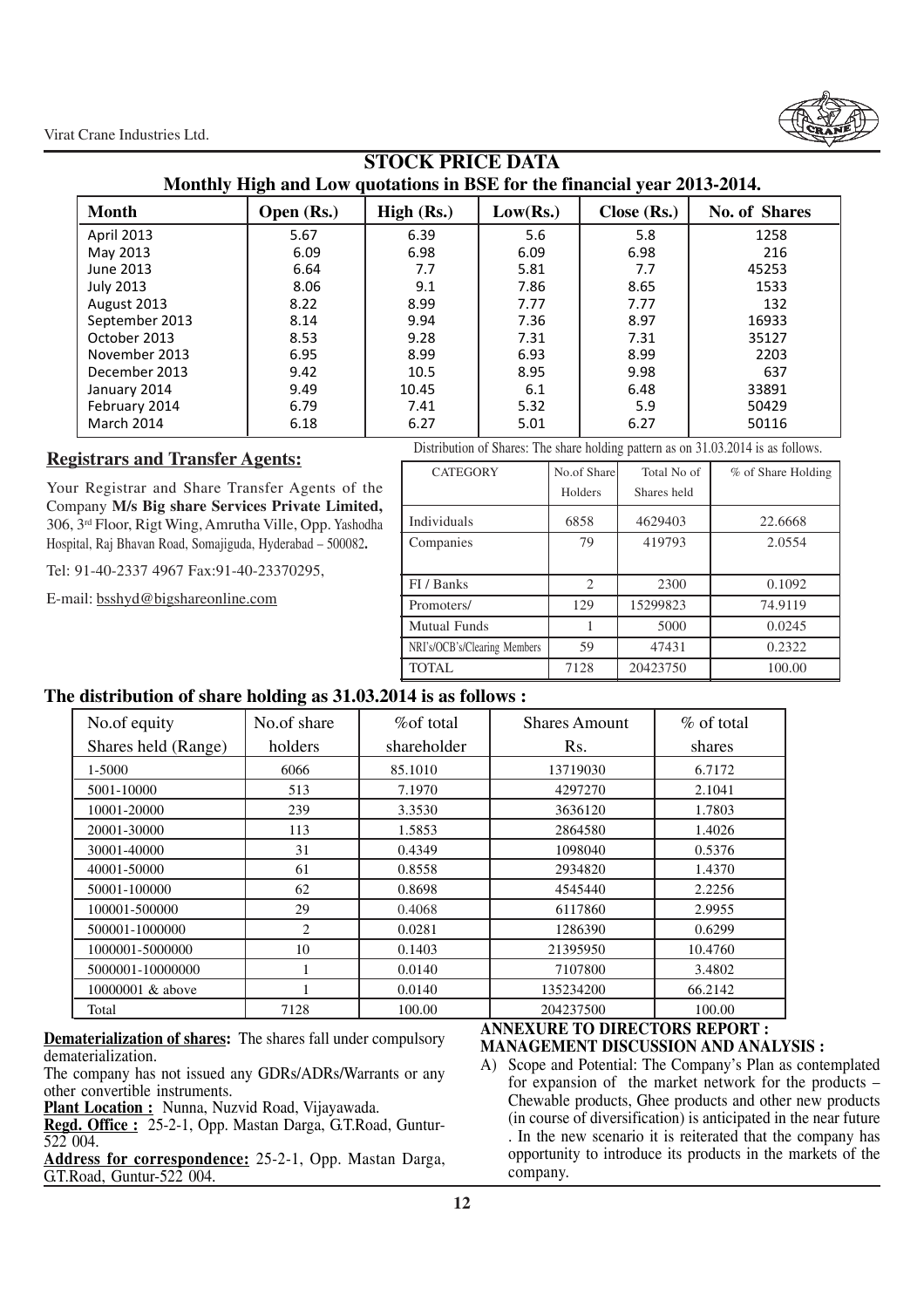- B) Opportunities and Challenges:
	- 1. Opportunities: The Company is trying to explore new markets through out India apart from Andhra Pradesh. 2. Challenges: Stiff competition from unorganized markets.
- C) Out Look: The Company is continuously studying various propositions to diversify its activities. The Management is confident that they will be successfully implemented once they are finalized.
- D) Risks & Concerns: There is lot of awareness among public with respect to availability of products of other Brands.
- E) Internal Control System is reasonable and adequate.
- F) Financial performance:
	- 1) Capital Structure: The company has only equity shares and the paid-up capital is Rs. 2042.03 lacs
	- 2) Loan Profile: Nil
	- 3) Assets: The Company is having net tangible fixed assets of Rs. 2.09 Crores after revaluation of Company's Freehold land and Buildings.
- G) Cautionary Statement: The Market fluctuations and government polices/ regulations will have an impact on the projections and the future outlook.

#### **MANAGING DIRECTOR / CHIEF FINANCIAL OFFICER CERTIFICATION**

We have reviewed Financial Statements and Cash Flow Statements for the year April 1, 2013 to March 31, 2014 and to the best of our Knowledge and belief:

- I) These statements do not contain any materially untrue statement or omit any material fact or contain statements that might be misleading;
- II) These statements together present a true and fair view of the company's affairs and are in compliance with existing accounting standards, applicable laws and regulations;
- III) No transaction entered into by the company during the above said period which are fraudulent, illegal or violate of the company's Code of Conduct.

Further, we accept that it is our responsibility to establish and maintain internal controls for financial reporting. Accordingly, we have evaluated the effectiveness of internal control systems of the company pertaining to Financial Statements and have disclosed to the Auditors and Audit Committee, wherever applicable:

- a) Deficiencies in the design or operation of internal controls, if any which come to our notice and steps have been taken/ proposed to be taken to rectify these deficiencies.
- b) Significant changes in internal control over financial reporting during the year:
- c) Significant changes in accounting policies during the year and that the same have been disclosed in the notice to the financial statements:
- d) Instances of significant fraud of which we became aware and the involvement therein, if any, of the management or an employee having a significant role in the company's internal control system over financial reporting.
- e) The disclosures have been received from the senior management personnel relating to the financial and commercial transaction in which they or their relative may have personal interest. However none of these transactions have conflict with the interest of the company at large.

**Sd/-**

Place: Guntur<br>Date: 28<sup>th</sup> August 2014 MANAGING DIRECTO **MANAGING DIRECTOR Virat Crane Industries Ltd.**

#### **AUDITORS' CERTIFICATE ON CORPORATE GOVERNANCE**

#### To **The Members of Virat Crane Industries Ltd.,**

We have examined the compliance of conditions of Corporate Governance by **Virat Crane Industries Ltd.,** Guntur for the year ended 31<sup>st</sup> March, 2014 as stipulated in Clause 49 of the listing agreements entered by the company with the Stock Exchanges.

The compliance of conditions of Corporate Governance is the responsibility of the Management. Our examination was limited to procedures and implementation thereof, adopted by the Company for ensuring the compliance of the conditions of Corporate Governance. It is neither an audit nor an expression of opinion on the financial statements of the Company.

In our opinion and to the best of our knowledge and information and accordance to the explanations given to us, we certify that the Company has complied with the conditions of Corporate Governance as stipulated in the above mentioned Listing Agreements as applicable to the Company.

We have been explained that no investor grievances are pending for a period exceeding one month against the Company as per the records maintained by the Company.

We further state that such compliance is neither an assurance as to the future viability of the company nor the efficiency or effectiveness with which the Management has conducted the affairs of the Company.

 **For Nagaraju & Co** Chartered Accountants Sd/- Place: Guntur **K.Nagaraju** Date: 28<sup>th</sup> August 2014 **Proprietor** 



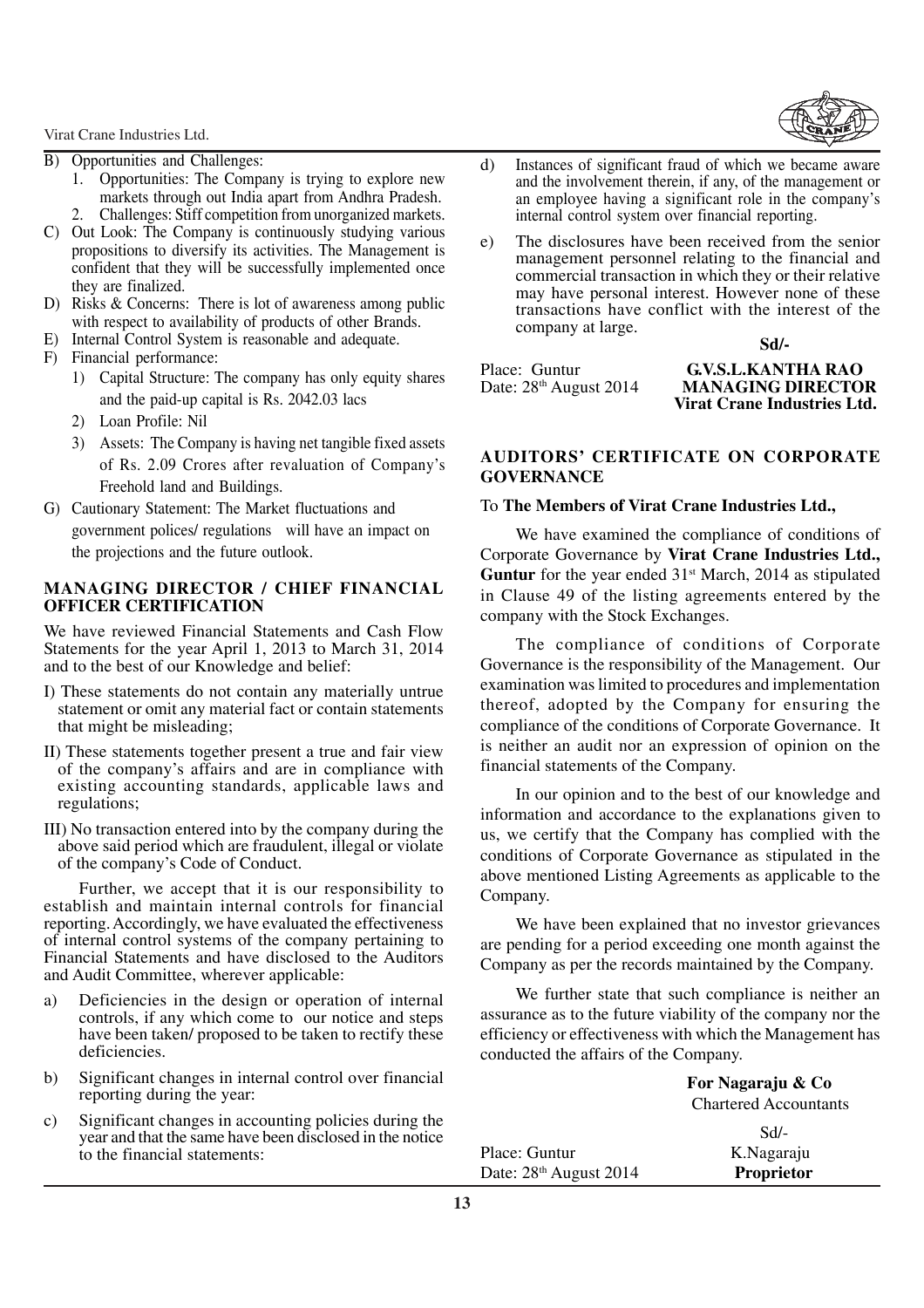

#### **INDEPENDENT AUDITOR'S REPORT**

#### **TO THE MEMBERS OF VIRAT CRANE INDUSTRIES LIMITED**

We have audited the accompanying financial statements of **VIRAT CRANE INDUSTRIES LIMITED** ("the Company "), Which comprise the Balance Sheet as at 31st March, 2014, and the Statement of Profit and Loss and Cash Flow Statement for the year then ended, and a summary of significant accounting policies and other explanatory information.

#### **MANAGEMENT RESPONSIBILTY FOR THE FINANCIAL STATEMENTS**

Management is responsible for the preparation of these financial statements that give a true and fair view of the financial position, financial performance and cash flows of the Company in accordance with the Accounting Standards referred to in sub section (3C) of section 211 of the Companies Act, 1956. This responsibility includes the design, implementation and maintenance of internal control relevant to the preparation and presentation of the financial statements that give a true and fair view and are free from material misstatements, whether due to fraud or error.

#### **AUDITOR'S RESPONSIBILITY**

Our responsibility is to express an opinion on these financial statements based on our audit. We conducted our audit in accordance with the Standards on Auditing issued by the Institute of Chartered Accountants of India. Those Standards require that we comply with ethical requirements and plan and perform the audit to obtain reasonable assurance about whether the financial statements are free from material misstatement.

An audit involves performing procedures to obtain audit evidence about the amounts and disclosures in the financial statements. The procedures selected depend on the auditor's judgement, including the assessment of the risks of material misstatement of the financial statements, whether due to fraud or error. In making those risk assessments, the auditor considers internal control relevant to the Company's preparation and fair presentation of the financial statements in order to design audit procedures that are appropriate in the circumstances, but not for the purpose of expressing an opinion on the effectiveness of the entity's internal control. An audit also includes evaluating the appropriateness of accounting policies used and the reasonableness of the accounting estimates made by management, as well as evaluating the overall presentation of the financial statements.

We believe that the audit evidence we have obtained is sufficient and appropriate to provide a basis for our audit opinion

#### **OPINION**

In our opinion and to the best of our information and according to the explanations given to us, the financial statements give the information required by the Act in the manner so required and give a true and fair view in conformity with the accounting principles generally accepted in India:

a) In the case of the Balance Sheet, of the state of affairs of the Company as at 31st March, 2014;

b) In the case of the Statement of Profit and Loss Account, of the profit for the year ended on that date; and

c) In the case of the Cash Flow Statement, of the cash flows for the year ended on that date.

#### **REPORT ON OTHER LEGAL AND REGULATORY REQUIREMENTS**

1. As required by the Companies (Auditors' Report) Order, 2003 ("the Order") issued by the Central Government of India in terms of sub-section (4A) of section 227 of the Act, we give in the Annexure a statement on the matters specified in paragraphs 4 and 5 of the Order.

2. As required by section 227(3) of the Act, we report that:

a) We have obtained all the information and explanations which to the best of our knowledge and belief were necessary for the purpose of our audit;

b) In our opinion proper books of account as required by law have been kept by the Company so far as appears from our examination of those books;

c) The Balance Sheet, Statement of Profit and Loss and Cash Flow Statement dealt with by this Report are in agreement with the books of account;

d) In our opinion, the Balance Sheet, Statement of Profit and Loss and Cash Flow Statement comply with the Accounting Standards referred to in subsection (3C) of section 211 of the Companies Act, 1956;

e) On the basis of written representations received from the directors as on March 31, 2014 and taken on record by the Board of Directors, none of the directors is disqualified as on 31st March, 2014 from being appointed as a director in terms of clause (g) of sub-section  $(1)$  of section 274 of the Companies Act, 1956.

> For Nagaraju & Co Chartered Accountants Registration No: 002271S

Place: Guntur Date: 30.05.2014

Sd/- K. Nagaraju Proprietor : M. No: 020474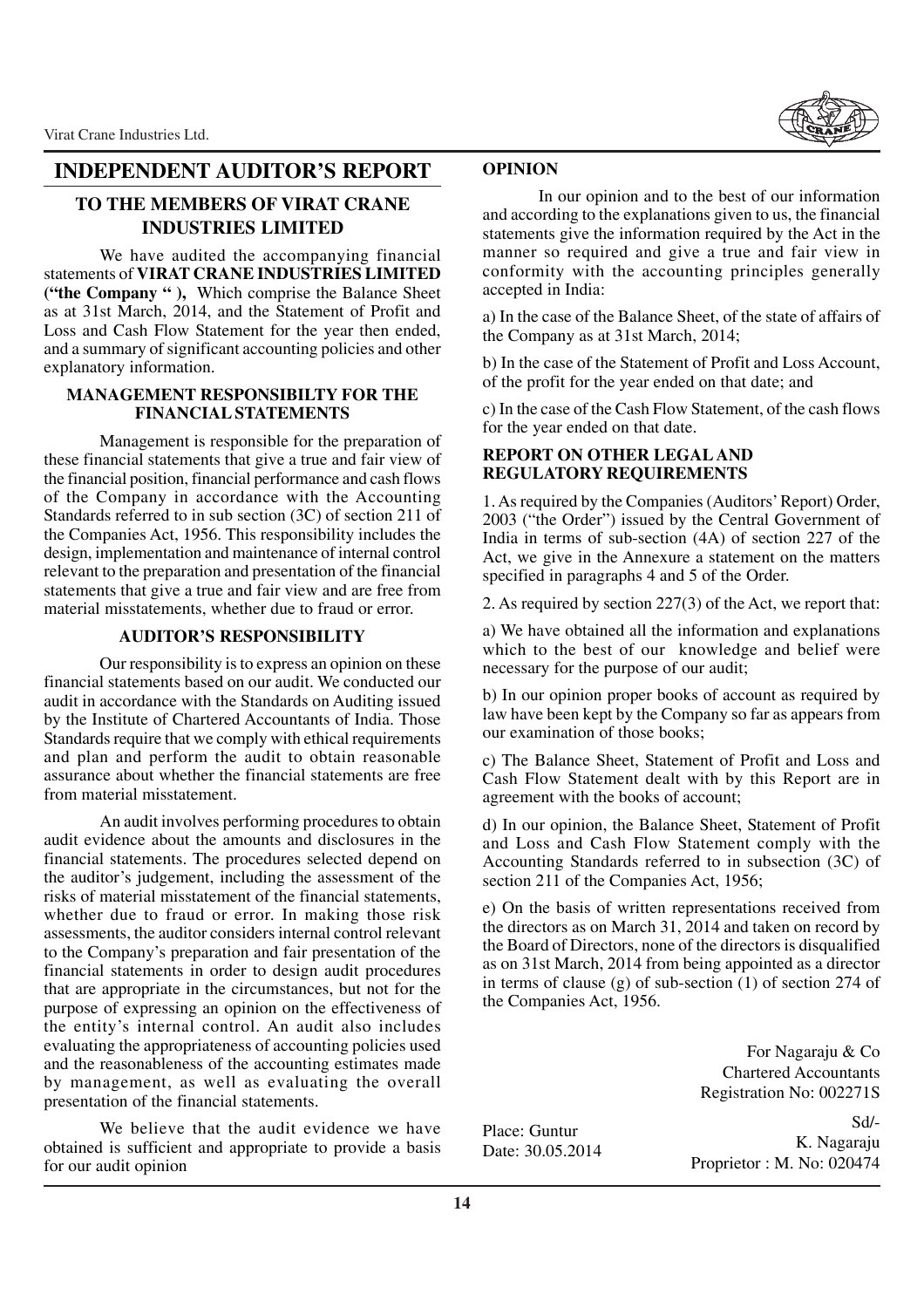#### **ANNEXURE TO AUDIT REPORT:**

On the basis of such checks as we considered appropriate and according to the information and explanation given to us during the course of our audit, we report that:

#### **1) In respect of Fixed Assets:**

**a)** The Company has maintained proper records showing full particulars, including quantitative details and situation of its fixed assets.

**b)** As explained to us, fixed assets have been physically verified by the management at reasonable intervals; no material discrepancies were noticed on such verification.

**c)** In our opinion and according to the information and explanations given to us, substantial part of fixed assets has not been disposed off during the year.

#### **2) In respect of Inventories:**

**a)** As explained to us, inventories have been physically verified during the year by the management at reasonable intervals.

**b)** In our opinion and according to the information and explanations given to us, the procedures of physical verification of inventories followed by the management are reasonable and adequate in relation to the size of the company and the nature of its business.

**c)** In our opinion and on the basis of our examination of the records, the company is generally maintaining proper records of its inventories. No material discrepancy was noticed on physical verification of stocks by the management as compared to book records.

**3) a) i)** According to the information and explanations given to us and on the basis of our examination of the books of account, the Company has granted interest free unsecured loan to Virat Crane Agri Tech Ltd and Crane Infrastructure Ltd as per Register maintained under Section 301 of the Companies Act, 1956. The maximum amounts outstanding during the year are Rs.631.44 lakhs and Rs.213.53 lakhs and year end balances amounts to Rs. 631.44 lakhs and Rs. 208.71 lakhs respectively.

**ii)** The other terms and conditions of such loans are not prejudicial to the interests of the Company.

**iii)** The amount is repayable on demand.

**b)** According to the information and explanations given to us and on the basis of our examination of the books of account, the Company has not taken loans from companies, firms or other parties listed in the register

maintained under Section 301 of the Companies Act, 1956. Thus sub clauses iii (f)  $\&$  iii (g) are not applicable to the company.

- **4)** In our opinion and according to the information and explanations given to us, there is generally an adequate internal control procedure commensurate with the size of the company and the nature of its business, for the purchase of inventories, fixed assets and with regards to sale of goods and services. During the course of our audit, no major instance of continuing failure to correct any weaknesses in the internal controls has been noticed.
- **5)** Based on the audit procedures applied by us and according to the information and explanations provided by the management, we are of the opinion that there were no contracts or arrangements that need to be entered in the register maintained under section 301 of the Companies Act 1956. Thus clauses v (a) and v (b) are not applicable to the Company.
- **6)** The Company has not accepted deposits from the public within the meaning of Sections 58A and Section 58AA of the Companies Act, 1956 and the Companies (Acceptance of Deposits) Rules, 1975.
- **7)** As per information & explanations given by the management, the Company has an internal audit system commensurate with its size and the nature of its business.
- **8)** As per the section 209(1) (d) of the Companies Act, 1956 maintenance of the cost records is not compulsory.

#### **9) In respect of Statutory Dues:**

**a)** According to the records of the company, undisputed statutory dues including Provident Fund, Investor Education and Protection Fund, Employees' State Insurance, Income-tax, Sales-tax, Wealth Tax, Service Tax, Custom Duty, Excise Duty, Cess to the extent applicable and any other statutory dues have generally been regularly deposited with the appropriate authorities.

**b)** According to the information and explanations given to us there were disputed outstanding statutory dues as on 31st of March, 2014 as given in 9(c) below for a period of more than six months from the date they became payable

**c)** According to the information and explanations given to us and on the basis of the documents the disputed statutory dues which have not been deposited with the appropriate authorities are as under:

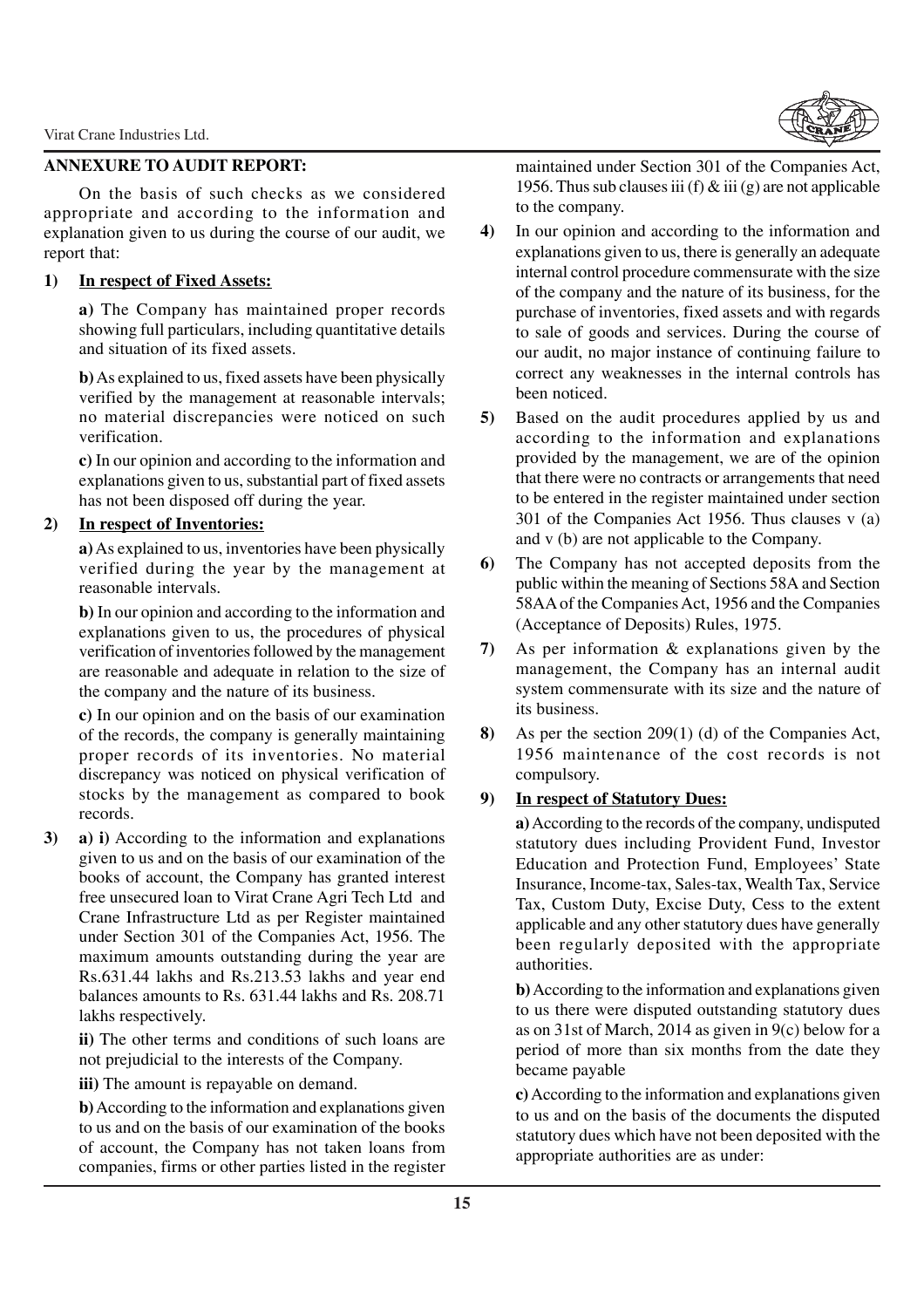| a) |                       |               |             |                     |                        |
|----|-----------------------|---------------|-------------|---------------------|------------------------|
|    | Nature of the         | Nature of the | Amount (Rs) | Period to which the | Forum where dispute is |
|    | Statute               | <b>Dues</b>   |             | amount relates      | pending                |
|    | 1. Agricultural       | Cess          | 10,55,689   | 1994-95 to 2000     | Supreme Court of India |
|    | Market                |               |             |                     |                        |
|    | <b>Committee Cess</b> |               |             |                     |                        |
|    | 2. Income Tax         | Income Tax    | 7,30,591    | 2002-03             | Commissioner of        |
|    | Act, 1961             |               |             |                     | Appeals, Income Tax    |
|    |                       |               |             |                     | (Hyderabad)            |
|    | AP VAT                | Commercial    | 73,27,091   | 2006-07 to 2011-12  | CommercialTaxOfficer   |
|    |                       | Taxes         |             |                     | Nandigama Circle       |
|    |                       | Department    |             |                     |                        |

**b)** The demand made by Sales Tax Authority towards APGST for the year 1999-2000 is Rs.1.95 Lakhs against which appeal is preferred with Tribunal. The demand against Luxury Tax made by Commercial Tax Officer for Rs.3,47,484/- for the year 2005-06 in April 2008 is contested by appeal before Hon'ble High Court Of Andhra Pradesh by remitting Rs.1,73,742/- (which is 50% of demand).

- **10)** The Company does not have any accumulated losses as at 31st March, 2014 and has not incurred cash losses in the current and immediate preceding financial year.
- **11)** Based on our audit procedure and on the information and explanations given by the management, we are of the opinion that, the Company has not defaulted in repayment of dues to financial institutions and banks.
- **12)** According to the information and explanations given to us, the Company has not granted loans and advances on the basis of security by way of pledge of shares, debentures and other securities.
- **13)** The Company is not a chit fund or a nidhi / mutual benefit fund / society. Therefore, the provision of this clause of the Companies (Auditors' Report) Order, 2003 (as amended) is not applicable to the Company.
- **14)** In our opinion, the Company is not dealing in or trading in shares, securities, debentures and other investments.
- **15)** According to the information and explanations given to us, the Company has given Corporate Guarantees to IDBI for the term loan of Rs. 10 Crores taken by Virat Crane Bottling Limited and Virat Agritech for the term loan of Rs. 13.24 Crores and the same is not prejudicial in the interest of the company.
- **16)** In our opinion, the company has not raised any term loans during the year under audit.
- **17)** Based on the information and explanations given to us and on an overall examination of the Balance Sheet of the Company as at 31st March, 2014, we report that no funds raised on short-term basis have been used for long-term investment by the Company.
- **18)** Based on the audit procedures performed and the information and explanations given to us by the management, we report that the Company has not made any preferential allotment of shares to parties and companies covered in the register maintained under section 301 of the Act during the year.
- **19)** The Company has not issued any debenture and hence no securities have been created.
- **20)** The Company has not raised any money by public issue during the year.
- **21)** Based on the audit procedures performed and the information and explanations given to us, we report that no fraud on or by the Company has been noticed or reported during the year, nor have we been informed of such case by the management.

For Nagaraju & Co Chartered Accountants Registration No: 002271S Sd/- K. Nagaraju Membership No: 020474

**16**

Place: Guntur Date: 30.05.2014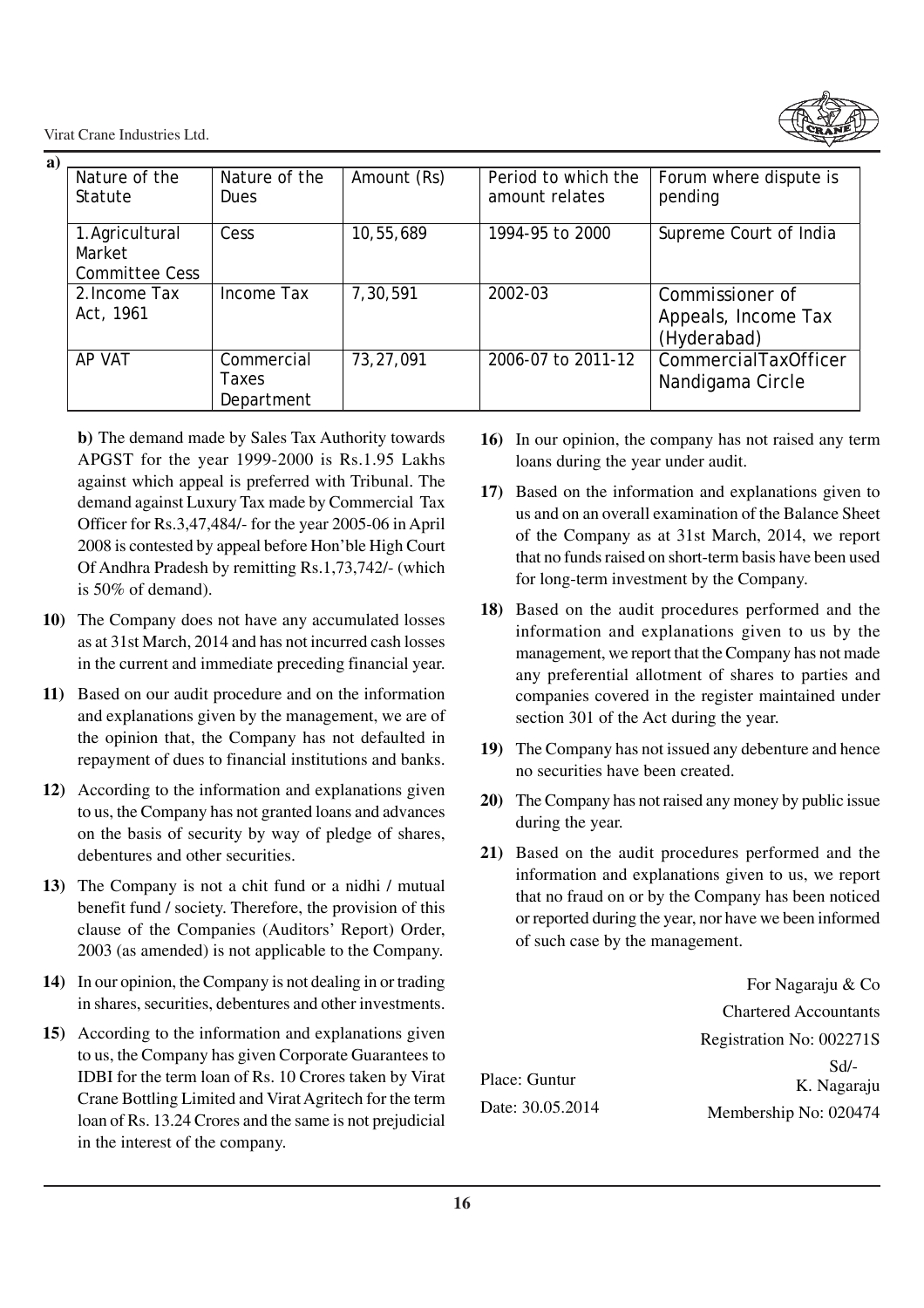#### **VIRAT CRANE INDUSTRIES LIMITED # 25 - 2 - 1, G.T Road, Opposite Mastan Darga Guntur - 522004. Statement of Assets & Liabilities as at**

|                         |                                                                                                                                                                                                                                                         |                                   |                                                                     | (in Rupees)                                                       |
|-------------------------|---------------------------------------------------------------------------------------------------------------------------------------------------------------------------------------------------------------------------------------------------------|-----------------------------------|---------------------------------------------------------------------|-------------------------------------------------------------------|
|                         | <b>Particulars</b>                                                                                                                                                                                                                                      | Refer<br>Notes No.                | March 31, 2014                                                      | March 31,2013                                                     |
|                         | $\mathbf{1}$                                                                                                                                                                                                                                            | 2                                 | 3                                                                   | 4                                                                 |
| Τ.<br>$\mathbf{1}$      | <b>EQUITY AND LIABILITIES</b><br>Shareholders' Funds<br>(a)<br><b>Equity Share Capital</b><br>(b)<br>Reserves and surplus                                                                                                                               | $\mathbf{1}$<br>$\overline{2}$    | 204, 237, 500<br>30,498,288                                         | 204, 203, 000<br>16,368,830                                       |
| $\overline{2}$          | <b>Non-Current Liabilities</b><br>(a)<br>Long-Term Borrowings<br>Other Long Term Liabilities<br>(b)<br>Long-Term Provisions<br>(c)                                                                                                                      | 3<br>$\overline{\mathbf{4}}$<br>5 | 346,123<br>19,671,105<br>788,188                                    | 447,613<br>17,330,036<br>788,188                                  |
| 3                       | <b>Current Liabilities</b><br>Short-Term Borrowings<br>(a)<br>(b)<br><b>Trade Payables</b><br><b>Other Current Liabilities</b><br>(c)<br>(d)<br><b>Short-Term Provisions</b>                                                                            | 6<br>$\overline{\mathbf{z}}$<br>8 | 12,646,000<br>37,380,617<br>24,496,068<br>14,938,985                | 5,817,951<br>18,764,318<br>15,216,460<br>30, 102, 744             |
|                         | <b>TOTAL</b>                                                                                                                                                                                                                                            |                                   | 345,002,873                                                         | 309,039,140                                                       |
| $\Pi$ .<br>$\mathbf{1}$ | <b>ASSETS</b><br><b>Non-Current Assets</b><br>(a)<br><b>Fixed Assets</b><br>(i)<br><b>Tangible Assets</b><br>(ii)<br>Capital Work in Progress<br>(ii)<br><b>Intangible Assets</b><br>(b)<br>Non-Current Investments<br>(c)<br>Deferred Tax Assets (net) | 16<br>15                          | 20,865,946<br>101,858,203<br>41,242,800<br>3,747,432                | 14,948,997<br>101,858,203<br>41,452,900<br>4, 113, 898            |
|                         | (d)<br>Long-Term Loans and Advances<br>(e)<br><b>Other Non-Current Assets</b>                                                                                                                                                                           | 9                                 | 63, 144, 293<br>12,490,726                                          | 51,085,994<br>6,734,517                                           |
| $\overline{2}$          | <b>Current assets</b><br>(a)<br><b>Current Investments</b><br>(a)<br>Inventories<br><b>Trade Receivables</b><br>(b)<br>(c)<br>Cash and Cash Equivalents<br>Short-Term Loans and Advances<br>(d)<br>(e)<br><b>Other Current Assets</b>                   | 10<br>$11$<br>12<br>13<br>14      | 29,637,935<br>8,355,916<br>10,852,150<br>25, 364, 529<br>26,741,443 | 24,359,379<br>4,542,016<br>13,670,559<br>18,355,374<br>26,514,303 |
|                         | Miscelleneous Expenditure not Written off<br><b>TOTAL</b>                                                                                                                                                                                               |                                   | 701,500<br>345,002,873                                              | 1,403,000<br>309,039,140                                          |
|                         | Significant Notes & Accounting Policies                                                                                                                                                                                                                 | 24                                |                                                                     |                                                                   |

**Notes referred above form an integral part of the financial statements** 

As per our report of even date for NAGARAJU & Co., Chartered accountants for and on behalf of the board Firm Registration No: 02271S for VIRAT CRANE INDUSTRIES LIMITED

Sd/- Place: Guntur Date: 30.05.2014

K. NAGARAJU Sd/- Sd/-

Proprietor P.BHASKAR RAO G.V.S.L KANTHA RAO M.No: 020474 P.BHASKAR RAO MANAGING DIRECTO DIRECTOR MANAGING DIRECTOR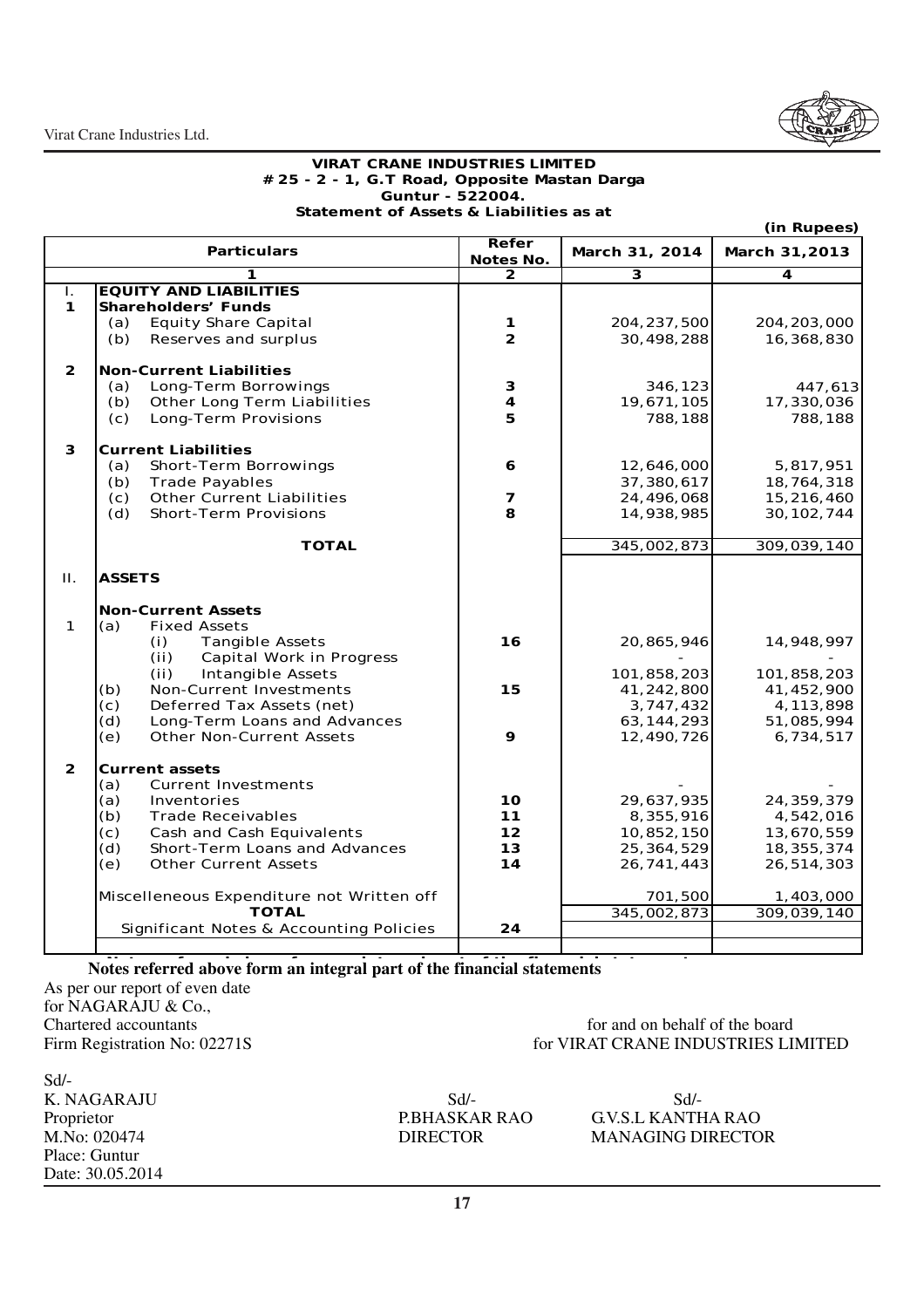

#### **VIRAT CRANE INDUSTRIES LIMITED # 25 - 2 - 1, G.T Road, Opposite Mastan Darga Guntur - 522004.**

|             | Guntur - 322004.                              |                    |                          |                          |
|-------------|-----------------------------------------------|--------------------|--------------------------|--------------------------|
|             | Statement of Profit & Loss for the year ended |                    | (in Rupees)              |                          |
|             | <b>Particulars</b>                            | <b>Note</b><br>No. | March 31, 2014           | March 31, 2013           |
|             |                                               | 17                 |                          |                          |
| Τ.<br>Π.    | Revenue from operations<br>Other income       | 18                 | 456,330,314<br>3,333,767 | 340,530,519<br>2,441,653 |
|             |                                               |                    |                          |                          |
| III.        | Total Revenue (I + II)                        |                    | 459,664,081              | 342,972,172              |
| IV.         | Expenses:                                     |                    |                          |                          |
|             | Cost of materials consumed                    | 19                 | 377,514,577              | 265,225,610              |
|             | Changes in inventories                        | 20                 | 3,495,609                | (14, 158, 400)           |
|             | Employee benefits expense                     | 21                 | 7,664,348                | 4,375,354                |
|             | Finance costs                                 | 22                 | 3,318,122                | 5,195,500                |
|             | Depreciation                                  | 16                 | 2,073,186                | 1,793,213                |
|             | Other expenses                                | 23                 | 43,009,528               | 56,909,356               |
|             | Miscellaneous Expenditure Written Off         |                    | 701,500                  | 701,492                  |
|             | Total expenses (IV)                           |                    | 437,776,870              | 320,042,128              |
|             |                                               |                    |                          |                          |
| $V_{\cdot}$ | Profit before exceptional and extraordinary   |                    | 21,887,210               | 22,930,044               |
|             | items and tax (III-IV)                        |                    |                          |                          |
|             | Less: Prior Period Taxes and Expenses         |                    | 494,832                  | 1,161,648                |
|             |                                               |                    | 21,392,378               | 21,768,396               |
| VI.         | Exceptional items (Loss due to Fire Accident) |                    |                          |                          |
|             |                                               |                    |                          |                          |
| VII.        | <b>Profit before TAX</b>                      |                    | 21,392,378               | 21,768,396               |
| VIII.       | Tax expense:                                  |                    |                          |                          |
|             | (1) Current tax                               |                    | 6,896,454                | 7,500,000                |
|             | (2) Deferred Tax-(Expense)/Income             |                    | 366,466                  | 257,189                  |
| IX.         | Profit (Loss) for the period (VII-VIII)       |                    | 14,129,458               | 14,011,207               |
|             |                                               |                    |                          |                          |
| Χ.          | Earnings per equity share:                    |                    |                          |                          |
|             | <b>Basic</b>                                  |                    | 0.69                     | 0.69                     |
|             | <b>Diluted</b>                                |                    | 0.69                     | 0.69                     |
|             | Significant Notes & Accounting Policies       | 24                 |                          |                          |

**Notes referred above form an integral part of the financial statements**

As per our report of even date for NAGARAJU & Co., Chartered accountants for and on behalf of the board

Sd/- K. NAGARAJU Sd/- Sd/- Date: 30.05.2014 Place: Guntur

Firm Registration No: 02271S for VIRAT CRANE INDUSTRIES LIMITED

Proprietor P.BHASKARA RAO G.V.S.L KANTHA RAO M.NO: 020474 P.BHASKARA RAO DIRECTOR MANAGING DIRECTOR M.NO: 020474 DIRECTOR MANAGING DIRECTOR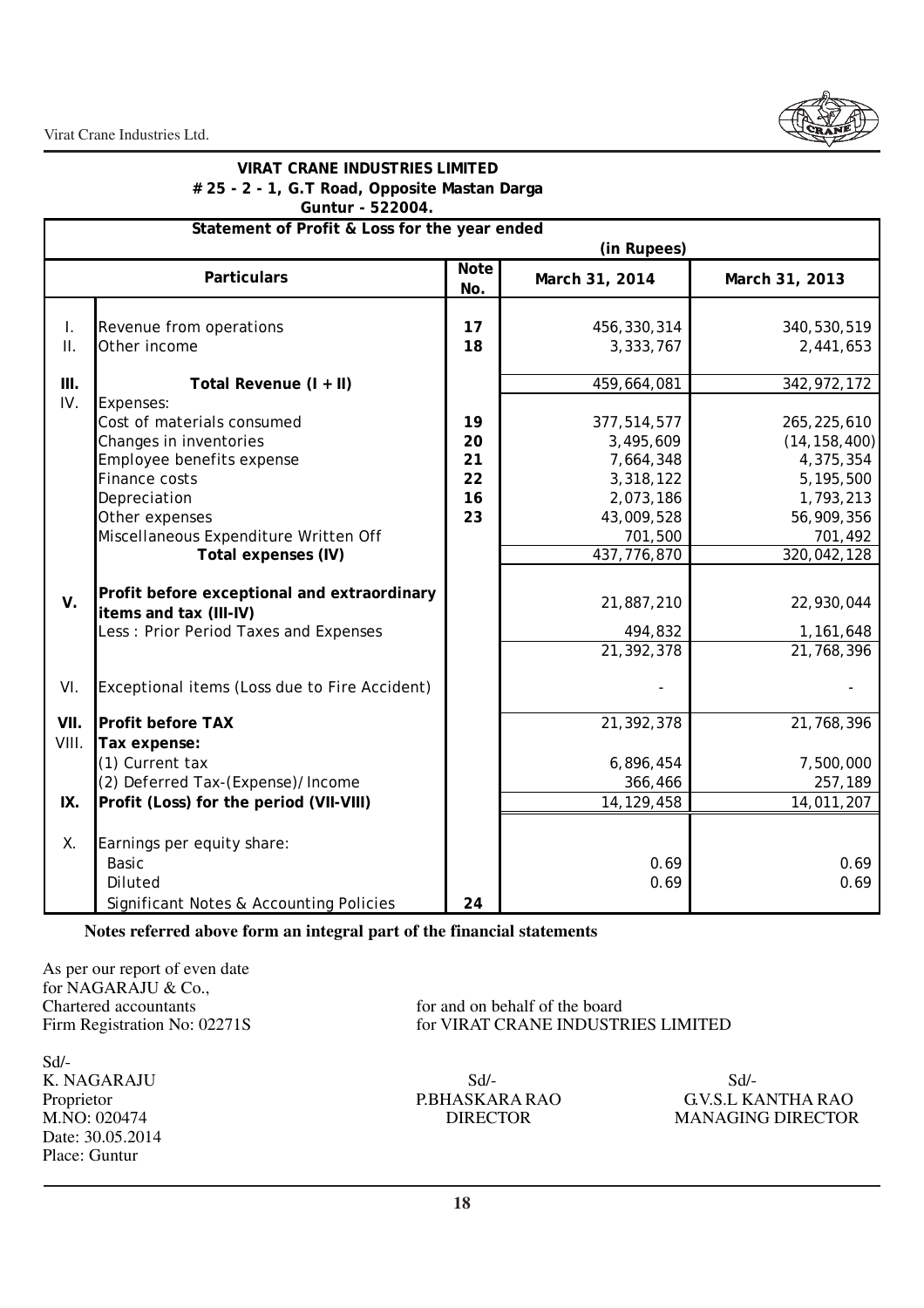

| <b>VIRAT CRANE INDUSTRIES LIMITED</b>                   |                |                |
|---------------------------------------------------------|----------------|----------------|
| # 25 - 2 - 1, G.T Road, Opposite Mastan Darga           |                |                |
| Guntur - 522004.                                        |                |                |
| Cash Flow Statement For The Year Ended 31.03.2014       |                |                |
| <b>Particulars</b>                                      | Amount(Rs)     | Amount(Rs)     |
| A. CASH FLOW FROM OPERATING ACTIVITIES                  |                |                |
| Net Profit after Tax                                    |                | 14,129,458     |
| Add: Income Tax                                         | 6,896,454      |                |
| Deferred Tax                                            | 366,466        |                |
| Depreciation                                            | 2,073,186      |                |
| Misc Expenses Written off                               | 701,500        |                |
|                                                         |                | 10,037,606     |
| Less:<br>Rental Income                                  | 132,000        |                |
|                                                         |                | 132,000        |
| Operating Profit Before Tax and Working Capital Changes |                | 24,035,064     |
| Less: Taxes Paid                                        |                | 10,359,610     |
| Operating Profit Before Working Capital Changes.        |                | 13,675,454     |
| <b>Working Capital Changes</b>                          |                |                |
| Increase in Sundry Creditors                            | 18,616,299     |                |
| Incease in Inventory                                    | (5, 278, 556)  |                |
| Increase in Trade Debtors                               | (3, 813, 900)  |                |
| Increase in Other Current Liabilities                   | 9,279,608      |                |
| Increase in Other Current Assets                        | (227, 140)     |                |
| Net Cash Flows From Operating Activities                |                | 32,251,765     |
|                                                         |                |                |
| <b>B. CASH FLOW FROM INVESTING ACTIVITIES</b>           |                |                |
| Calls in Arrears received                               | 34,500         |                |
| <b>Addition of Fixed Assets</b>                         | (7,990,127)    |                |
| Decrease in Non Current Investments                     | 210,100        |                |
| Rental Income                                           | 132,000        |                |
| Net Cash Flows From Investing Activities                |                | (7,613,527)    |
|                                                         |                |                |
| <b>C. CASH FLOWS FROM FINANCING ACTIVITIES</b>          |                |                |
| Decrease in Long term borrowings                        | (101, 490)     |                |
| Increase in Short Term Borrowings                       | 6,828,049      |                |
| Increase in Other Long Term liabilities                 | 2,341,069      |                |
| Increase in Non Current Assets                          | (5, 756, 209)  |                |
| Decrease in Long term Loans & Advances                  | (12,058,299)   |                |
| Increase in Short Term Loans & Advances                 | (7,009,155)    |                |
| Decrease in Short Term Provisions                       | (11, 700, 612) |                |
| Net Cash Flows From Financing Activities                |                | (27, 456, 647) |
| Net Cash Flows during the year                          |                | (2,818,409)    |
| Add: Opening Balance of Cash & Cash Equivalents         |                | 13,670,559     |
| <b>Closing Balance of Cash &amp; Cash Equivalents</b>   |                | 10,852,150     |
|                                                         |                |                |
|                                                         |                |                |
| As per our report of even date                          |                |                |
| for MACADA HIO CA                                       |                |                |

for NAGARAJU & Co.,<br>Chartered accountants

Sd/- Date: 30.05.2014

Chartered accountants<br>
Firm Registration No: 02271S<br>
Firm Registration No: 02271S<br>
For VIRAT CRANE INDUSTRIES LIMITED for VIRAT CRANE INDUSTRIES LIMITED

K. NAGARAJU Sd/- Sd/- Proprietor Proprietor P.BHASKARA RAO<br>M.NO: 020474 DIRECTOR

MANAGING DIRECTOR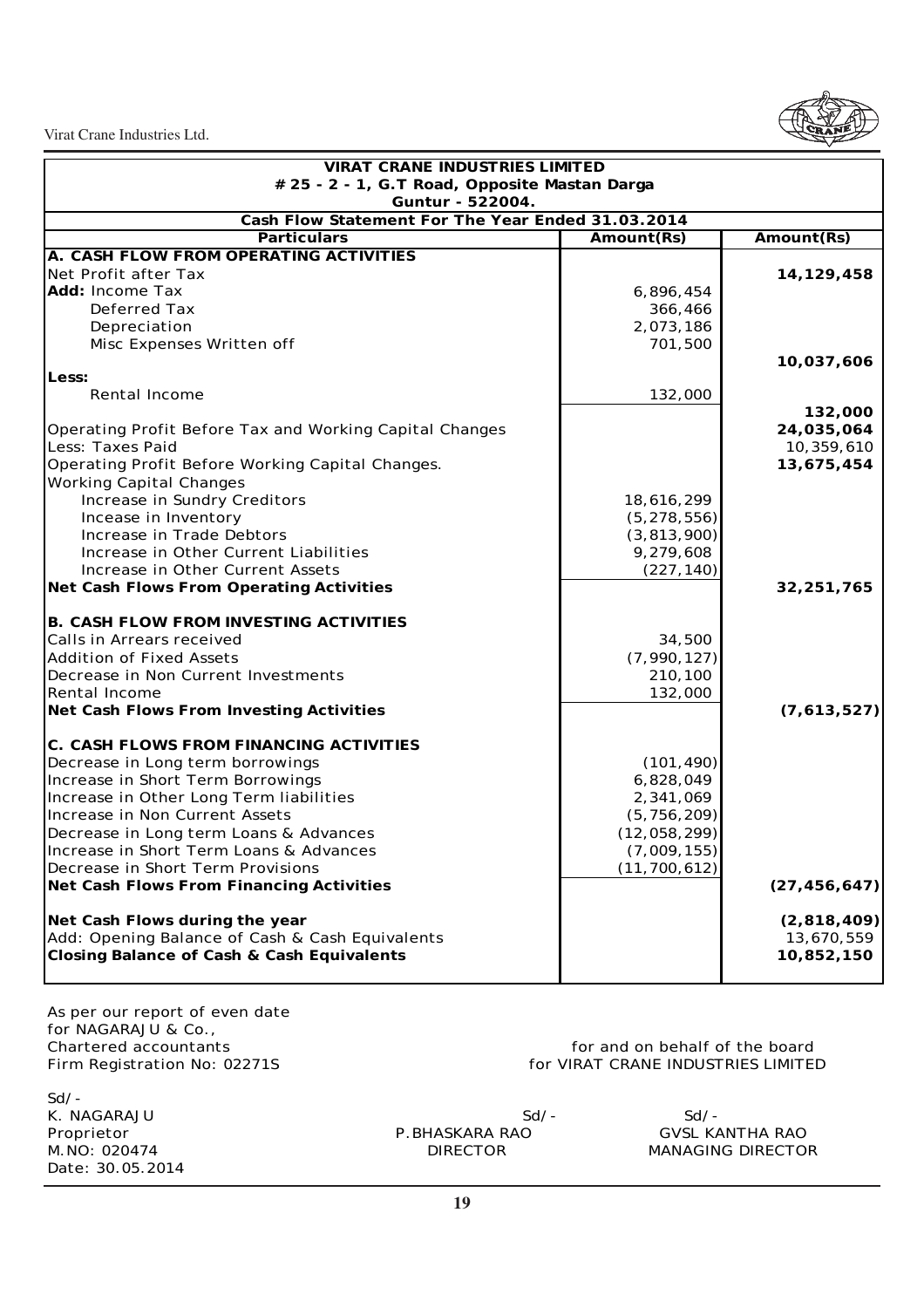Note: 1 - Share Capital **Note: 1 - Share Capital**

| <b>Particulars</b>                               | March 31, 2014 | March 31, 2013 |
|--------------------------------------------------|----------------|----------------|
|                                                  | ž              | Rs             |
| Authorised                                       |                |                |
| 2,20,00,000 Equity Shares of 10 each             | 220,000,000.00 | 220,000,000.00 |
| Issued                                           |                |                |
| $2,04,23,750$ Equity Shares of $\degree$ 10 each | 204,237,500.00 | 204,237,500.00 |
| Subscribed & Paid up                             |                |                |
| 2,04,23,750 Equity Shares of `10 each fully paid | 204,237,500.00 | 204,237,500.00 |
| Less : Calls in Arrears                          |                | $-34,500.00$   |
| <b>TOTAL</b>                                     | 204,237,500.00 | 204,203,000.00 |

Virat Crane Industries Ltd.

# Note 1 A Reconcilation of Funds of share holders outstanding at the being and end of 31.03.2014 **Note 1 A Reconcilation of Funds of share holders outstanding at the being and end of 31.03.2014**

|                                                 | As on 31/march/2014 |                |               | As on 31/march/2013 |
|-------------------------------------------------|---------------------|----------------|---------------|---------------------|
| Particulars                                     | Equity Shares       |                | Equity Shares |                     |
|                                                 | Number              | <b>Amount</b>  | <b>Number</b> | <b>Amount</b>       |
| Shares outstanding at the beginning of the year | 20,423,750.00       | 204,237,500.00 | 20,423,750.00 | 204,237,500.00      |
| Shares Issued during the year                   |                     |                |               |                     |
| Shares bought back during the year              |                     |                |               |                     |
| Shares outstanding at the end of the year       | 20,423,750.00       | 204,237,500    | 20,423,750.00 | 204,237,500.00      |
|                                                 |                     |                |               |                     |

#### Note: IB : **Note: IB :**

All the share holders of the company have equal rights with regard to dividend and voting rights. All the share holders of the company have equal rights with regard to dividend and voting rights.

## **Note: IC : Details of Share Holders holding more than 5% Shares** AL. EW CL. i<br>Little Lab  $\overline{\phantom{a}}$ پرام کا مت Nata: IC : Dataile of Ch

|           |                     |               | As at 31 March 2014 |               | As at 31 March 2013 |
|-----------|---------------------|---------------|---------------------|---------------|---------------------|
| ្ត្រ<br>> | Name of Shareholder | No. of Shares | % of Holding        | No. of Shares | % of Holding        |
|           | IG.V.S.L Kantha Rao | 14,582,000.00 | 71.40               | 14,582,000.00 | 71.40               |
|           |                     |               |                     |               |                     |

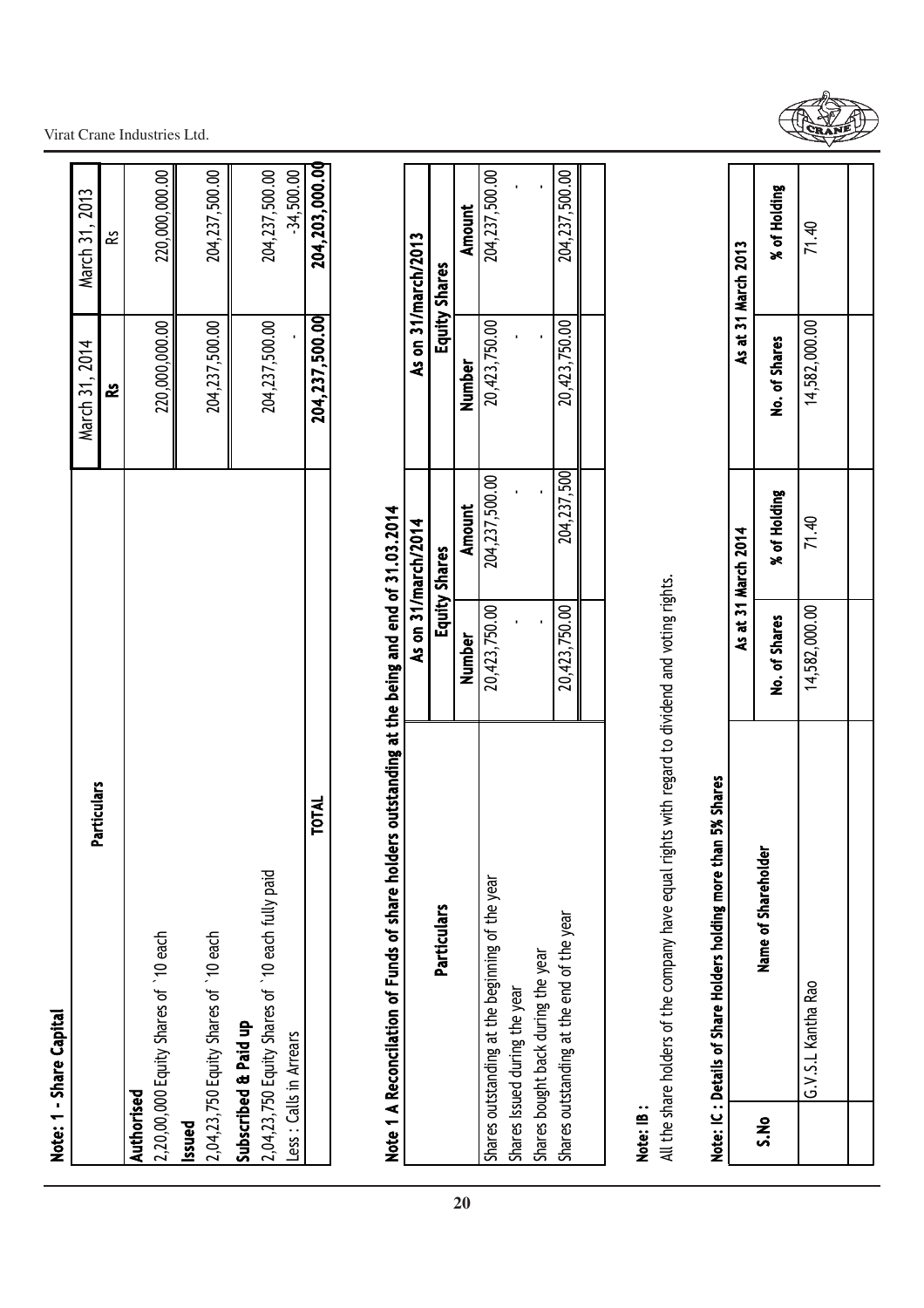

#### **Note: 2 - Reserves & Surplus**

| <b>Particulars</b>                           | As at 31.03.2014 | As at 31.03.2013 |
|----------------------------------------------|------------------|------------------|
| a. General Reserve                           |                  |                  |
| <b>Opening Balance</b>                       | 14,924,675       | 14,224,115       |
| Add: Transfer from Profit & Loss A/c         | 706,473          | 700,560          |
| Total                                        | 15,631,148       | 14,924,675       |
| b. Surplus in Statement of Profit & Loss A/c |                  |                  |
| <b>Opening Balalce</b>                       | 1,444,155        |                  |
| Add: Profit for the year                     | 14, 129, 458     | 14,011,207       |
| Less: Appropriations                         |                  |                  |
| <b>Transfer to General Reserve</b>           | 706,473          | 700,560          |
| Proposed Dividend & Tax on Proposed Dividend |                  | 11,866,492       |
| Total                                        | 14,867,140       | 1,444,155        |
| <b>Closing Balance &amp; TOTAL</b>           | 30,498,288       | 16,368,830       |

#### **Note: 3 - Long Term Borrowings**

| <b>Particulars</b>     | As at 31.03.2014 | As at 31.03.2013 |
|------------------------|------------------|------------------|
| Secured                |                  |                  |
| Vehicle Loan From HDFC | 346,123          | 447,613          |
| Total                  | 346,123          | 447,613          |

#### **Note: 4 - Other Long Term Liabilities**

| <b>Particulars</b>                                 | As at 31.03.2014        | As at 31.03.2013 |
|----------------------------------------------------|-------------------------|------------------|
| (a) Deffered Sales Tax & CST<br>(b) APGST Penality | 13,907,071<br>2,384,040 | 13,907,071       |
| © Others                                           | 3,379,994               | 3,422,965        |
| Total                                              | 19,671,105              | 17,330,036       |

#### **Note: 5 - Long Term Provisions**

| <b>Particulars</b>                  | As at 31.03.2014 | As at 31.03.2013 |
|-------------------------------------|------------------|------------------|
| (a) Provision for employee benefits |                  |                  |
| (a)Gratuity (unfunded)              | 788,188          | 788,188          |
| Total                               | 788,188          | 788,188          |

#### **Note: 6 - Short Term Borrowings**

| <b>Particulars</b>           | As at 31.03.2014 | As at 31.03.2013 |
|------------------------------|------------------|------------------|
| Secured                      |                  |                  |
| (a) Other loans and advances |                  |                  |
| HDFC Car Loan (1)            |                  | 136,451          |
| HDFC Car Loan (2)            | 84,000           | 84,000           |
| <b>Unsecured Loans</b>       |                  |                  |
| Chits Payable                | 12,562,000       | 5,597,500        |
| TOTAL                        | 12,646,000       | 5,817,951        |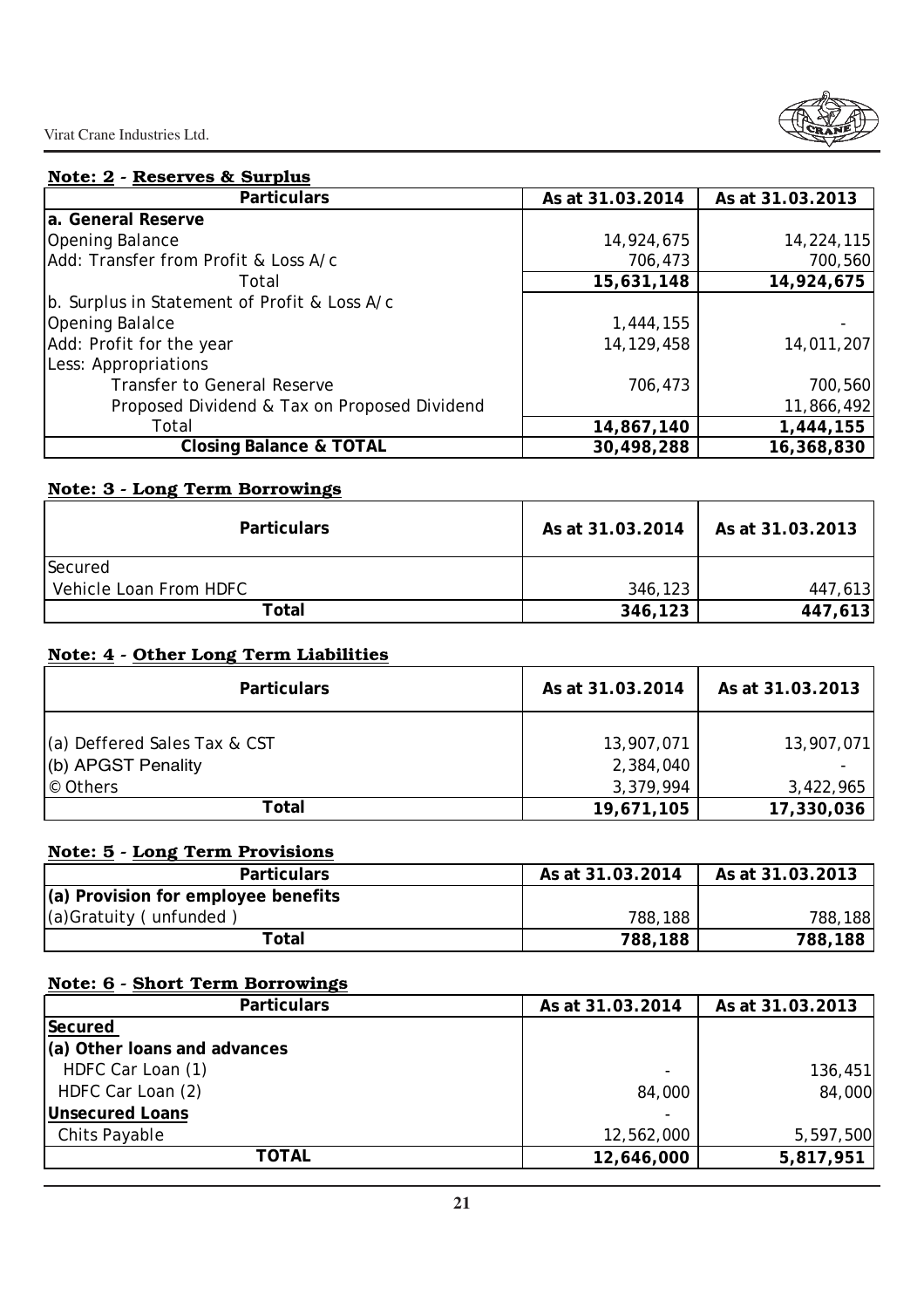

#### **Note: 7 - Other Current Liabilities**

| <b>Particulars</b>                          | As at 31.03.2014 | As at 31.03.2013 |
|---------------------------------------------|------------------|------------------|
|                                             |                  |                  |
| (a) Advance from Customers                  | 474,337          | 473,030          |
| (b) Other Advances                          | 466,738          | 227,416          |
| Stamp Duty Expenses Payable                 | 6,000,000        | 6,000,000        |
| (d) Outstanding Expenses                    | 516,432          | 408,780          |
| (e) Others                                  | 899,236          |                  |
| (f) Statutory Liabilities                   |                  |                  |
| (i) Taxes Payable                           | 45,568           | 43,767           |
| (ii) Tax Deducted at Source                 | 612,714          | 156,987          |
| (iii) Agricultural Cess Payable             | 1,138,067        | 733,895          |
| (h) Sundry Ceditors for Expenses & Services | 9,138,024        | 4,660,400        |
| (i) Sundry Creditors for Capital Goods      | 1,327,172        |                  |
| (j) Banks with Cr. Balances                 | 3,877,781        | 128,145          |
| (k) APGST Penality                          |                  | 2,384,040        |
| <b>Total</b>                                | 24,496,068       | 15,216,460       |

#### **Note: 8 - Short Term Provisions**

| <b>Particulars</b>                  | As at 31.03.2014 | As at 31.03.2013 |
|-------------------------------------|------------------|------------------|
| (a) Provision for employee benefits |                  |                  |
| Contribution to PF                  | 47,329           | 38,605           |
| <b>Bonus</b>                        | 352,608          | 193,305          |
| Leave Encashment (unfunded)         | 171,214          | 173,352          |
| (b) Others                          |                  |                  |
| Proposed Dividend                   |                  | 10,210,150       |
| Tax on Proposed Dividend            |                  | 1,656,342        |
| Provision for Income Taxation       | 14,367,834       | 17,830,990       |
|                                     |                  |                  |
| Total                               | 14,938,985       | 30, 102, 744     |

#### **Note: 9 - Other Non Current Assets**

| <b>Particulars</b>                           | As at 31.03.2014 | As at 31.03.2013 |
|----------------------------------------------|------------------|------------------|
| UnSecured, considered good                   |                  |                  |
| Recurring deposit                            | 308,000          | 180,000          |
| Security Deposis with government Authorities | 203,646          | 203,646          |
| Electricity                                  | 619,770          | 619,770          |
| Telephones                                   | 185,229          | 185,229          |
| <b>Other Deposits</b>                        | 556,242          | 556,242          |
| Rent                                         | 154,000          | 79,000           |
| Chits Recievable & Chit Loss Suspense        | 10,463,839       | 4,910,630        |
| Total                                        | 12,490,726       | 6,734,517        |

#### **Note: 10 - Inventories**

| <b>Particulars</b>                               | As at 31.03.2014 | As at 31.03.2013 |
|--------------------------------------------------|------------------|------------------|
| a. Raw Materials and components (Valued at Cost) | 14,609,649       | 5,890,942        |
| b. Packing Material                              | 1,603,282        | 16,958,679       |
| c. Finished goods (Valued at Cost)               | 13,425,003       | 1,509,758        |
| <b>Grand Total</b>                               | 29,637,935       | 24,359,379       |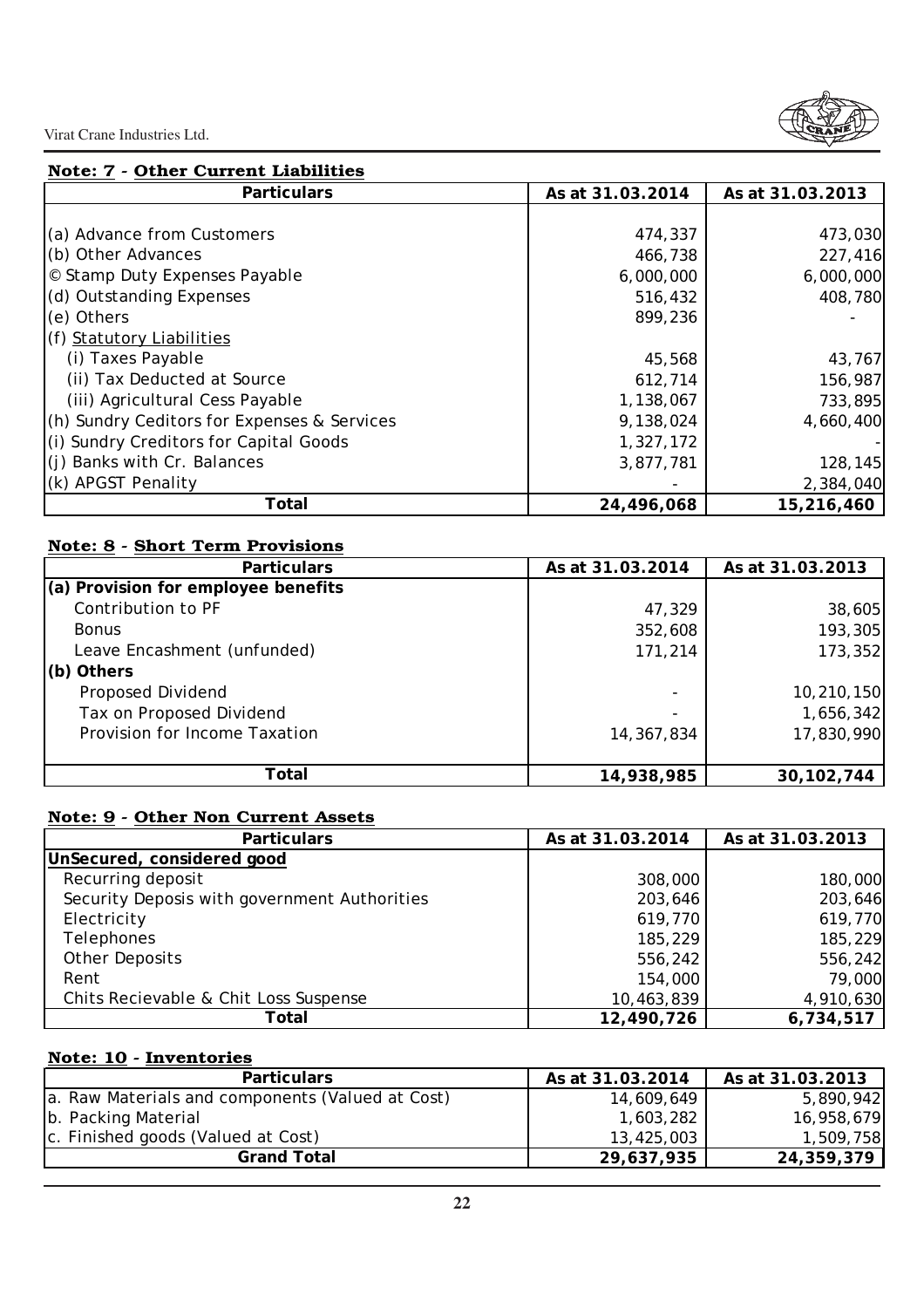

| Note: 11 - Trade Receivables                                                                   |                  |                  |
|------------------------------------------------------------------------------------------------|------------------|------------------|
| Particulars                                                                                    | As at 31.03.2014 | As at 31.03.2013 |
| Trade receivables outstanding for a period less than six months.<br>Unsecured, considered good | 5,447,798        | 3,633,613        |
| Trade receivables outstanding for a period more than six months<br>Unsecured, considered good  | 2,908,118        | 908,403          |
| Total                                                                                          | 8,355,916        | 4,542,016        |

#### **Note: 12 - Cash & Cash Equivalents**

| <b>Particulars</b>  | As at 31.03.2014 | As at 31.03.2013 |
|---------------------|------------------|------------------|
| Balances with banks | 953,367          | 142,425          |
| Cash on hand        | 9,898,783        | 13,528,134       |
| Total               | 10,852,150       | 13,670,559       |

#### **Note: 13 - Short Term Loans & Advances**

| <b>Particulars</b>        | As at 31.03.2014 | As at 31.03.2013 |
|---------------------------|------------------|------------------|
| a. Intercorporate Deposit | 20,870,978       | 13,861,823       |
| b. Others                 | 4,493,551        | 4,493,551        |
| Total                     | 25,364,529       | 18,355,374       |

#### **Note: 14 - Other Current Assets**

| <b>Particulars</b>                        | As at 31.03.2014 | As at 31.03.2013 |
|-------------------------------------------|------------------|------------------|
| a. Advance to Suppliers                   | 5,686,303        | 6, 151, 152      |
| b. Advance for Expenses                   | 592,768          | 1,695,356        |
| Ic. Advances to Staff                     | 337,175          | 629,311          |
| d. Taxes paid under protest               | 2,106,408        | 2,106,408        |
| e. Other Advances Recoverable             | 3,525,607        | 1,927,535        |
| f. Debtors for land                       | 546,283          | 546,283          |
| g. Residual Value of Scrap                | 2,222,670        | 2,222,670        |
| Ih. VAT Receivable                        | 6,713,013        | 2,779,567        |
| i. Others                                 | 4,521,144        | 7,963,338        |
| <i>i.Recoverable from Tax Authorities</i> | 490,073          | 492,683          |
| Total                                     | 26,741,443       | 26,514,303       |

#### **Note 15: Non Current Investments**

| <b>Particulars</b>                                       | As at 31.03.2014         | As at 31.03.2013 |
|----------------------------------------------------------|--------------------------|------------------|
| Investment in Non Quoted Shares (Valued at Cost)         |                          |                  |
| Virat Crane Agri Tech Limited (In share Application A/c) | 39,667,800               | 39,667,800       |
| Yenkey Drugs and Pharma Limited Rs. 10 each              | 1,250,000                | 1,250,000        |
| Symphony Studios Pvt Limited Rs. 10 each                 | 300,000                  | 300,000          |
| Crane Food Products Pvt Ltd.                             | 25,000                   | 25,000           |
| Share application Money Pending Allotment                | $\overline{\phantom{0}}$ | 210,100          |
| Total                                                    | 41,242,800               | 41,452,900       |

As per our report of even date for NAGARAJU & Co.,<br>Chartered accountants Sd/- K. NAGARAJU Sd/- Sd/- M.No: 020474 DIRECTOR MANAGING DIRECTOR

Chartered accountants<br>
Firm Registration No: 02271S<br>
for VIRAT CRANE INDUSTRIES LIMIT for VIRAT CRANE INDUSTRIES LIMITED

G.V.S.L KANTHA RAO

Place: Guntur Date: 30.05.2014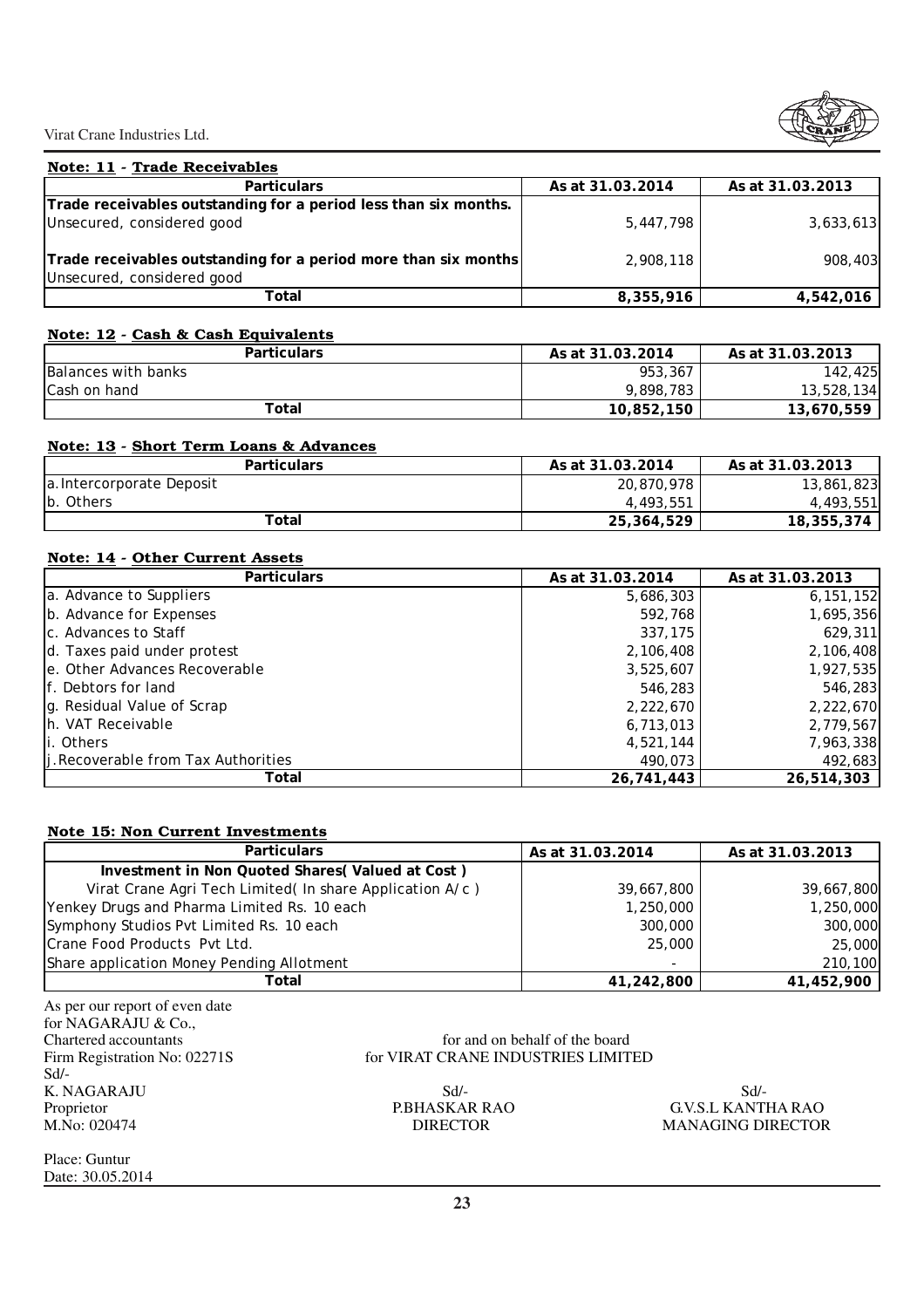|   | Note: 16 FIXED ASSETS  |            |                     |                                                  |                        |                                 |                        |             |             |
|---|------------------------|------------|---------------------|--------------------------------------------------|------------------------|---------------------------------|------------------------|-------------|-------------|
|   | <b>Fixed Assets</b>    |            | <b>Gross Block</b>  |                                                  |                        | <b>Accumulated Depreciation</b> |                        |             | Net Block   |
|   |                        | As at 31   | Additions/ As at 31 |                                                  | Depreciation<br>las on | <b>Depreciation</b>             | Depreciation<br>las on | As at 31    | As at 31    |
|   | INTANGIBLE ASSETS      | March 2013 |                     | (Disposals) March 2014  31/03/2013  for the Year |                        |                                 | 31/03/2014             | March 2014  | March 2013  |
|   | Goodwill (Note: 1)     | 101,858,20 |                     | 101,858,203                                      |                        |                                 |                        | 101,858,203 | 101,858,203 |
|   |                        |            |                     |                                                  |                        |                                 |                        |             |             |
| ക | TANGIBLE ASSETS        |            |                     |                                                  |                        |                                 |                        |             |             |
|   | <b>Land</b>            | 2,303,410  |                     | 2,303,410                                        |                        |                                 |                        | 2,303,410   | 2,303,410   |
|   | <b>Buildings</b>       | 1,063,392  | 3,076,142           | 4,139,534                                        | 412,322                | 67,474                          | 479,797                | 3,659,737   | 651,070     |
|   | Plant and Equipment    | 24,561,140 | 3,862,083           | 28, 423, 223                                     | 15,489,978             | 1,308,951                       | 16,798,929             | 11,624,294  | 9,071,162   |
|   | Furniture and Fixtures | 1,239,365  |                     | 1,239,365                                        | 1,084,932              | 78,452                          | 1, 163, 384            | 75,981      | 154,433     |
|   | Vehicles               | 4,048,691  | 885,253             | 4,933,944                                        | 1,991,206              | 430,246                         | 2,421,453              | 2,512,491   | 2,057,485   |
|   | Office equipment       | 2,903,402  | 166,649             | 3,070,051                                        | 2,191,965              | 188,062                         | 2,380,027              | 690,024     | 711,437     |

14,948,95

20,865,946

23, 243, 589

2,073,186

Note 1: Goodwill - The Goodwill is created due to merger and demerger of Ghee Division and Infra Division respectively. Note 1: Goodwill - The Goodwill is created due to merger and demerger of Ghee Division and Infra Division respectively.

 **Total 36,119,400 7,990,127 44,109,527 21,170,403 2,073,186 23,243,589 20,865,946 14,948,997** 

36, 119, 400 7, 990, 127 44, 109, 527 21, 170, 403

**Total** 

Note 2: Pending Completion of registration formalities, the assets under scheme of amalgamation have been transferred and brought in to the Books of Accounts. Note 2: Pending Completion of registration formalities, the assets under scheme of amalgamation have been transferred and brought in to the Books of Accounts.



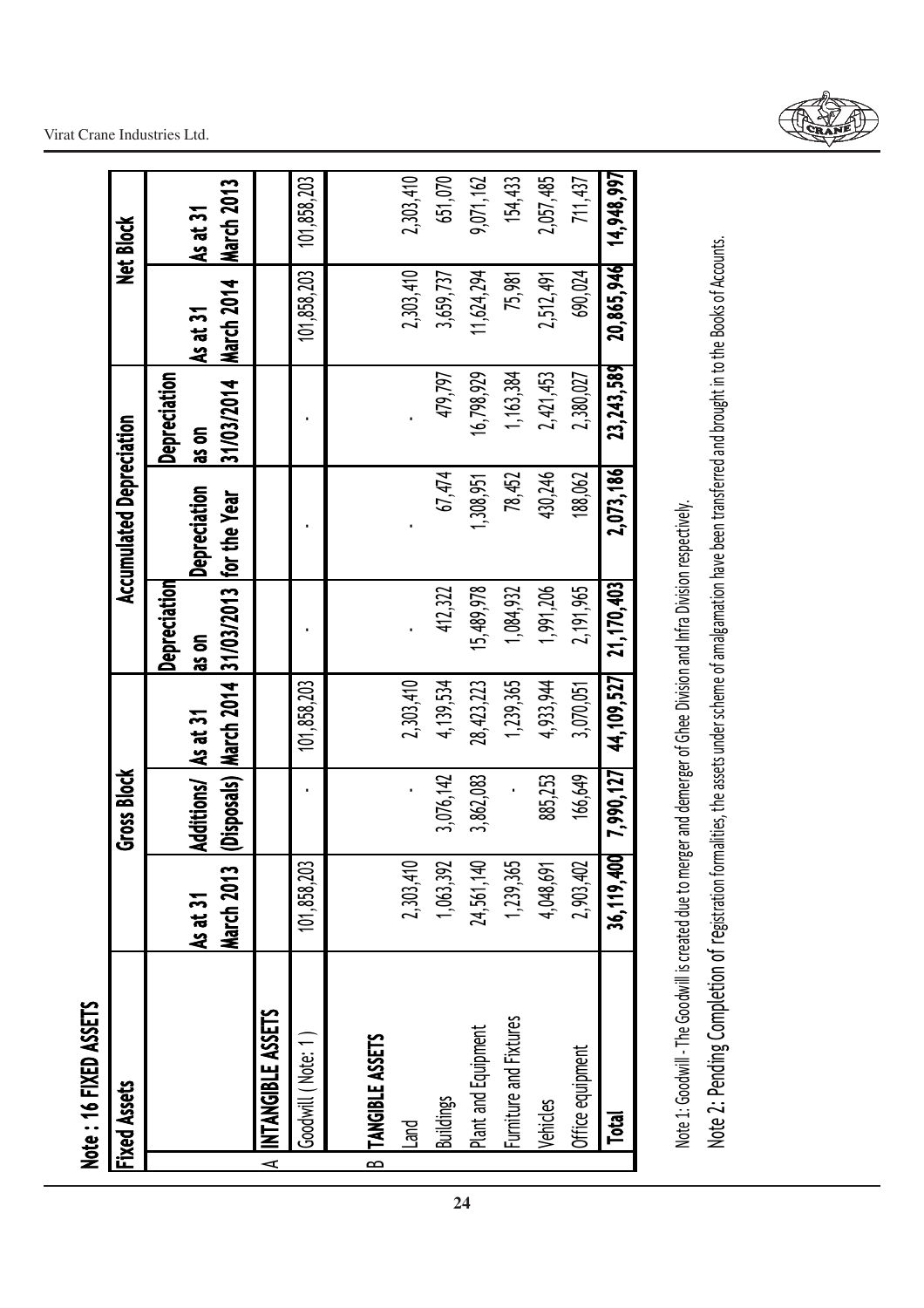

#### **Note: 17 - Revenue From Operations**

| <b>Particlars</b> | As at 31 March 2014 | As at 31 March 2013 |
|-------------------|---------------------|---------------------|
| Sale of products  | 456,330,314         | 340,530,519         |
| Total             | 456,330,314         | 340,530,519         |

#### **Note: 18 - Other Income**

| <b>Particlars</b>    | As at 31 March 2014 | As at 31 March 2013 |
|----------------------|---------------------|---------------------|
| <b>Chit Dividend</b> | 2,812,300           | 1,936,520           |
| Rental Income        | 132,000             | 132,000             |
| Discount             | 60,035              |                     |
| Interest Received    | 63,798              |                     |
| Other income         | 265,634             | 373,133             |
| Total                | 3,333,767           | 2,441,653           |

#### **Note: 19 - Material Consumption**

| <b>Particlars</b>                     | As at 31 March 2014 | As at 31 March 2013 |
|---------------------------------------|---------------------|---------------------|
| <b>Opening Stock of Raw Materials</b> |                     |                     |
| & Packing Material                    | 7,400,702           | 10,227,604          |
| Add: Purchases & Carriage Inwards     | 386, 326, 807       | 262,398,708         |
|                                       | 393, 727, 509       | 272,626,312         |
| Less: Closing Stock                   | 16,212,932          | 7,400,702           |
| Raw Materials Consumed                | 377,514,577         | 265,225,610         |

#### **Note: 20 - Changes in Inventories**

| SR.NO | <b>Particlars</b>               | As at 31 March 2014 | As at 31 March 2013 |
|-------|---------------------------------|---------------------|---------------------|
|       | <b>OPENING BALANCE</b>          |                     |                     |
|       | <b>Finished Goods</b>           | 16,920,612          | 2,762,212           |
|       | Sub Total                       | 16,920,612          | 2,762,212           |
|       | <b>CLOSING BALANCE</b>          |                     |                     |
|       | <b>Finished Goods</b>           | 13,425,003          | 16,920,612          |
|       | Sub Total                       | 13,425,003          | 16,920,612          |
| 3     | INCREASE/(DECREASE)<br>IN STOCK | (3, 495, 609)       | 14, 158, 400        |

#### **Note: 21 - Employee Benefit Expenses**

| <b>Particlars</b>                        | As at 31 March 2014 | As at 31 March 2013 |
|------------------------------------------|---------------------|---------------------|
| (a) Salaries, wages and incentives       | 7,036,334           | 3,798,155           |
| (b) Employers Contributions to Provident | 265,030             | 261,699             |
| (c) Bonus                                | 300,000             | 277,004             |
| (d) ESI Contribution                     | 3,708               |                     |
| (e) Staff welfare expenses               | 59,276              | 38,496              |
| Total                                    | 7,664,348           | 4,375,354           |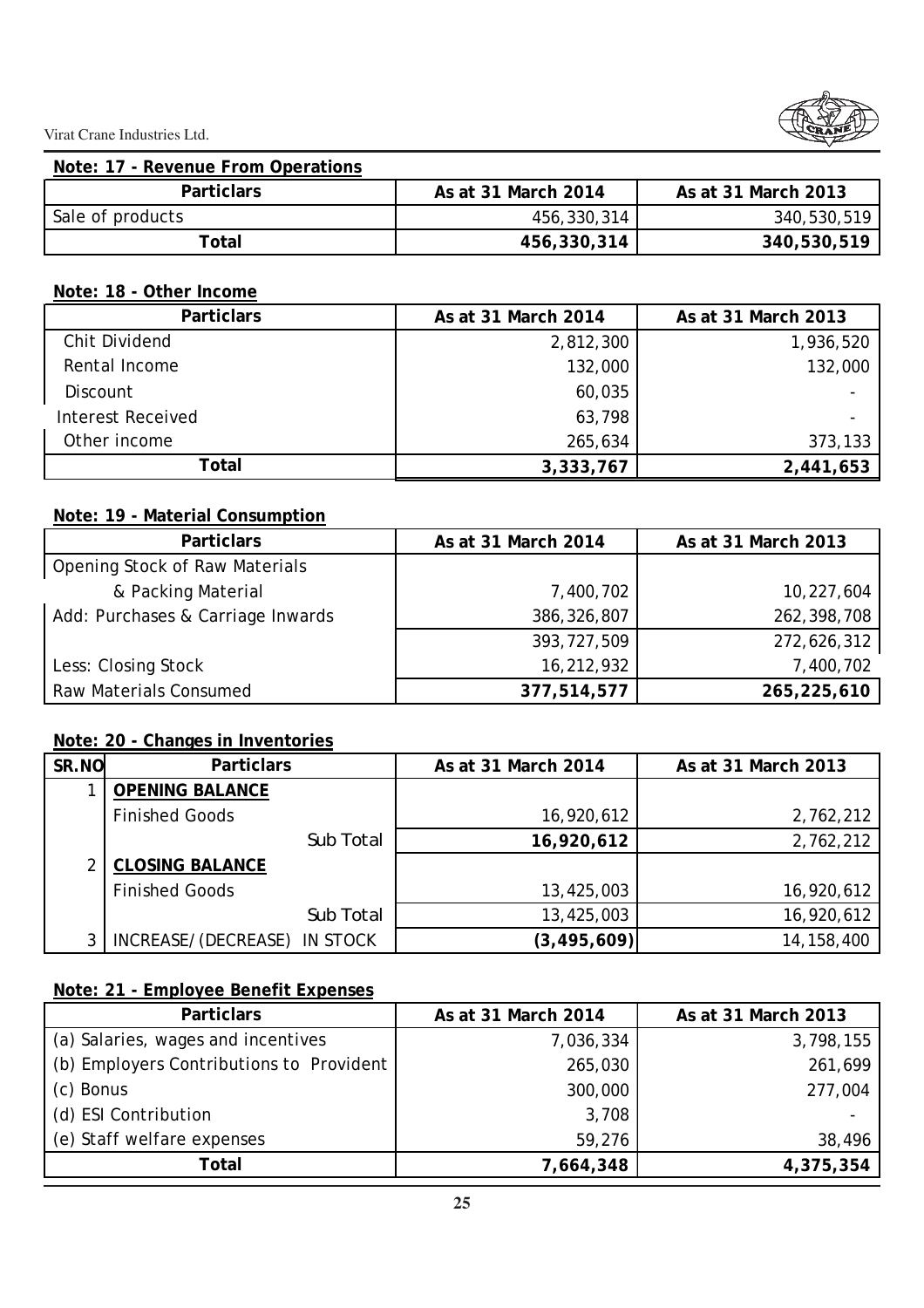

#### **Note: 22 - Finance Cost**

| <b>Particlars</b>         | As at 31 March 2014 | As at 31 March 2013 |
|---------------------------|---------------------|---------------------|
| <b>Bank Charges</b>       | 37,833              | 25,688              |
| Intrest on TDS and IT     | 534,549             | 2,330,572           |
| Intrest on ESI            | 27,170              |                     |
| Interest on Vehicle Loans | 66,900              | 84,720              |
| Loss on Chits             | 2,651,671           | 2,754,520           |
| Total                     | 3,318,122           | 5,195,500           |

#### **Note: 23 - Other Expenses**

| SR <sub>No</sub> | <b>Particlars</b>             | As at 31 March 2014 | As at 31 March 2013 |
|------------------|-------------------------------|---------------------|---------------------|
| 1                | Advertisement                 | 17,745,964          | 10, 147, 376        |
| $\overline{2}$   | <b>Audit Fees</b>             | 168,540             | 165,000             |
| 3                | <b>Bad Debts</b>              |                     | 1,889,212           |
| 4                | <b>Business Promotion</b>     | 461,520             | 3,506,850           |
| 5                | Insurance                     | 129,421             | 57,103              |
| 6                | Depot Maintanence Expenses    | 3,353,499           | 2,565,120           |
| 7                | <b>Factory Expenses</b>       | 2,029,020           | 1,742,719           |
| 8                | Legal & Professional Fees     | 330,750             | 285,406             |
| 9                | Loss on sale Machinery Spares |                     |                     |
| 10               | Loss on sale of Investments   |                     |                     |
| 11               | <b>Miscelleneous Expenses</b> | 280,614             | 293,049             |
| 12               | <b>Office Maintenance</b>     | 369,606             | 375,475             |
| 13               | Power & Fuel                  | 2,559,383           | 1,673,180           |
| 14               | <b>Processing Charges</b>     | 97,680              | 199,823             |
| 15               | <b>AGM Expenses</b>           | 125,270             |                     |
| 16               | Rates & taxes                 | 4,356,517           | 6,037,222           |
| 17               | Rent                          | 180,231             | 70,055              |
| 18               | Repairs and Maintenance       | 1,547,710           | 16,464,125          |
| 19               | Security Charges              | 442,354             | 335,849             |
| 20               | Selling & Dist. Expenses      | 6,027,757           | 8,827,519           |
| 21               | Shortages and Damages         | 893,548             | 670,327             |
| 22               | <b>Travelling Expense</b>     | 1,910,144           | 1,603,946           |
|                  | Total                         | 43,009,528          | 56,909,356          |

As per our report of even date for NAGARAJU & Co.,<br>Chartered accountants

Sd/- Date: 30.05.2014 Place: Guntur

for and on behalf of the board Firm Registration No: 02271S for VIRAT CRANE INDUSTRIES LIMITED

K. NAGARAJU Sd/-<br>Proprietor B. P. BHASKARA RAO G.V.S.L KA

Proprietor P.BHASKARA RAO G.V.S.L KANTHA RAO M.NO: 020474 P.BHASKARA RAO DIRECTOR MANAGING DIRECTOR MANAGING DIRECTOR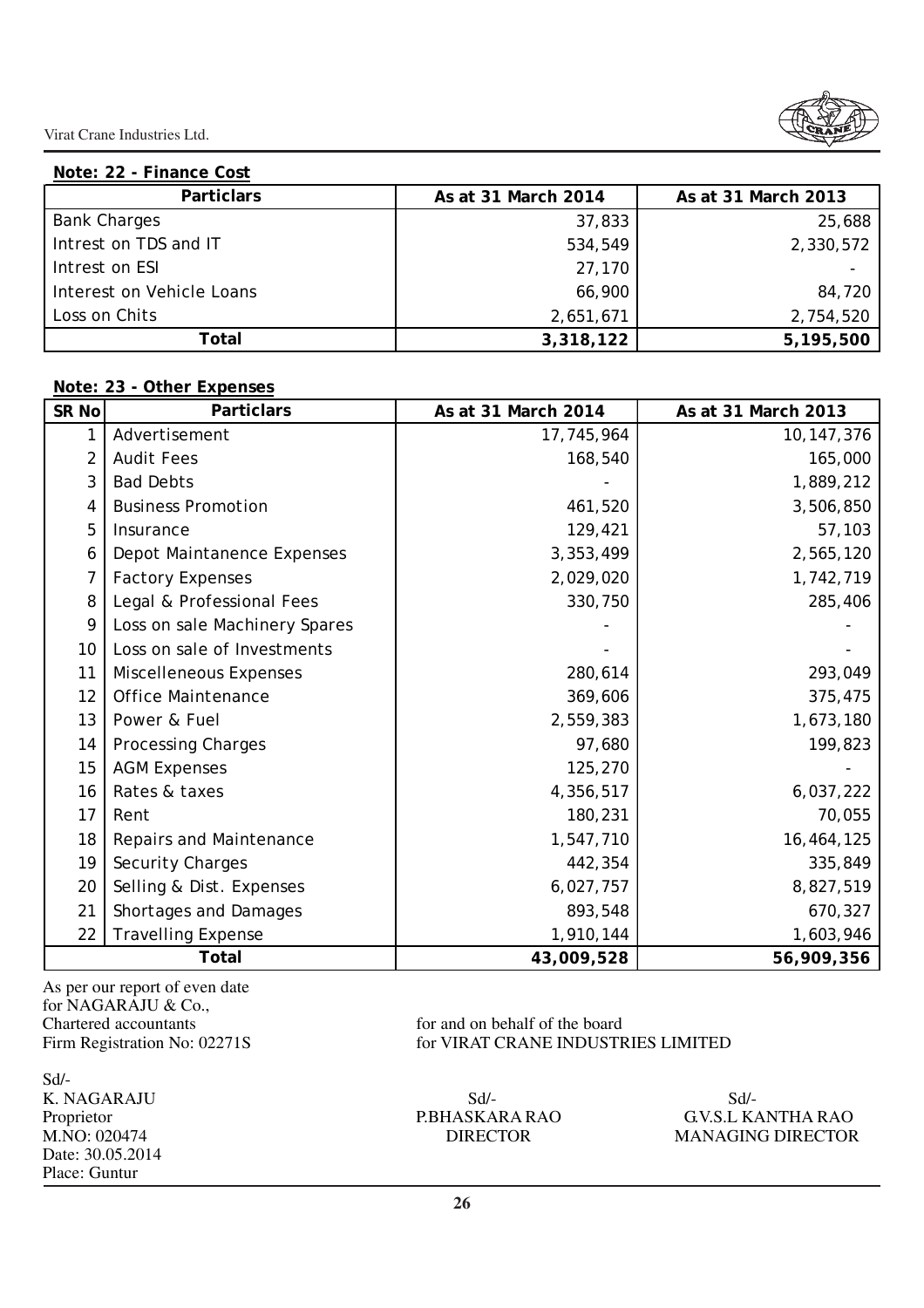

#### **NOTE:-24 STATEMENT ON SIGNIFICANT ACCOUNTING POLICIES:**

The following are the significant accounting policies adopted in the paration and presentation of financial statements.

#### **1. Basis of Presentation of Financial Statements:**

The financial statements have been prepared and presented under the historic cost convention on accrual basis to comply in all material respects with the notified Accounting Standards by the Companies ( Accounting Standard) Rules, 2006 (as amended) and the relevant provisions of the Companies Act, 1956. The Accounting Policies have been consistently applied by the Company and are consistent with those used in the previous year. All assets and liabilities have been classified as current or non- current as per the Company's normal operating cycle and other criteria set out in the Schedule VI of the Companies Act, 1956.

#### **2. Use of Estimates:**

The preparation of financial statements in conformity with Indian GAAP requires the management to make judgments, estimates and assumptions that affect the reported amounts of revenues, expenses, assets and liabilities and the disclosure of contingent liabilities, at the end of the reporting period. Although these estimates are based on the management's best knowledge of current events and actions, uncertainty about these assumptions and estimates could result in the outcomes requiring a material adjustment to the carrying amounts of Assets or Liabilities in the Future periods.

#### **3. Fixed Assets :**

Fixed assets are stated at cost and net of subsidies less accumulated depreciation/impairment losses, if any. The cost comprises purchase price, borrowing costs if capitalization criteria are met and directly attributable cost of bringing the asset to its working condition to the intended use. Any trade discounts and rebates are deducted in arriving at the purchase price.

Subsequent expenditure related to an item of fixed asset is added to its book value only if it increases the future benefits from the existing asset beyond its previously assessed standard of performance. All other expenses on existing fixed assets, including day-to-day repair and maintenance expenditure and cost of replacing parts, are charged to the statement of profit and loss for the period during which such expenses are incurred.

Gains or losses arising from sale/discard of fixed assets are measured as the difference between the net disposal proceeds and the carrying amount of the asset and are recognized in the statement of profit and loss when the asset is sold/discarded.

#### **4. Depreciation:**

- a. Depreciation is provided on Straight Line Method as per rates prescribed under Schedule XIV to the Companies Act, 1956.
- b. Individual assets costing less than Rs.5000 are fully depreciated in the year of acquisition.
- c. In respect of assets acquired/sold during the year, depreciation has been provided on pro-rata basis.
- **5. Investments:** Investments are valued at cost or market price whichever is lower and in the absence of market quotation, cost price is adopted for Current Investments and Long term Investments are valued at cost.
- **6. Inventories:** All inventories except Work In Progress are valued at Lower of Cost or Net Realizable Value.
- a. First In First out method has been followed for issues for determining the inventory value.
- b. Work in Progress is valued on the basis of technical evaluation adopted by the Management.
- **7. Deferred Tax:** Deferred tax is recognized, subject to consideration of prudence, on timing differences, being the difference between taxable incomes and accounting income that originate in one period and are capable of reversal in one or more subsequent periods.
- **8. Contingent Liabilities:** Contingent Liabilities are not recognized but are disclosed in the notes. Contingent Assets are neither recognized nor disclosed in the financial statements.
- **9. Deferred Revenue Expenditure:** Deferred revenue Expenditure is written off over a period of five years against profits.
- **10. Retirement Benefits:** As per the information provided and explanations given to us and as per the verification of books of accounts, the company need not make any provisions for retirement benefits during the year.
- **11. Revenue Recognition:** Revenue is recognized to the extent that it is probable that the economic benefits will flow to the company and the revenue can be reliably measured.

#### **Sale of Goods:**

Revenue is recognized when the significant risks and rewards of ownership of the goods have passed to the buyer. Sales are net of sales returns, rebates and sales tax, wherever applicable.

**12. General:** Accounting policies not specifically referred to are in consistent with the generally accepted accounting principles followed in India.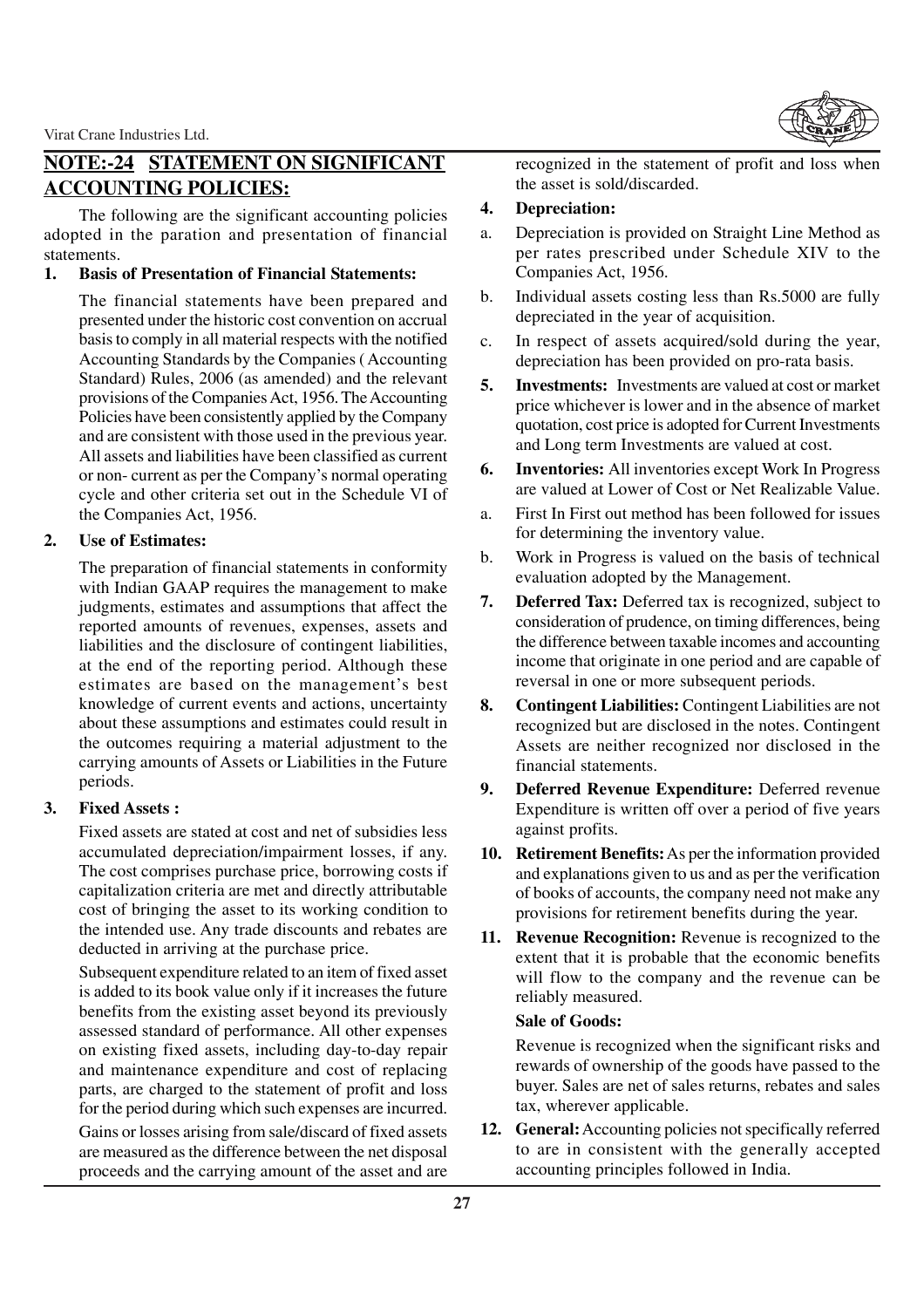

#### **Note:-24 NOTES ON ACCOUNTS:**

#### **1. CONTINGENT LIABILITIES**

The following claims made by tax authorities contested by the Ghee Division and the management are confident of favorable decision and hence no provision considered necessary.

| I             |               |
|---------------|---------------|
| ×<br>.,<br>۰. | ë<br>۰.<br>۰. |

| Nature of the         | Nature of the | Amount (Rs) | Period to which the | Forum where dispute is |
|-----------------------|---------------|-------------|---------------------|------------------------|
| Statute               | Dues          |             | amount relates      | pending                |
|                       |               |             |                     |                        |
|                       |               |             |                     |                        |
| 1. Agricultural       | Cess          | 10,55,689   | 1994-95 to 2000     | Supreme Court of India |
| Market                |               |             |                     |                        |
| <b>Committee Cess</b> |               |             |                     |                        |
| 2. Income Tax         | Income Tax    | 7,30,591    | 2002-03             | Commissioner of        |
| Act, 1961             |               |             |                     | Appeals, Income Tax    |
|                       |               |             |                     | (Hyderabad)            |
|                       |               |             |                     |                        |
| AP VAT                | Commercial    | 73,27,091   | 2006-07 to 2011-12  | CommercialTaxOfficer   |
|                       | Taxes         |             |                     | Nandigama Circle       |
|                       | Department    |             |                     |                        |

- b. The demand made by Sales Tax Authority towards APGST for the year 1999-2000 is Rs.1.95 Lakhs against which appeal is preferred with Tribunal. The demand against Luxury Tax made by Commercial Tax Officer for Rs.3,47,484/ - for the year 2005-06 in April 2008 is contested by appeal before Hon'ble High Court Of Andhra Pradesh by remitting Rs.1,73,742/- (which is 50% of demand).
- c. Corporate Guarantees given to Group Companies: i) Virat Crane Bottling Ltd for Rs. 10 Crores ii) Virat Crane Agri Tech Ltd for Rs. 13.24 Crores
- d. The company is contingently liable for equivalent amount of guarantees given to Group Companies and not provided in the books.
- 2. List of Related Parties:
	- **a) Associate Companies:** 1. Virat Crane Agri Tech Ltd. 2. Crane Infrastructure Ltd
	- **b) Key Management Personnel:** GVSL Kantha Rao
	- **c) Relatives of Key Management Personnel:** 1. P V Sri Krishna, 2. K. Praveen

#### **3. RELATED PARTY TRANSACTIONS:**

- a. Salary and Allowances paid to P V Sri Krishna: Rs. 3,45,000
- b. Salary & Allowances paid to K. Praveen: Rs. 7,20,000

**c.**

| Nature of<br>Transaction | Party & Relation               | Max. Amount Outstanding<br>during the year (Rs In Lakhs) | Closing Balance as on<br>$31.03.2014$ (Rs In Lakhs) |
|--------------------------|--------------------------------|----------------------------------------------------------|-----------------------------------------------------|
| Advance                  | Virat Crane Agri<br>Tech Ltd., | 631.44                                                   | 631.44                                              |
|                          | Crane Infrastructure<br>Ltd.,  | 213.53                                                   | 208.71                                              |

No Interest is being charged on the above Advances.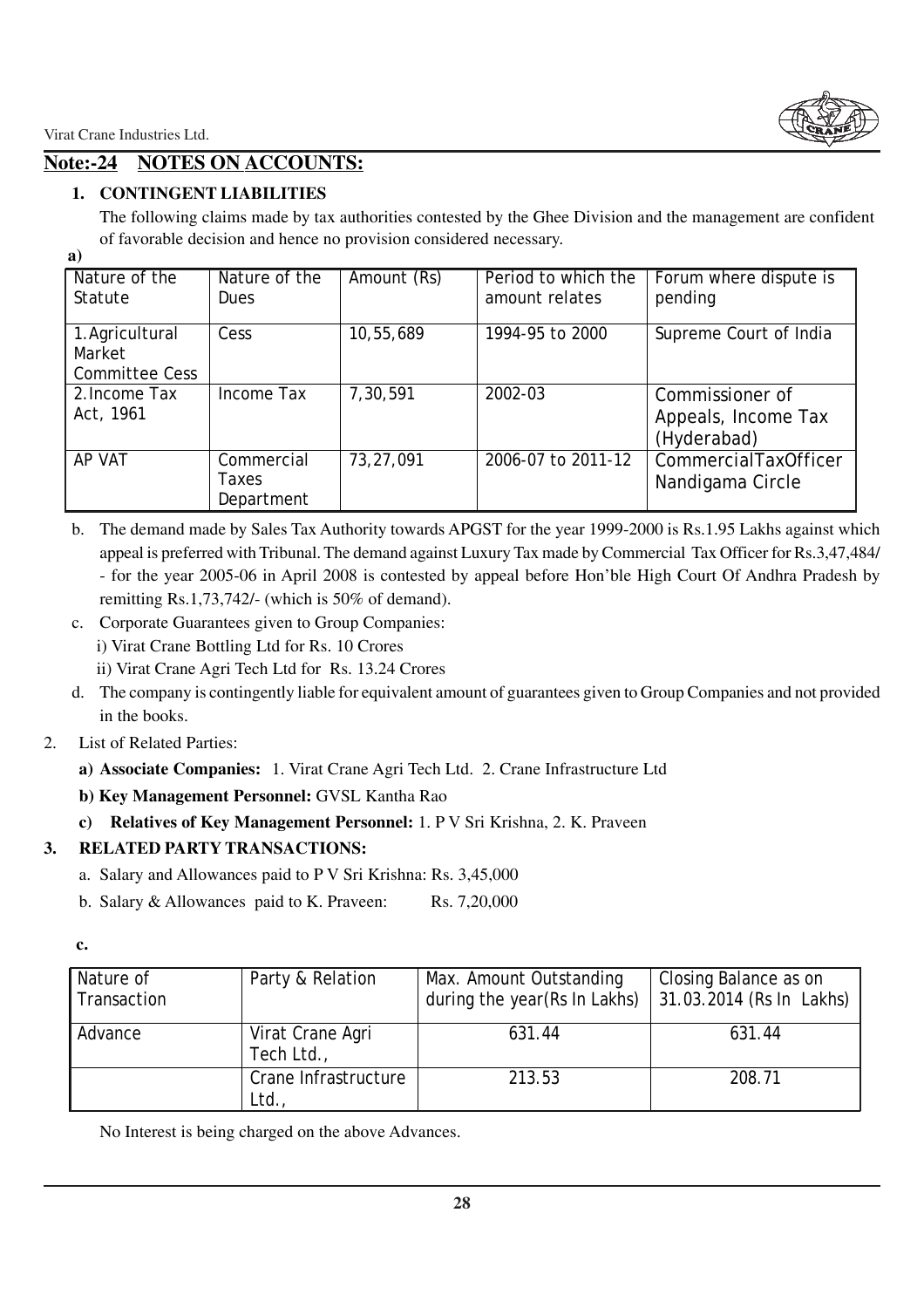

#### **4. DEFERRED TAX ASSET:**

The company has identified the Net Deferred Tax Asset of Rs.37.47 Lakhs (Previous Year Rs. 41.14 Lakhs).

#### **5. Earnings Per Share :**

| Profit After tax / Amount available for Equity   $Rs.1,41,29,458$<br><b>Share Holders</b> |             |
|-------------------------------------------------------------------------------------------|-------------|
| Weighted Average Number of Equity Shares<br>Outstanding as on 31.3.2014                   | 2,04,23,750 |
| Basic Earnings Per Share                                                                  | Rs. 0.69    |

#### **6. Segment Reporting:**

At present the company is operating in only one segment i.e., Dairy Products - Ghee.

#### **7. Previous year figures have been regrouped wherever necessary.**

| As per our report of even date |                                    |
|--------------------------------|------------------------------------|
| Nagaraju & Co.,                | for and on behalf of the Board     |
| <b>Chartered Accountants</b>   | for VIRAT CRANE INDUSTRIES LIMITED |
| Firm Registration No: 002271S  |                                    |

| Sd/-              |  |
|-------------------|--|
| K. NAGARAJU       |  |
| <b>PROPRIETOR</b> |  |
| M. NO: 020474     |  |

Sd/- Sd/- Sd/-

P. BHASKAR RAO GVSL KANTHA RAO DIRECTOR MANAGING DIRECTOR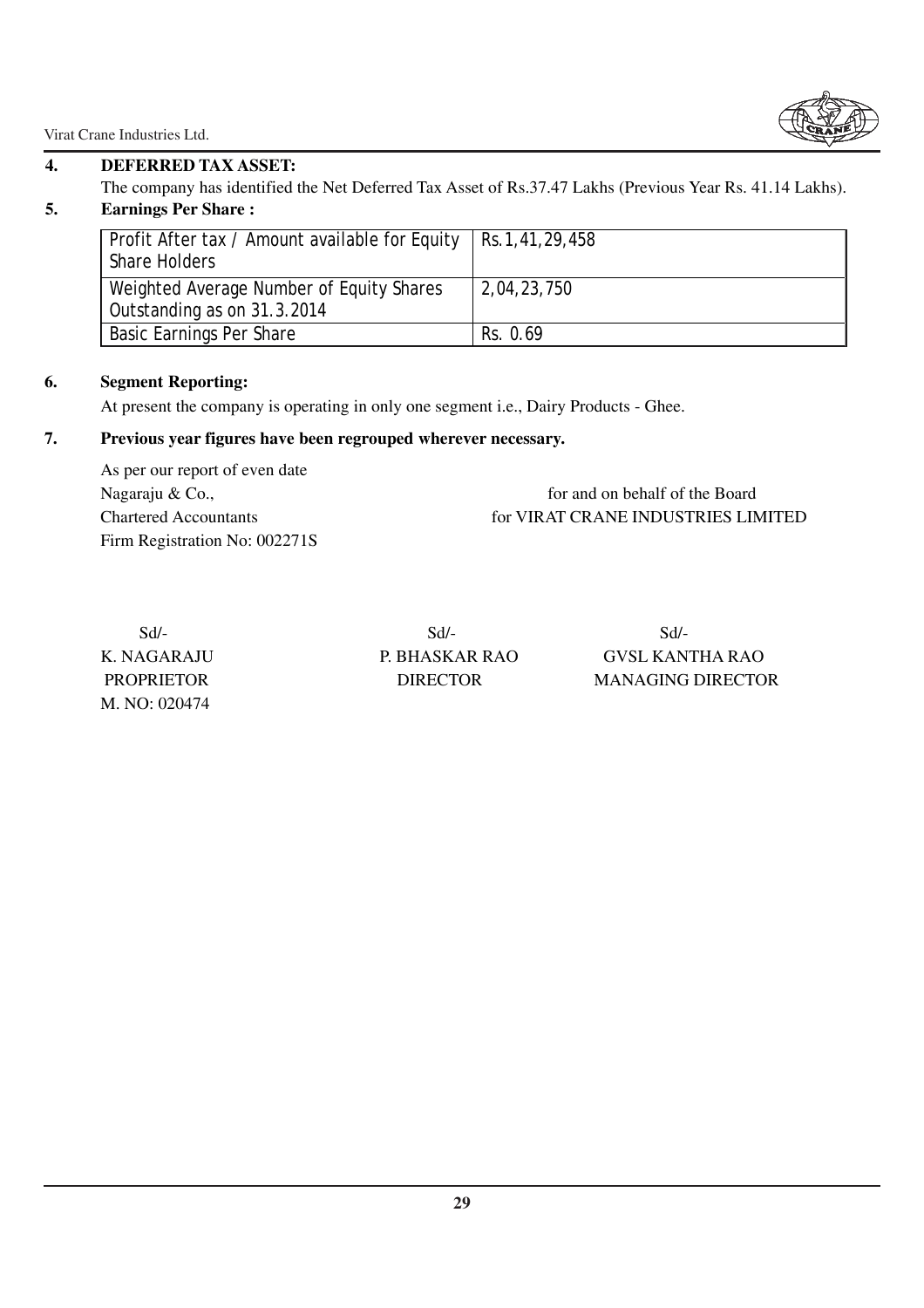

#### **REGISTRATION OF E-MAIL ADDRESS FORM**

(In terms of Circular Nos. 17/2011 Dt. 21-04-2011 and 18/2011 Dt. 29-04-2011 respectively issued by Ministry of Corporate Affairs, Government of India) (For Shares held in physical mode)

To

Bigshare Services Private Limited 306, 3rd Floor, Rigt Wing, Amruthaville, Opp. Yashodha Hospital, Raj Bhavan Road, Somajiguda, Hyderabad-500 082.

I/We, Member(s) of Virat Crane Industries Limited hereby accord my / our aproval to receive electronically the documents like Annual Report(s), Notice(s) of General Meeting(s) and such other document(s) that the Ministry of Corporate Affairs may allow to be sent in electronic mode.

I/We request you to note my/our latest e-mail address, as mentioned below. If there is any change in the e-mail Address. I / We will promptly communicate the same to you. I/We attach the self attested copy of PAN Card / Passport towards identification proof for the purpose of verification.

| Folio No.:                                |  |
|-------------------------------------------|--|
| Name of the First / Sole Member           |  |
| Name $(s)$ of joint Member $(s)$ , if any |  |
| <b>Registered Address</b>                 |  |
| e-mail address (to be registered)         |  |

Place :

Date :

#### **REGISTRATION OF E-MAIL ADDRESS FORM**

(In terms of Circular Nos. 17/2011 Dt. 21-04-2011 and 18/2011 Dt. 29-04-2011 respectively issued by Ministry of Corporate Affairs, Government of India) (For Shares held in demat mode - kidnly register your e-mail address with your Depository Participant)

#### To

The Depository Participant

I/We wish to receive elecronically the documents like Annual Report(s), Notice(s) of General Meeting (s) and such other document(s) that the Ministry of Corporate Affairs may allow to be sent in electronic mode from the Companies in which I/ We am / are Member(s).

I/We request you to note my/our latest e-mail address, as mentioned below. If there is any change in the e-mail address. I/We will promptly communicate the same to you.

| DP ID / Client ID No. :                   |  |
|-------------------------------------------|--|
| Name of the First / Sole Member           |  |
| Name $(s)$ of joint Member $(s)$ , if any |  |
| <b>Registered Address</b>                 |  |
| e-mail address (to be registered)         |  |

Place :

Date: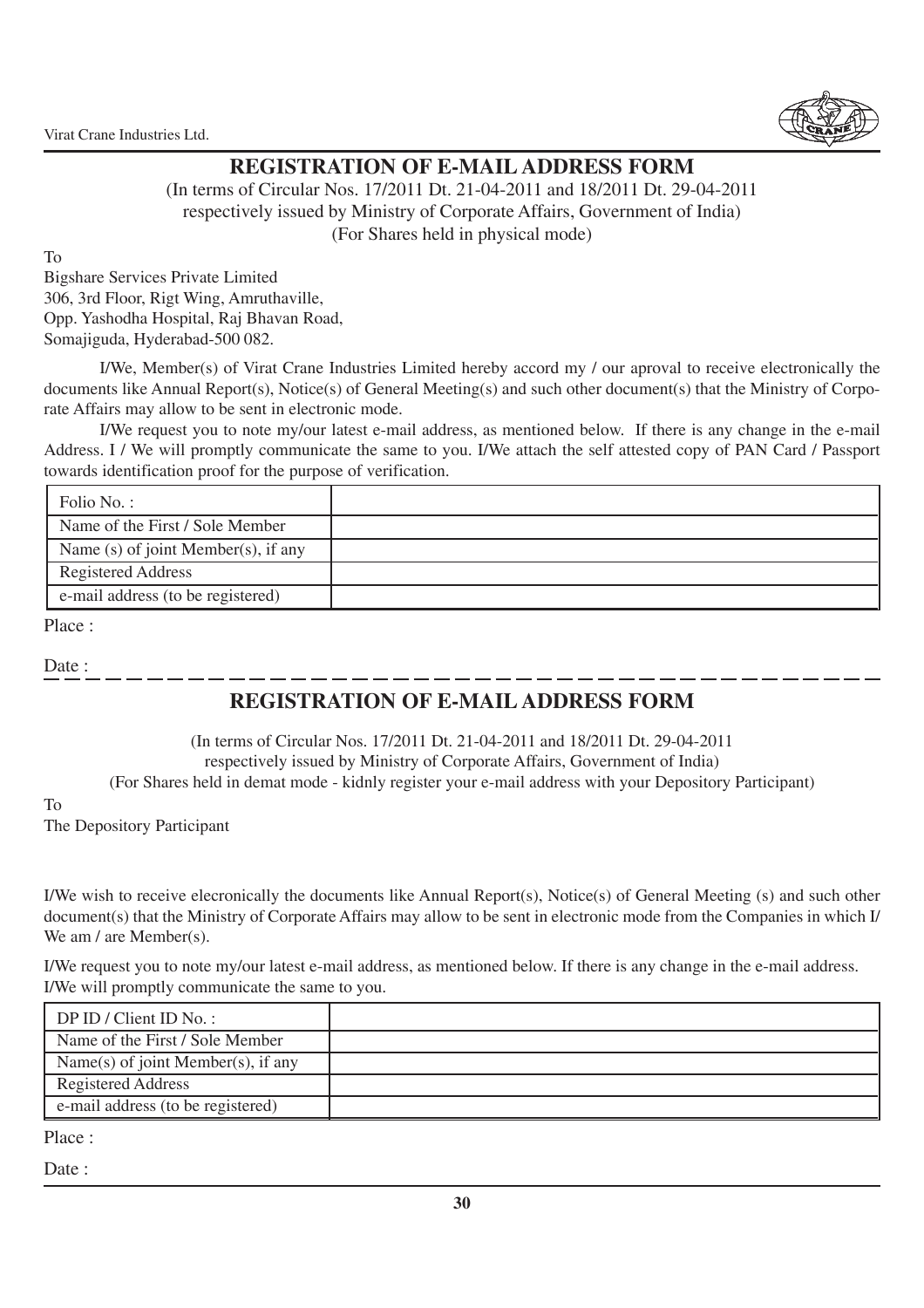|                                                                                                                                                                                                                                                                                                                                                      | <b>VIRAT CRANE INDUSTRIES LIMITED</b>                                                                                    |                                                                 |                                 |
|------------------------------------------------------------------------------------------------------------------------------------------------------------------------------------------------------------------------------------------------------------------------------------------------------------------------------------------------------|--------------------------------------------------------------------------------------------------------------------------|-----------------------------------------------------------------|---------------------------------|
|                                                                                                                                                                                                                                                                                                                                                      | CIN No: L74999AP1992PLC014392                                                                                            |                                                                 |                                 |
| Regd. Office: D.No. 25-2-1, G.T. Road, Opp. Mastan Darga, Guntur. Andhra Pradesh.                                                                                                                                                                                                                                                                    |                                                                                                                          |                                                                 |                                 |
|                                                                                                                                                                                                                                                                                                                                                      | Email: cranevirat@gmail.com                                                                                              |                                                                 |                                 |
|                                                                                                                                                                                                                                                                                                                                                      | <b>PROXY FORM</b>                                                                                                        |                                                                 |                                 |
| (Pursuant to section 105(6) of the Companies Act, 2013 and rule 19(3) of the Companies (Management and Administration) Rules, 2014)                                                                                                                                                                                                                  |                                                                                                                          |                                                                 |                                 |
| Name of the                                                                                                                                                                                                                                                                                                                                          | e-mail Id:                                                                                                               |                                                                 |                                 |
| member(s):                                                                                                                                                                                                                                                                                                                                           | Folio No/Client Id:                                                                                                      |                                                                 |                                 |
| <b>Registered Address</b>                                                                                                                                                                                                                                                                                                                            | DP Id:                                                                                                                   |                                                                 |                                 |
|                                                                                                                                                                                                                                                                                                                                                      |                                                                                                                          |                                                                 |                                 |
| I/We, being member ofshares of Virat Crane Industries Ltd., hereby appoint                                                                                                                                                                                                                                                                           |                                                                                                                          |                                                                 |                                 |
|                                                                                                                                                                                                                                                                                                                                                      |                                                                                                                          |                                                                 |                                 |
|                                                                                                                                                                                                                                                                                                                                                      |                                                                                                                          |                                                                 |                                 |
| and whose signature (s) are appended below as my/our proxy to attend and vote (on a poll) for me/us and on my/our behalf at the 22 <sup>nd</sup>                                                                                                                                                                                                     |                                                                                                                          |                                                                 |                                 |
| ANNUAL GENERAL MEETING of the company to be held at the NH-5, Ankireddypalem Village, Chilakaluripet Road, Guntur (Crane Infrastructure<br>Ltd., premises), Andhra Pradesh, India, on 29 <sup>th</sup> September, 2014 at 10:00 am and at any adjournment(s) thereof in respect of such resolutions<br>as are indicated below.<br><b>Resolutions</b> |                                                                                                                          | For                                                             | Against                         |
| 1. Consider and Adopt: Audited Financial Statement, Reports of the Board of<br><b>Directors and Auditors</b>                                                                                                                                                                                                                                         |                                                                                                                          |                                                                 |                                 |
| 2. Declaration of Dividend on Equity Shares                                                                                                                                                                                                                                                                                                          |                                                                                                                          |                                                                 |                                 |
| 3. Re-appointment of Shri G. Subba Rao who retires by rotation<br>4. Appointment of Auditors and fixing their remuneration                                                                                                                                                                                                                           |                                                                                                                          |                                                                 |                                 |
| 5. Appointment of Shri R. Jagadeesh as an independent Diector.                                                                                                                                                                                                                                                                                       |                                                                                                                          |                                                                 |                                 |
| 6. Appointment of Shri P. Bhaskara Rao as an independent Director.                                                                                                                                                                                                                                                                                   |                                                                                                                          |                                                                 |                                 |
| 7. Appointement of Srhi M.V. Subba Rao as an independent Director.                                                                                                                                                                                                                                                                                   |                                                                                                                          |                                                                 |                                 |
| Signed thisday of2014<br>Signature of the first proxy holder<br>Signature of the second proxy holder<br>Note: This form, in order to be effective should be duly stamped, completed, signed and deposited at the Registered Office of<br>the Company, not less than 48 hours before the meeting.                                                     |                                                                                                                          | /Signature of the member<br>Signature of the third proxy holder | <b>Revenue</b><br><b>Stamp</b>  |
| Regd. Office : D.No. 25-2-1, G.T. Road, Opp. Mastan Darga, Guntur. Andhra Pradesh.                                                                                                                                                                                                                                                                   | VIRAT CRANE INDUSTRIES LIMITED<br>CIN No: L74999AP1992PLC014392<br>Email: cranevirat@gmail.com<br><b>ATTENDANCE SLIP</b> |                                                                 |                                 |
| DP Id                                                                                                                                                                                                                                                                                                                                                | Folio No                                                                                                                 |                                                                 |                                 |
| Client Id                                                                                                                                                                                                                                                                                                                                            | No. of shares                                                                                                            |                                                                 |                                 |
| NAME AND ADDRESS OF THE SHAREHOLDER                                                                                                                                                                                                                                                                                                                  |                                                                                                                          |                                                                 |                                 |
| I hereby record my presence at the 22 <sup>nd</sup> ANNUAL GENERAL MEETING of the Company at the NH-5, Ankireddy Palem Village, Chilakaluripet                                                                                                                                                                                                       |                                                                                                                          |                                                                 |                                 |
| Road, Guntur (Crane Infrastructure Ltd., premises), Andhra Pradesh, India. on <b>Monday, The 29<sup>th</sup> September, 2014 at 10:00 am.</b>                                                                                                                                                                                                        |                                                                                                                          |                                                                 |                                 |
| Name of the member/Proxy (in BLOCK Letters)                                                                                                                                                                                                                                                                                                          |                                                                                                                          |                                                                 | Signature of the member / Proxy |
| Note: Please fillup this attendance slip and hand it over at the entrance of the meeting hall. Members are requested to bring their copies of the Annual Report to the meeting.                                                                                                                                                                      |                                                                                                                          |                                                                 |                                 |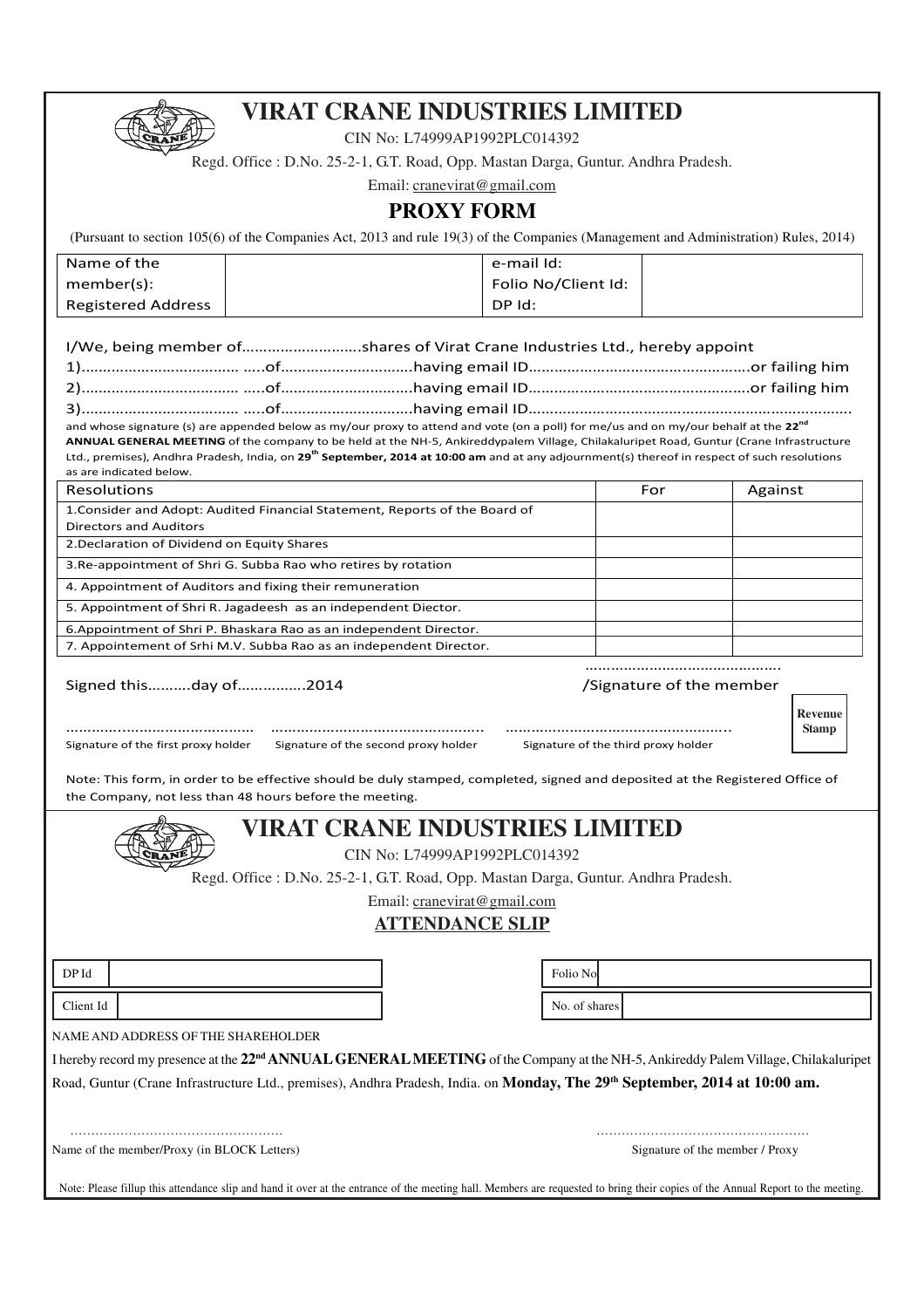If Undelivered Please return to<br>VIRAT CRANE INDUSTRIES LIMITED<br>D. No. 25-2-1, Opp. Mastan Dargah<br>G.T. Road, Guntur - 522 004. (A.P.)<br>India

# **BOOK POST**

 $\overline{\text{r}}$